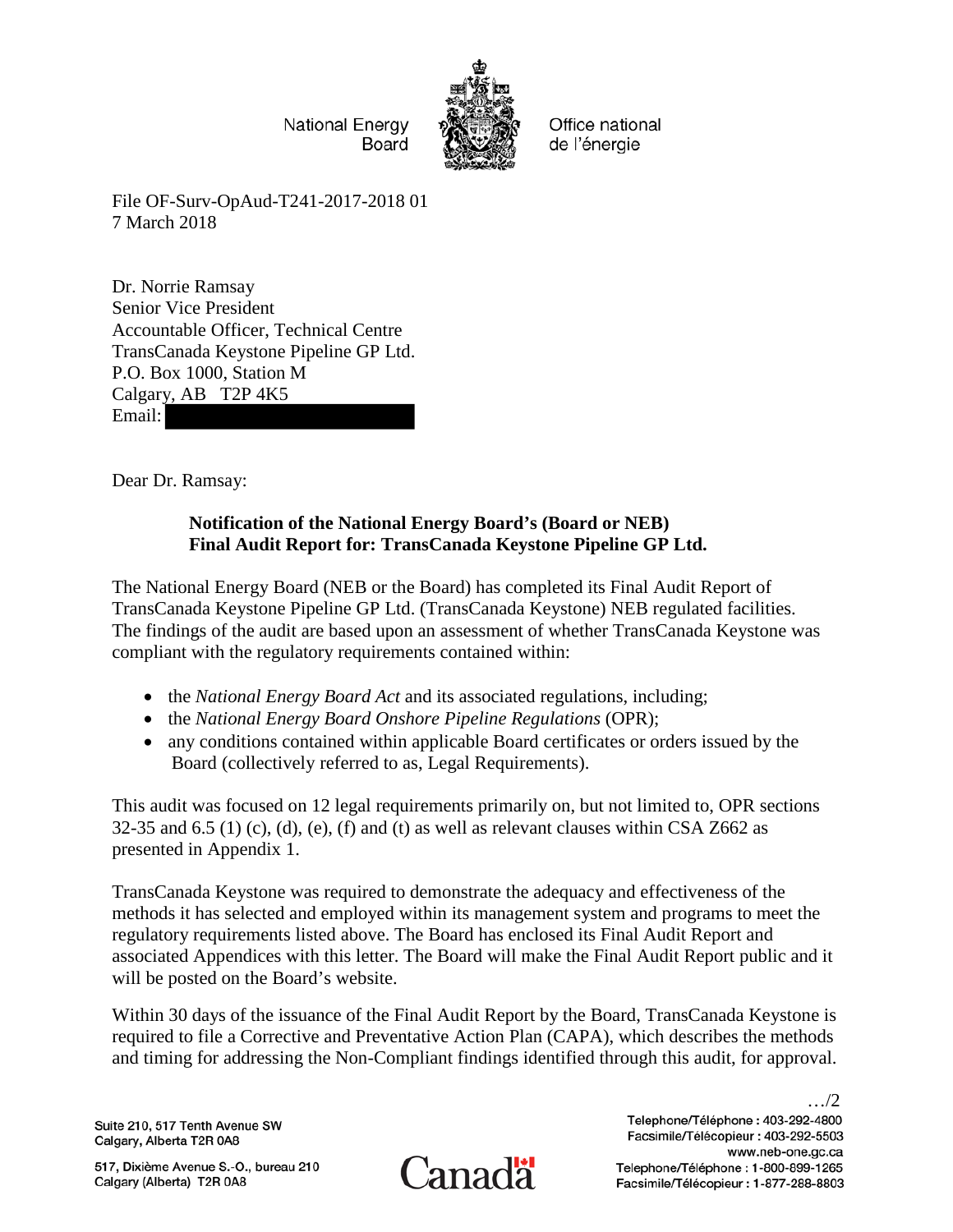The Board also will make the CAPA public and will continue to monitor and assess all of TransCanada Keystone's corrective actions with respect to this audit until they are fully implemented. The Board will also continue to monitor the implementation and effectiveness of TransCanada Keystone's management system and programs through targeted compliance verification activities as a part of its on-going regulatory mandate.

If you require any further information or clarification, please contact Niall Berry, Lead Auditor, at 403-471-1921.

I

Yours truly,

*Original signed by* 

Sheri Young Secretary of the Board

Enclosure

c.c.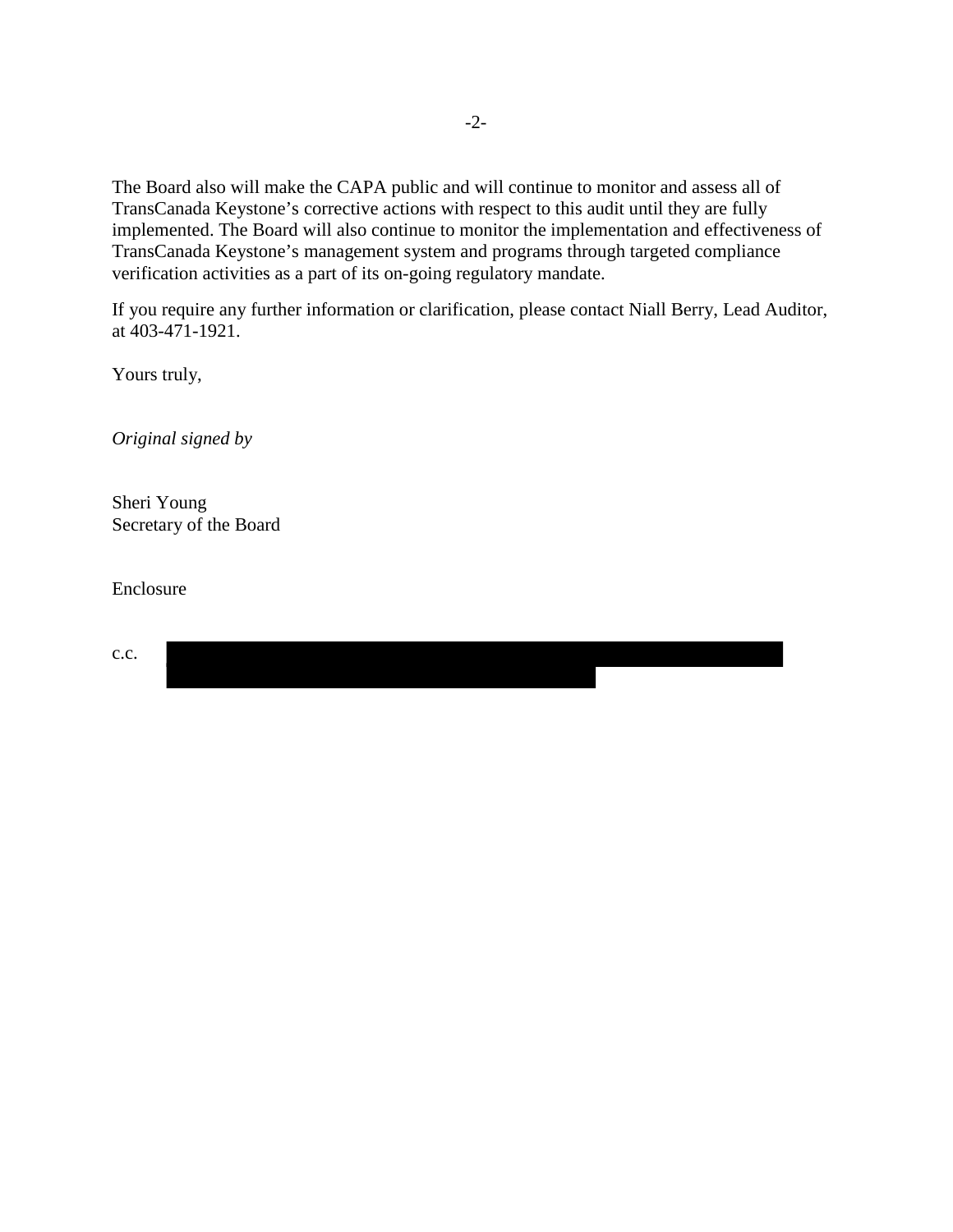**National Energy** Board



Office national de l'énergie

Suite 210, 517 Tenth Avenue SW Calgary, Alberta T2R 0A8

# **TransCanada Keystone Pipeline GP Ltd. Hazard and Risk Assessment as related to Emergency Management File: OF-Surv-OpAud-T241-2017-2018 01**

**P.O. Box 1000, Station M Calgary, AB T2P 4K5**

**7 March 2018**

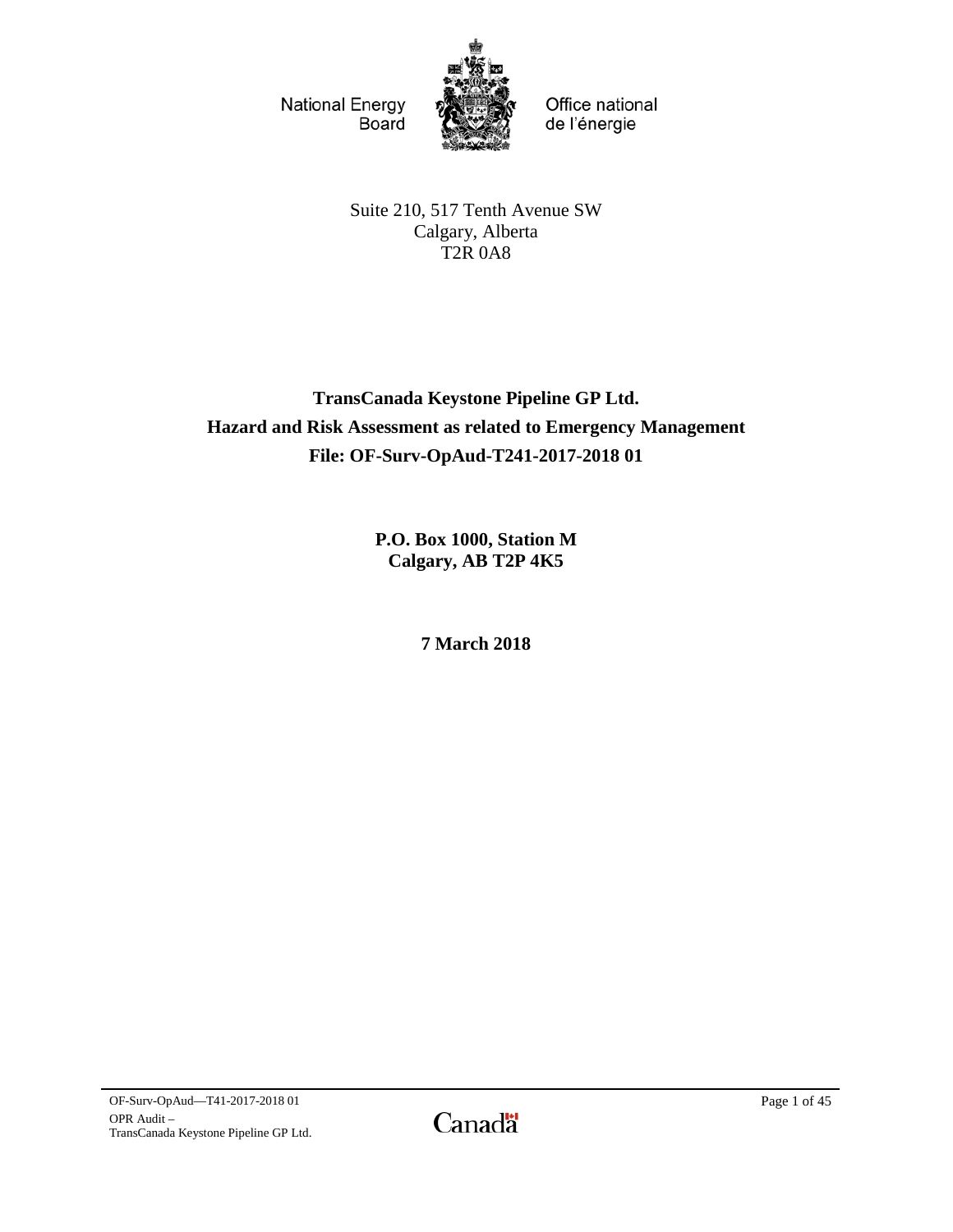

# <span id="page-3-0"></span>**Executive Summary**

In accordance with Section 49(3) of the *National Energy Board Act* (NEB Act), the National Energy Board (NEB or the Board) conducted a compliance audit of TransCanada Keystone Pipeline GP Ltd. (TransCanada). This audit took place from 12 September to 2 November 2017.

This audit is one in a series of focused audits that the Board is conducting to examine particular aspects of company emergency management programs related to the identification and mitigation of hazards. The key objective of this audit was to verify that selected companies are developing fundamental components of their Emergency Management Programs to be effective in the mitigation of the hazards and associated risks of their facilities and activities. In particular, this audit examined the identification and control of hazards within a company's:

- •Emergency procedures manuals;
- •Emergency related contingency and/or site-specific plans; and
- •Emergency exercise programs.

The Board conducted the audit of TransCanada using the protocols attached in Appendix 1 of this report. During the audit, the Board assessed whether TransCanada's documentation, processes and activities complied with the legal requirements contained within:

- The *National Energy Board Act*;
- The *National Energy Board Onshore Pipeline Regulations* (OPR); and
- Canadian Standards Association Z662-15 *Oil and Gas Pipeline Systems* (CSA Z662-15).

The audit focused on 12 legal requirements primarily focusing on, but not limited to, OPR sections 32-35 and 6.5(1) (c), (d), (e), (f) and (t) as well as relevant clauses within CSA Z662-15 as presented in Appendix 1.The Board did not identify any compliance issues within 10 of the sections. The remaining two sections where non-compliances were identified, the Board requires that TransCanada develop corrective and preventive actions plans.

The non-compliances noted are: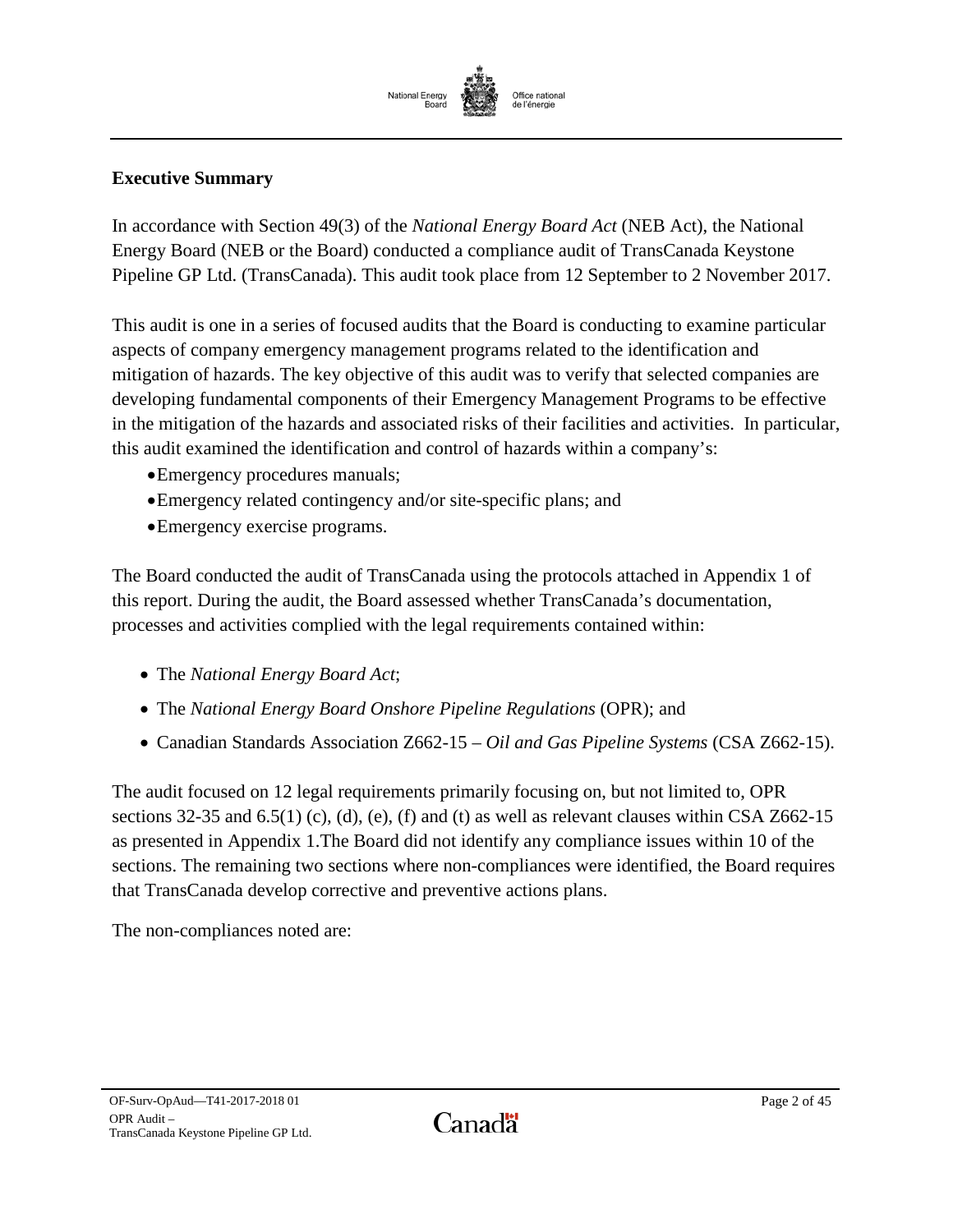

- TransCanada did not demonstrate that it has developed and implemented an explicit, systematic, documented process for identifying and analyzing all hazards and potential hazards that met the requirements of the OPR section 6.5(1)(c) for its Emergency Management Program. [\(Refer to Appendix 1 Protocol Item AP-07\)](#page-22-0);
- TransCanada did not demonstrate that it has established and implemented a process for developing contingency plans for abnormal events that may occur during emergency situations that met the requirements of the OPR section  $6.5(1)(t)$ . (Refer to Appendix 1) [Protocol Item AP-11\)](#page-28-0)

Within the scope of the audit, the Board found TransCanada's Emergency Management program, manual, contingency plans and exercises addressed and controlled the majority and most significant of the company's emergency management related hazards and associated risks. The audit also determined that TransCanada conducts various activities and practices related to the identification and control of hazards in its Emergency Management Program. The two findings of Non-Compliance were related to the formal and adequate documentation of processes as required by the NEB OPR.

Within 30 days of the Final Audit Report being issued, TransCanada must develop and submit a Corrective and Preventative Action plan (CAPA) for Board approval. The CAPA must outline how TransCanada intends to resolve the non-compliances identified by this audit to prevent recurrence and the timeline in which corrective and preventative actions will be completed. The Board will verify that the corrective and preventive actions are completed in a timely manner. The Board will continue to monitor the implementation and effectiveness of TransCanada's management system and programs through targeted compliance verification activities as part of its ongoing regulatory mandate.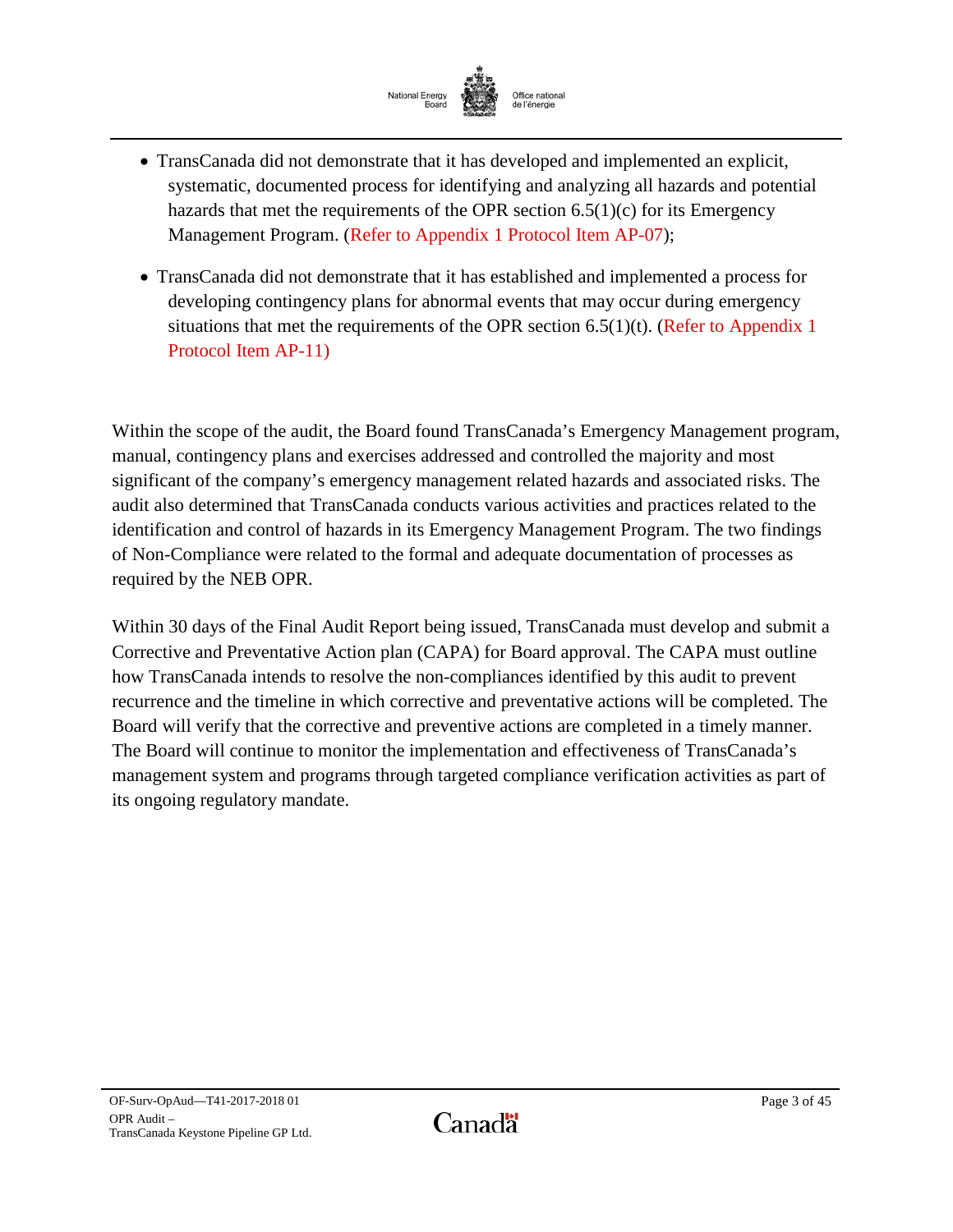

# **Table of Contents**

| 1.0                                                                                          |  |  |
|----------------------------------------------------------------------------------------------|--|--|
| 1.1<br>1.2<br>1.3                                                                            |  |  |
| 2.0                                                                                          |  |  |
| 3.0                                                                                          |  |  |
| 4.0                                                                                          |  |  |
| 5.0                                                                                          |  |  |
| 6.0                                                                                          |  |  |
| APPENDIX I - HAZARD AND RISK ASSESSMENT AUDIT AS THEY RELATE TO EMERGENCY MANAGEMENT - AUDIT |  |  |
|                                                                                              |  |  |
|                                                                                              |  |  |
|                                                                                              |  |  |
|                                                                                              |  |  |
| APPENDIX VI - TRANSCANADA KEYSTONE - COMPANY REPRESENTATIVES INTERVIEWED 44                  |  |  |
| APPENDIX VII - BOARD DIRECTION AND GUIDANCE ON THE CORRECTIVE ACTION PLAN 45                 |  |  |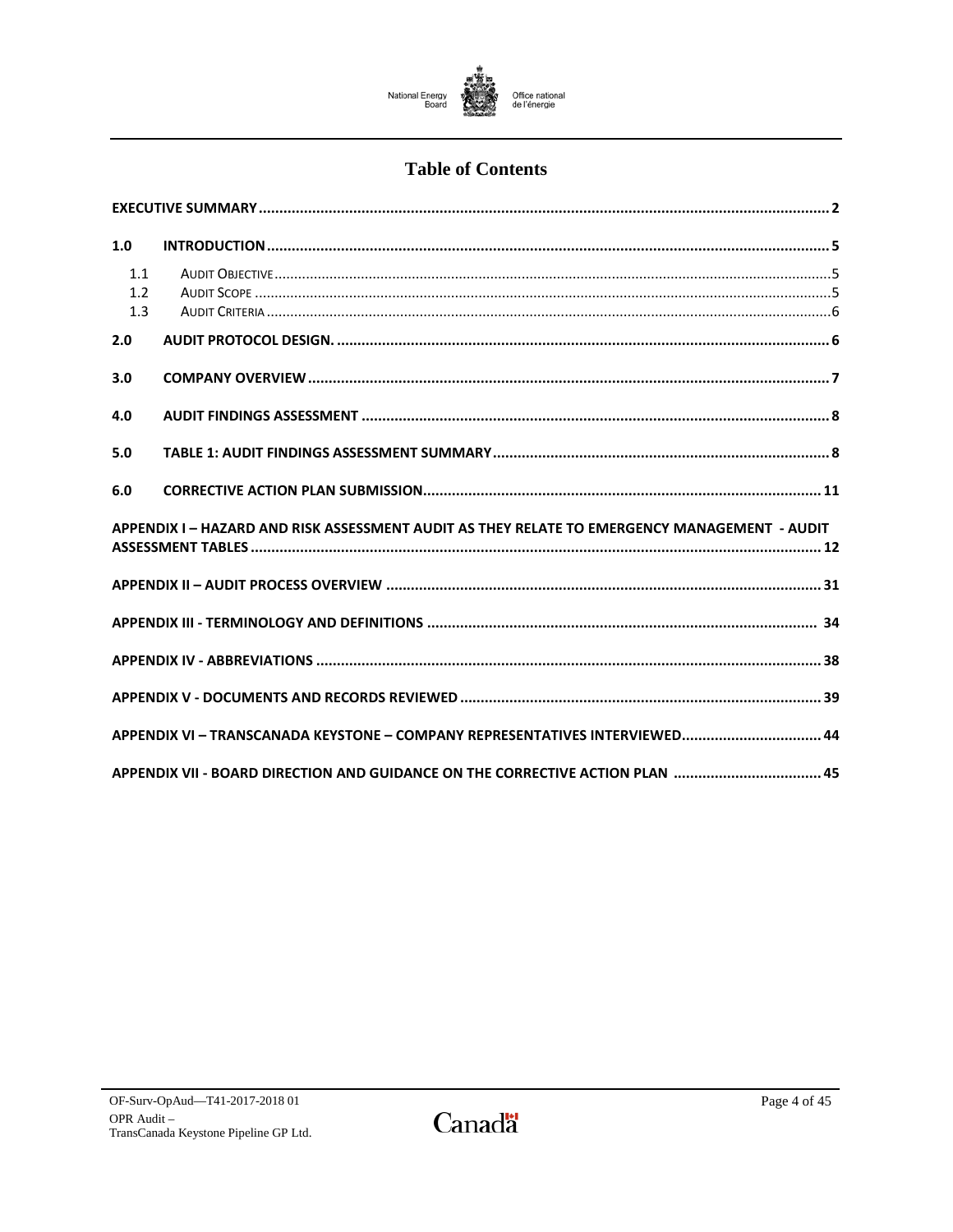

# <span id="page-6-0"></span>**1.0 Introduction**

In accordance with Section 49(3) of the *National Energy Board Act* (NEB Act), the National Energy Board (NEB or the Board) conducted a compliance audit of TransCanada Keystone Pipeline GP Ltd. (TransCanada). An overview of the audit process and an explanation of definitions and abbreviations can be found in Appendices II – IV.

# <span id="page-6-1"></span>**1.1 Audit Objective**

The objective of this audit was to verify that TransCanada is developing key components of its required Emergency Management Program consistent with the hazards and associated risks of its facilities and activities for its federally regulated Keystone Pipeline assets (Keystone).

# <span id="page-6-2"></span>**1.2 Audit Scope**

The audit scope included the relevant requirements of the *National Energy Board Onshore Pipeline Regulations* (OPR) primarily focusing on, but not limited to, OPR sections 32-35 and  $6.5(1)$  (c), (d), (e), (f) and (t), as well as relevant clauses within CSA Z662-15. The key components of the TransCanada Emergency Management Program that were reviewed during this audit were:

- the existence of an Emergency Management (EM) Program that is applied to the Keystone Pipeline;
- the emergency manual;
- contingency plans; and
- emergency exercises.

In addition, the audit examined the EM program in the context of TransCanada's Management System for Keystone. In particular, the scope of this audit included a review of the following requirements:

- Policies and Goals:
- Management of Change;
- Training and Competency;
- Document Control;
- Inspection and Monitoring
- Hazard Identification, Risk Assessment and Control;
- Hazard Inventory; and
- Contingency planning.

Canadä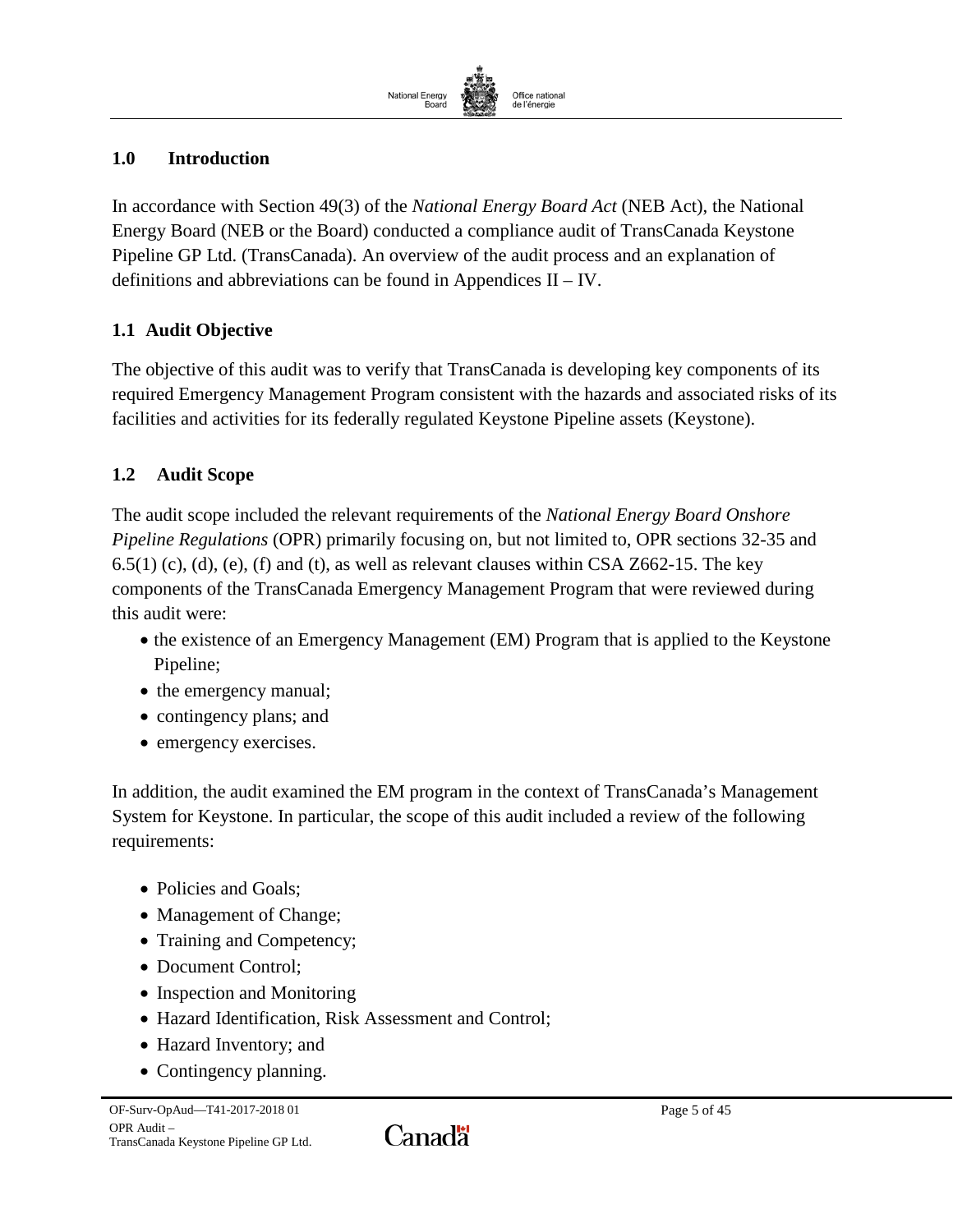

# <span id="page-7-0"></span>**1.3 Audit Criteria**

During the audit, the Board assessed whether TransCanada's documentation, processes and activities within its EM Program complied with the relevant legal requirements contained within:

- The *National Energy Board Act;*
- The *National Energy Board Onshore Pipeline Regulations* (OPR); and
- Canadian Standards Association Z662-15 *Oil and Gas Pipeline Systems* (CSA Z662-15).

# <span id="page-7-1"></span>**2.0 Audit protocol design.**

The focused audit protocol used for this series of audits is based on the NEB Management system requirements found in Section 6 of the OPR.

In the audit protocol (Appendix I), TransCanada's EM Program was audited against the relevant legal requirements to answer the question:

• Is the company developing key components of its required emergency management programs to address the hazards and associated risks of its facilities and activities with a focus on its manuals, exercises and contingency plans?

Audit Protocol (AP) questions were assigned a numbering system from AP-01 to AP-12.

As a focused audit, not all protocol items included an assessment of the management system process required in the OPR. For AP 01-06 and AP 12, companies were assessed based on the linkages that could be demonstrated between the emergency program and the management system process in place. The audit did not assess the adequacy or effectiveness of the corporate management system process itself. Rather, emergency management documentation was reviewed to verify that the all documents adhered to the requirements of the corporate document control process.

In the examination of AP-07-AP11, this audit assessed the management system processes as implemented within the EM Program. This assessment was done to verify that the company had implemented, documented corporate management system processes to drive the identification, analysis and mitigation of hazards and potential hazards as per OPR section 6.5.1(c) to (f).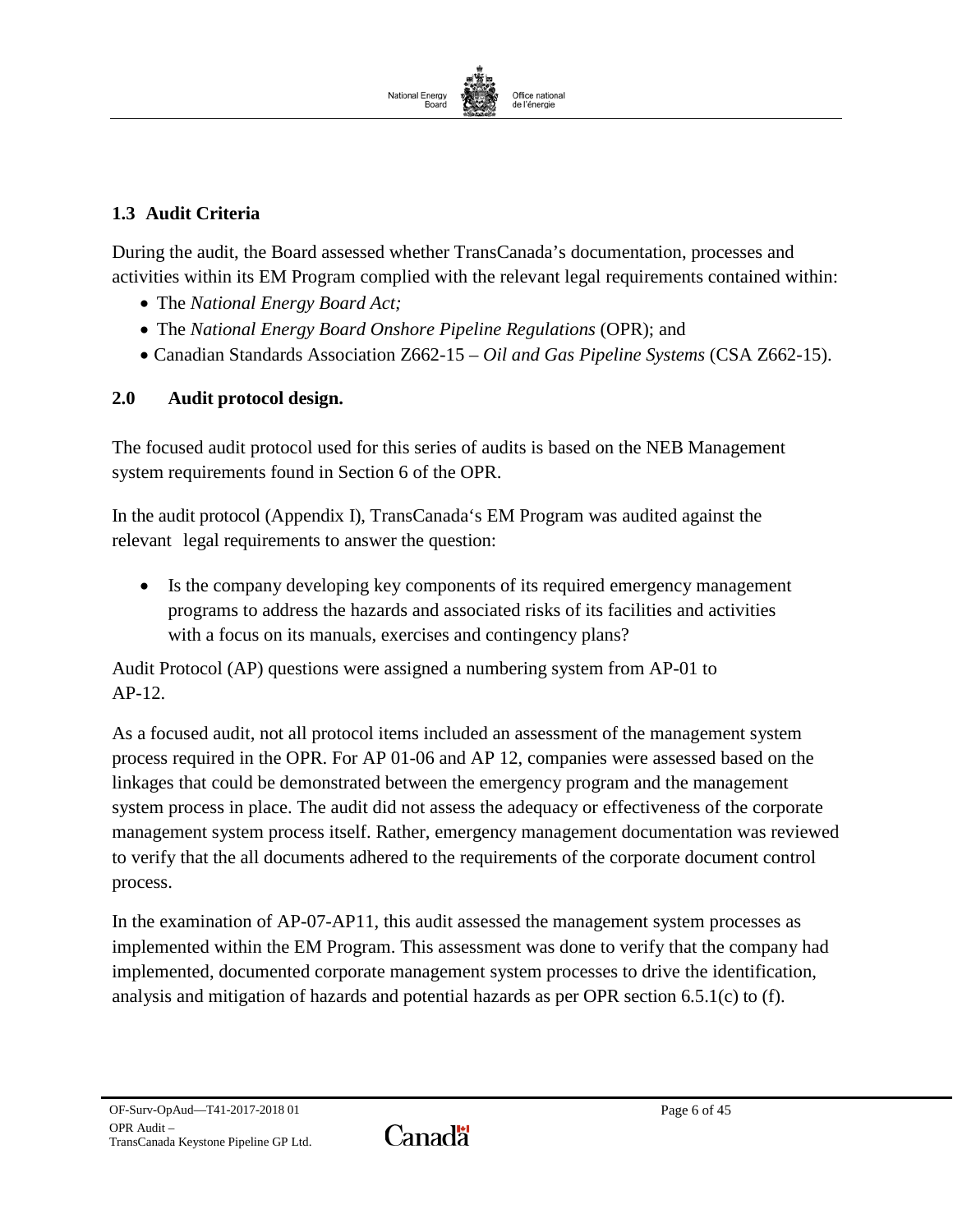

#### <span id="page-8-0"></span>**3.0 Company Overview**

The TransCanada Keystone Pipeline System (Keystone) is an oil pipeline system in Canada that extends into the United States. The pipeline was commissioned in 2010 and is owned solely by TransCanada Corporation. It runs from the Western Canadian Sedimentary Basin in Alberta to delivery points in Illinois and Texas, and then on to local refineries via third party pipelines. It also connects to oil tank farms and an oil pipeline distribution center in Cushing, Oklahoma. The Canadian portion of the pipeline runs from Hardisty, Alberta, east into Manitoba where it turns south and crosses the border at Haskett Manitoba into North Dakota.



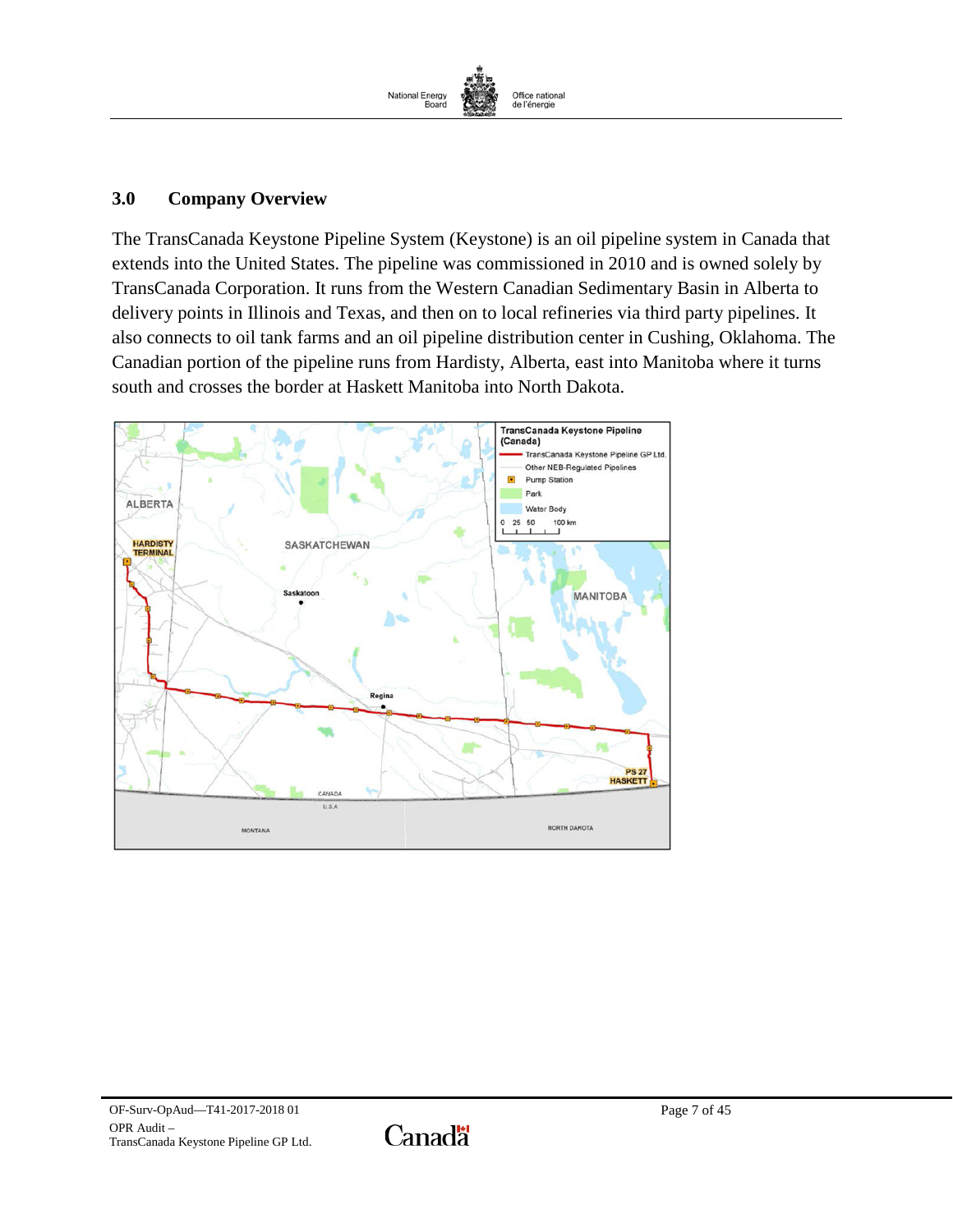

# <span id="page-9-0"></span>**4.0 Audit Findings Assessment**

# <span id="page-9-1"></span>**5.0 Table 1: Audit Findings Assessment Summary**

| <b>Reference</b>                                            | <b>OPR Requirement</b>                                                                                                                                                                                                                                                                                                                                                                                                                             |  |
|-------------------------------------------------------------|----------------------------------------------------------------------------------------------------------------------------------------------------------------------------------------------------------------------------------------------------------------------------------------------------------------------------------------------------------------------------------------------------------------------------------------------------|--|
| $AP-01$<br>1.1 Policy and<br>Commitment<br><b>Statement</b> | OPR s. $32(1)$ : A company shall develop, implement and maintain an emergency<br>management program that anticipates, prevents, manages and mitigates<br>conditions during an emergency that could adversely affect property, the<br>environment or the safety of workers or the public<br>Status: No issues of non-compliance identified                                                                                                          |  |
|                                                             | OPR s. $31(1.1)$ : The company shall develop an emergency procedures manual,<br>review it regularly and update it as required.<br>Status: No issues of non-compliance identified                                                                                                                                                                                                                                                                   |  |
| $AP-02$<br>1.1 Policy and<br>Commitment<br>Statement        | OPR $s. 6.3(1)$ : The company shall establish documented policies and goals for<br>meeting its obligations under section 6, including (b) goals for the prevention<br>of ruptures, liquid and gas releases, fatalities and injuries and for the response<br>to incidents and emergency situations.<br>Status: No issues of non-compliance identified                                                                                               |  |
| AP03<br>3.2 MOC                                             | OPR s. $6.5(1)(i)$ : establish and implement a process for identifying and<br>managing any change that could affect safety, security or the protection of the<br>environment, including any new hazard or risk, any change in a design,<br>specification, standard or procedure and any change in the company's<br>organizational structure or the legal requirements applicable to the company;<br>Status: No issues of non-compliance identified |  |
| AP04<br>3.3 Training<br>and<br>Competence                   | OPR s. $6.5(1)(j)$ : establish and implement a process for developing competency<br>requirements and training programs that provide employees and other persons<br>working with or on behalf of the company with the training that will enable<br>them to perform their duties in a manner that is safe, ensures the security of the<br>pipeline and protects the environment;<br>Status: No issues of non-compliance identified                   |  |

Canadä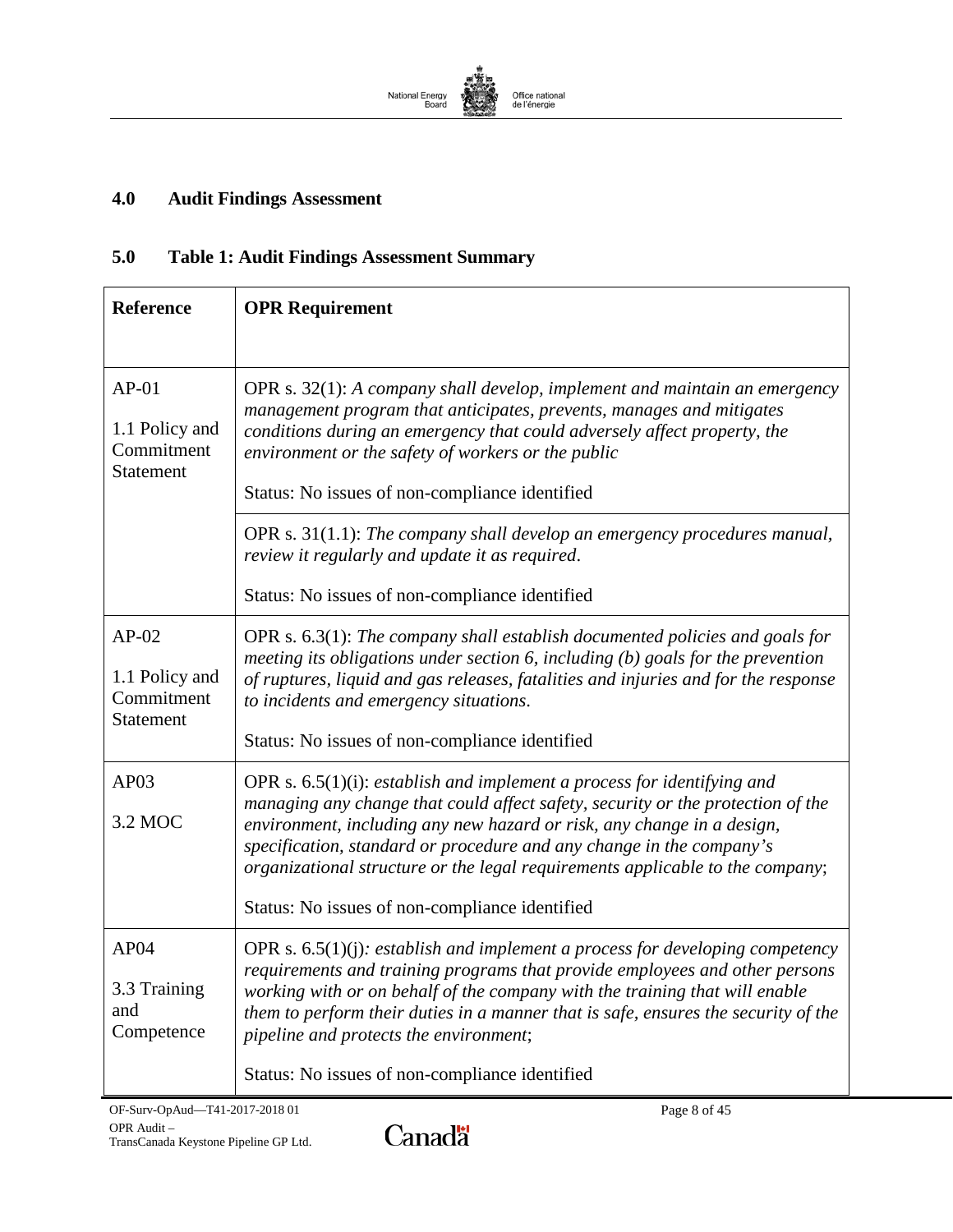

| AP05<br>3.5<br>Documentation<br>and Doc<br>Control         | OPR s. $6.5(1)(o)$ : establish and implement a process for preparing, reviewing,<br>revising and controlling those documents, including a process for obtaining<br>approval of the documents by the appropriate authority;<br>Status: No issues of non-compliance identified                                                                                                                                                   |
|------------------------------------------------------------|--------------------------------------------------------------------------------------------------------------------------------------------------------------------------------------------------------------------------------------------------------------------------------------------------------------------------------------------------------------------------------------------------------------------------------|
| AP06<br>4.1 Inspection<br>Measurement<br>and<br>Monitoring | OPR s. $6.5(1)(u)$ : establish and implement a process for inspecting and<br>monitoring the company's activities and facilities to evaluate the adequacy and<br>effectiveness of the programs referred to in section 55 and for taking corrective<br>and preventive actions if deficiencies are identified;<br>Status: No issues of non-compliance identified                                                                  |
| AP07                                                       | OPR s. $6.5(1)(c)$ : establish and implement a process for identifying and<br>analyzing all hazards and potential hazards;                                                                                                                                                                                                                                                                                                     |
| 2.1 Hazard ID                                              | TransCanada demonstrated that it has implemented several activities to identify<br>hazards at the program level. These activities are performed by corporate staff,<br>business unit staff, subject matter experts (including contractors) and field level<br>staff.                                                                                                                                                           |
|                                                            | The audit found that the procedures and activities are not formally linked in a<br>documented overview that would be considered explicit and systematic.<br>Further, the NEB did not see an explicit systematic documented process step<br>referencing how outputs of the hazard identification activities were integrated<br>or applied in the development and maintenance of the EM Program.<br><b>Status: Non-Compliant</b> |
| AP <sub>08</sub>                                           | OPR s. $6.5(1)(d)$ : establish and maintain an inventory of the identified hazards<br>and potential hazards;                                                                                                                                                                                                                                                                                                                   |
| 2.1 Hazard ID                                              | Status: No issues of non-compliance identified                                                                                                                                                                                                                                                                                                                                                                                 |
| AP <sub>09</sub><br>2.1 Hazard ID                          | OPR s. $6.5(1)(e)$ : establish and implement a process for evaluating and<br>managing the risks associated with the identified hazards, including the risks<br>related to normal and abnormal operating conditions;                                                                                                                                                                                                            |
|                                                            | Status: No issues of non-compliance identified                                                                                                                                                                                                                                                                                                                                                                                 |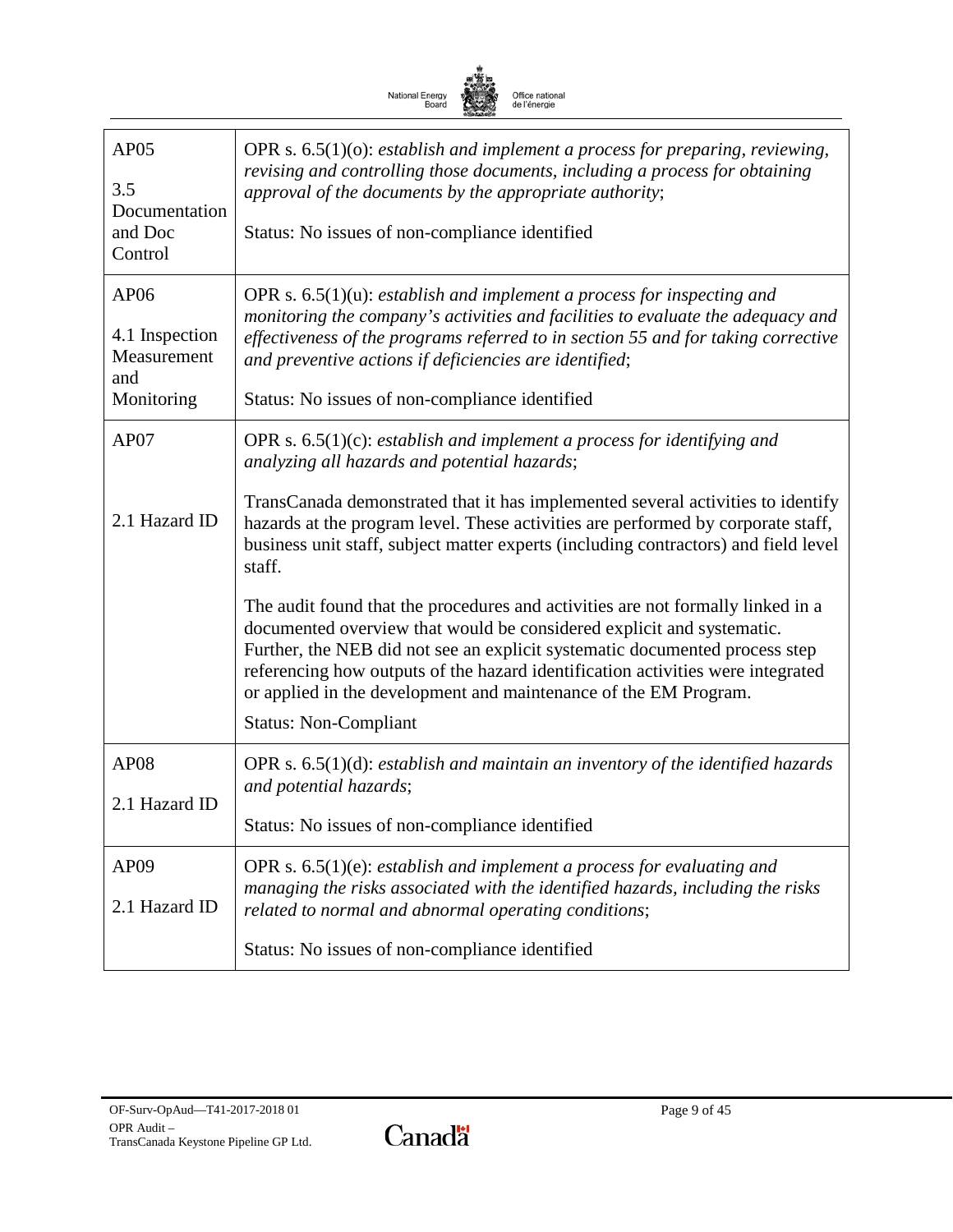

| AP10<br>2.1 Hazard ID                                   | OPR s. $6.5(1)(f)$ : establish and implement a process for developing and<br>implementing controls to prevent, manage and mitigate the identified hazards<br>and the risks and for communicating those controls to anyone who is exposed<br>to the risks;<br>Status: No issues of non-compliance identified |
|---------------------------------------------------------|-------------------------------------------------------------------------------------------------------------------------------------------------------------------------------------------------------------------------------------------------------------------------------------------------------------|
| AP11<br>3.2<br>Operational                              | OPR s. $6.5(1)(t)$ : establish and implement a process for developing contingency<br>plans for abnormal events that may occur during construction, operation,<br>maintenance, abandonment or emergency situations.                                                                                          |
| Control-Upset<br>or Abnormal<br>Operating<br>Conditions | The company was not able to provide a process that directs the appropriate<br>expertise to be available in the Emergency Operations Centre (EOC), how the<br>event is evaluated to determine what expertise is no longer available, and how<br>contingency plans are developed, when and as required.       |
|                                                         | Although TransCanada demonstrated that it has integrated contingency<br>planning activities throughout its emergency response procedures, it has not<br>provided a process for contingency planning that meets the requirements of the<br>OPR s. $6.5(1)(t)$ .                                              |
|                                                         | <b>Status: Non-Compliant</b>                                                                                                                                                                                                                                                                                |
| AP12                                                    | CSA Z662-15 - clause 10.5.2.1 - CSA Z662-15 - clause 10.5.2.4                                                                                                                                                                                                                                               |
| 4.1 Inspection<br>Measurement<br>and<br>Monitoring      | Status: No issues of non-compliance identified                                                                                                                                                                                                                                                              |

### **Conclusion**

The Board found TransCanada's Emergency Management program, manual, contingency plans and exercises addressed and controlled the majority and most significant of the company's emergency management related hazards and associated risk. TransCanada demonstrated that it is committed to its Emergency Management Program, and according to records reviewed, has been for many years. The two Non-Compliance findings, as presented in Table 1 and Appendix 1, were issues of incomplete documentation required by the OPR*.*

Canadä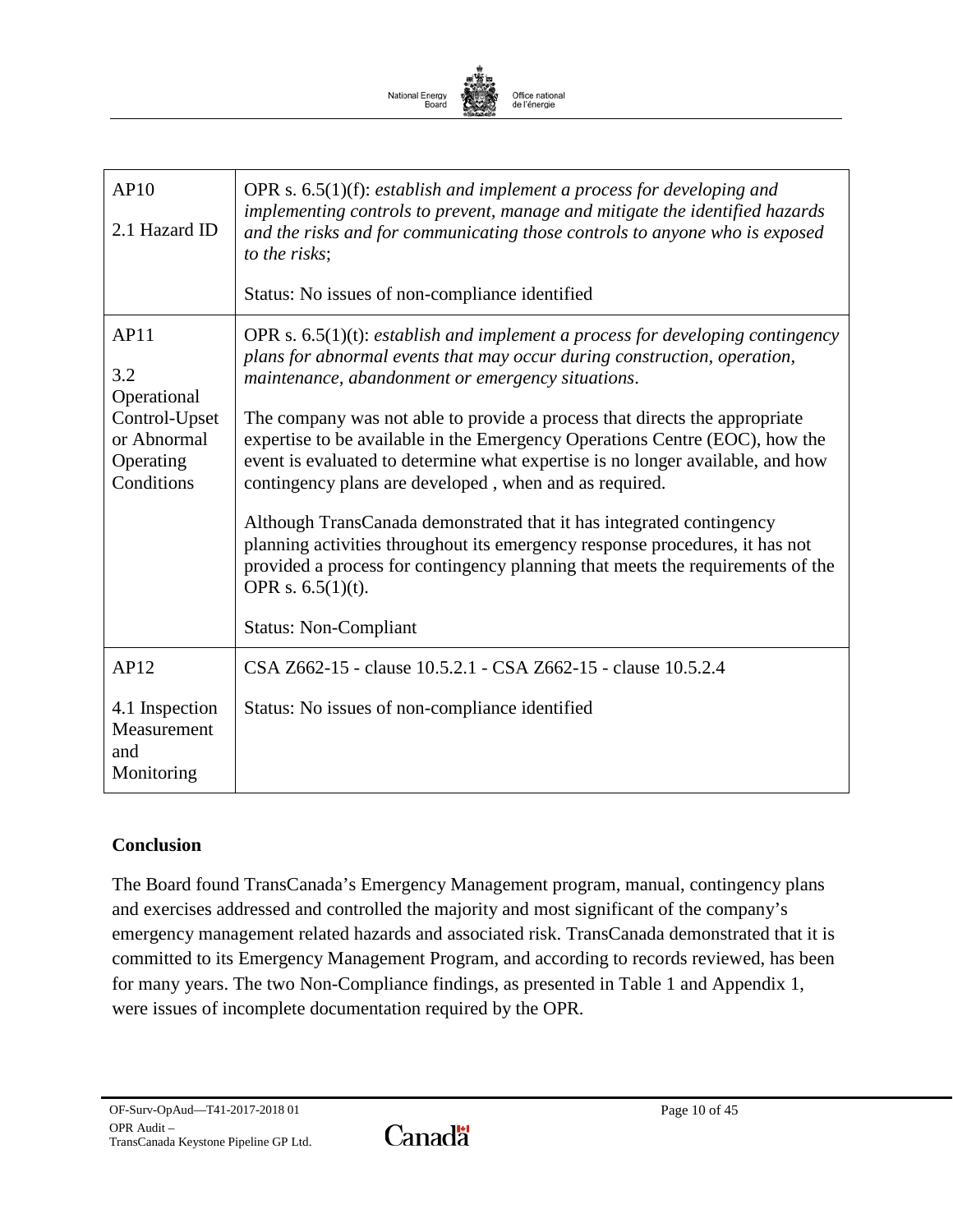

# <span id="page-12-0"></span>**6.0 Corrective Action Plan Submission**

TransCanada is required to develop a Corrective and Preventive Action Plan (CAPA) with timelines for completion to rectify the deficiencies noted in this report within 30 days of the date of this report.

The Board will post this Final Audit Report and the approved CAPA on its website.

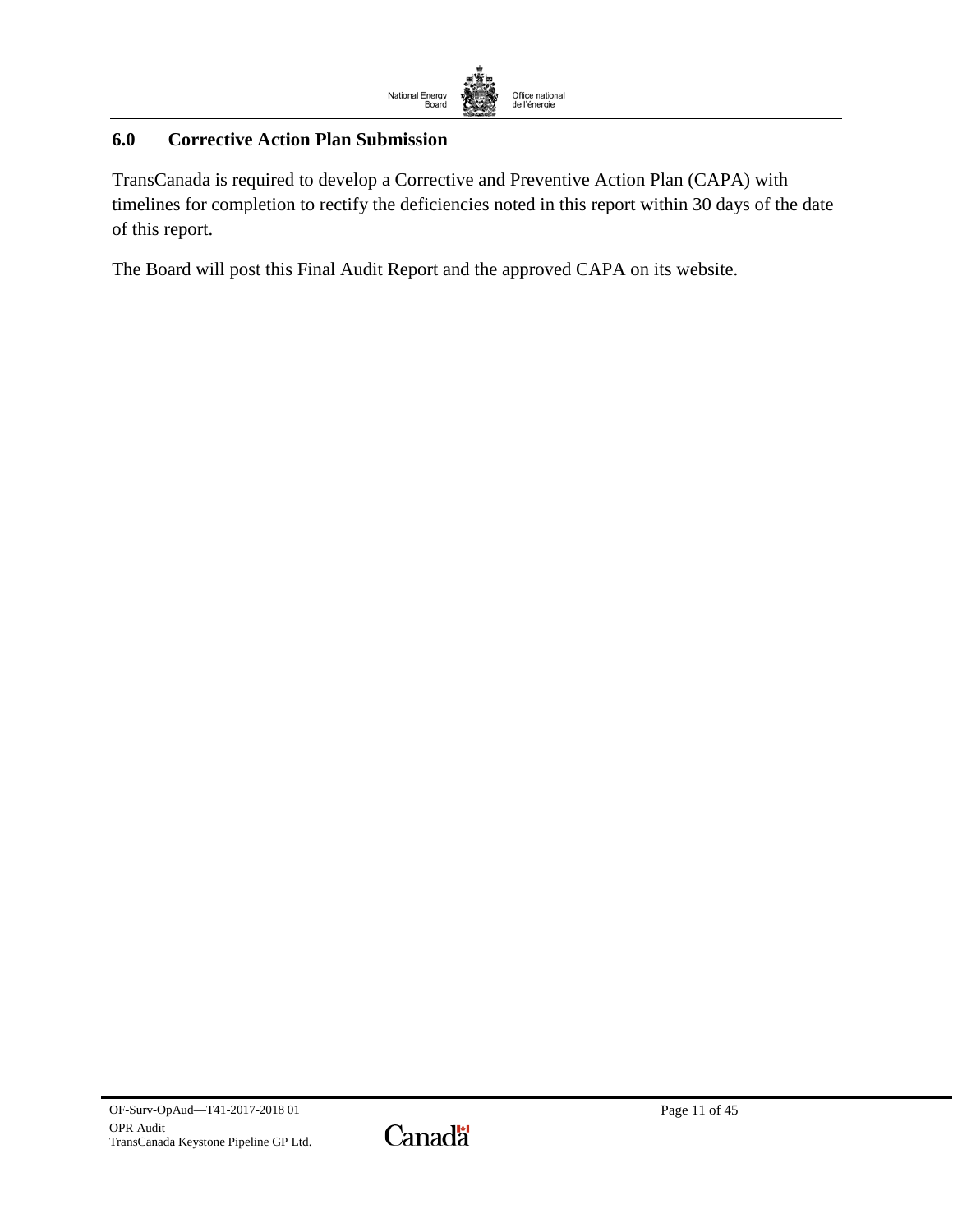

# <span id="page-13-0"></span>**Appendix I: Hazard and Risk Assessment Audit as they relate to Emergency Management - Audit Assessment Tables**

# **Topic:** *National Energy Board Onshore Pipeline Regulations***: Section 32 (1)**

**NOTE:** Given the scope of this audit, the elements and regulatory requirements examined will be related to the hazards and potential hazards that would initiate emergency or contingency responses.

**Regulatory Requirement: OPR s. 32 (1):** A company shall develop, implement and maintain an emergency management program that anticipates, prevents, manages and mitigates conditions during an emergency that could adversely affect property, the environment or the safety of workers or the public

**32 (1.1):** The company shall develop an emergency procedures manual, review it regularly and update it as required.

### **Criteria Element 1:**

Requirements:

- The company must establish and implement an emergency management program that anticipates, prevents, manages and mitigates conditions during an emergency.
- The company must establish and implement an emergency management procedures manual that anticipates, prevents, manages and mitigates conditions during an emergency.

**Assessed Area:** The outputs of the process as related to the development and maintenance of Emergency Management Manuals, contingency plans and Emergency Management exercises

| <b>Item</b><br><b>Number</b> | <b>Indicators of Compliance</b>                                                                                                                                                                             | <b>Assessment</b>                                 |
|------------------------------|-------------------------------------------------------------------------------------------------------------------------------------------------------------------------------------------------------------|---------------------------------------------------|
| $AP-01$                      | Can the company demonstrate that they have developed,<br>implemented, and maintains an emergency management program<br>that anticipates, prevents, manages and mitigates conditions during<br>an emergency? | No issues of<br>non-<br>compliance<br>identified. |
|                              | Can the company demonstrate that they have developed an<br>emergency procedures manual that anticipates, prevents, manages<br>and mitigates conditions during an emergency?                                 |                                                   |
|                              | Can the company demonstrate that they review the emergency<br>procedures manuals on a regular basis and update the manuals as<br>required?                                                                  |                                                   |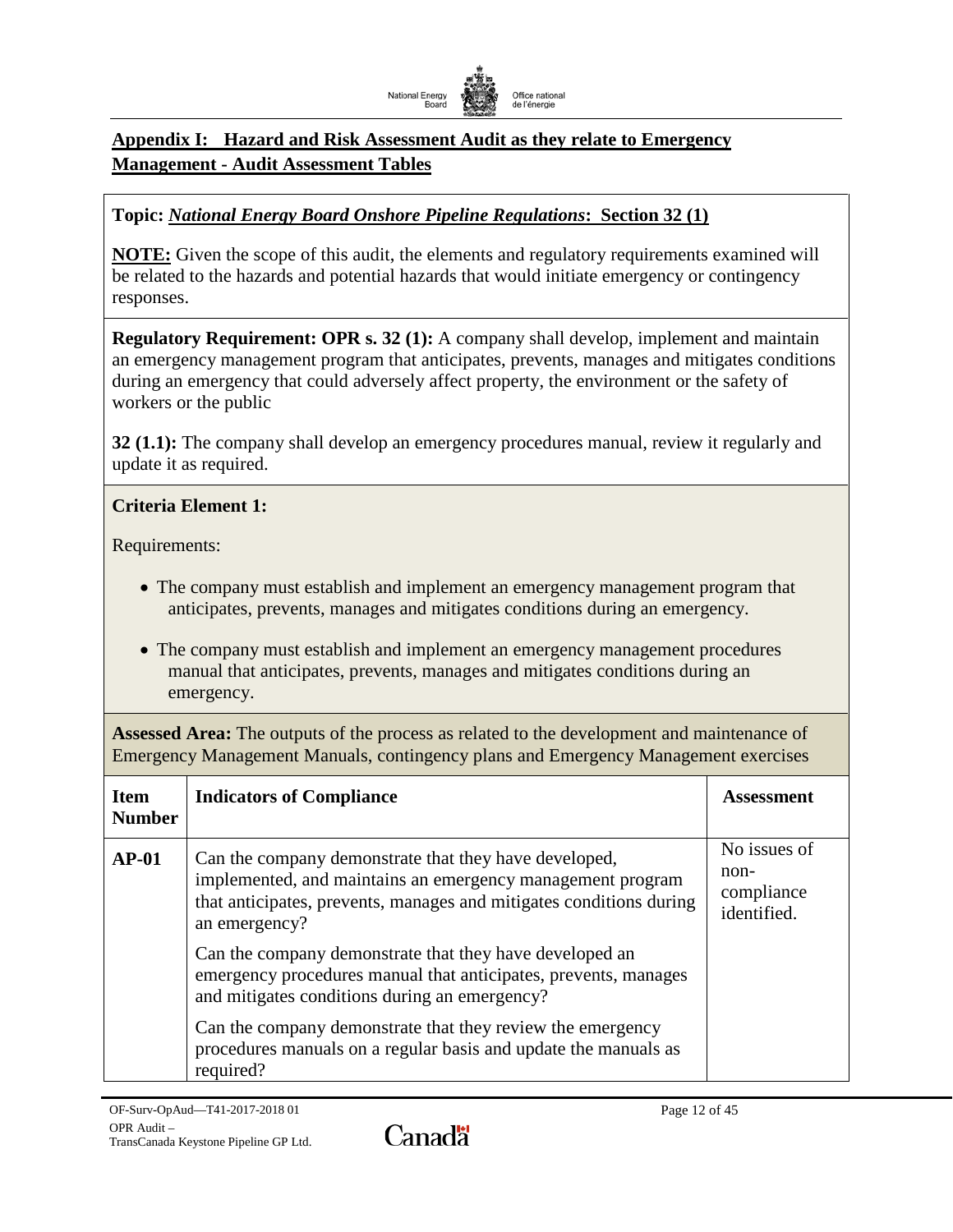

#### **Summary Assessment Notes**

TransCanada's Operational Management System (TOMS) is the overarching management system framework that drives the mandated core programs including the EM Program. TOMS outlines expectations of how TransCanada's assets are designed, constructed, operated and decommissioned.

Under TOMS, standards are the minimum expectations or requirements for a specific function including the Emergency Management Corporate Program. According to its organizational structure, TransCanada's EM Program is developed and maintained at the head office and implemented in the regional offices with designated local staff.

TransCanada's EM Program documentation follows a tiered structure. At the corporate level, TransCanada has developed an Emergency Management Corporate Program Manual (The Manual) that describes the company's EM Program and the processes. This manual is considered a Tier 1 document and has been developed to guide Facilities, Regions, and Support departments in developing and executing emergency preparedness activities within each region.

The Manual outlines the high level program components and provides the framework and direction that triggers the business units such as TransCanada Keystone to develop Tier 2 Emergency response plans. Tier 2 Emergency Response Plans are designed to contain specific resources including contact information, procedures and maps for particular locations and facilities. All Tier 2 Emergency Response Plans follow the same outline across the company.

The Tier 2 Keystone Pipeline System Emergency Response Plan latest revision of 31 October 2016 includes a signed approval from the Vice President of Safety, Quality, and Compliance. The plan has been reviewed annually since its development in 2009. According to TransCanada EM staff, the Tier 2 plan document is updated when substantial changes are made to the pipeline system, when deemed necessary by the company, or as required by regulatory changes.

The corporate EM Program states that Emergency Response Plans must be created for all major facilities, U.S. and Canadian power facilities, gas storage facilities, compressor stations, metering stations deemed critical by the region/facilities and sensitive areas (pipelines). These site specific plans are categorized as Tier 3 plans.

Tier 3 Emergency Response Plans are maintained by at the region or facility level. When requested, the company's Emergency Management Team provides guidance and consultation during the development and maintenance of these plans.

The Board noted that TransCanada has developed three types of Tier 3 Emergency Response Plans:

(1) Site specific Emergency Response Plans;

- (2) Geographic Response Plans; and
- (3) Facility Response Plans.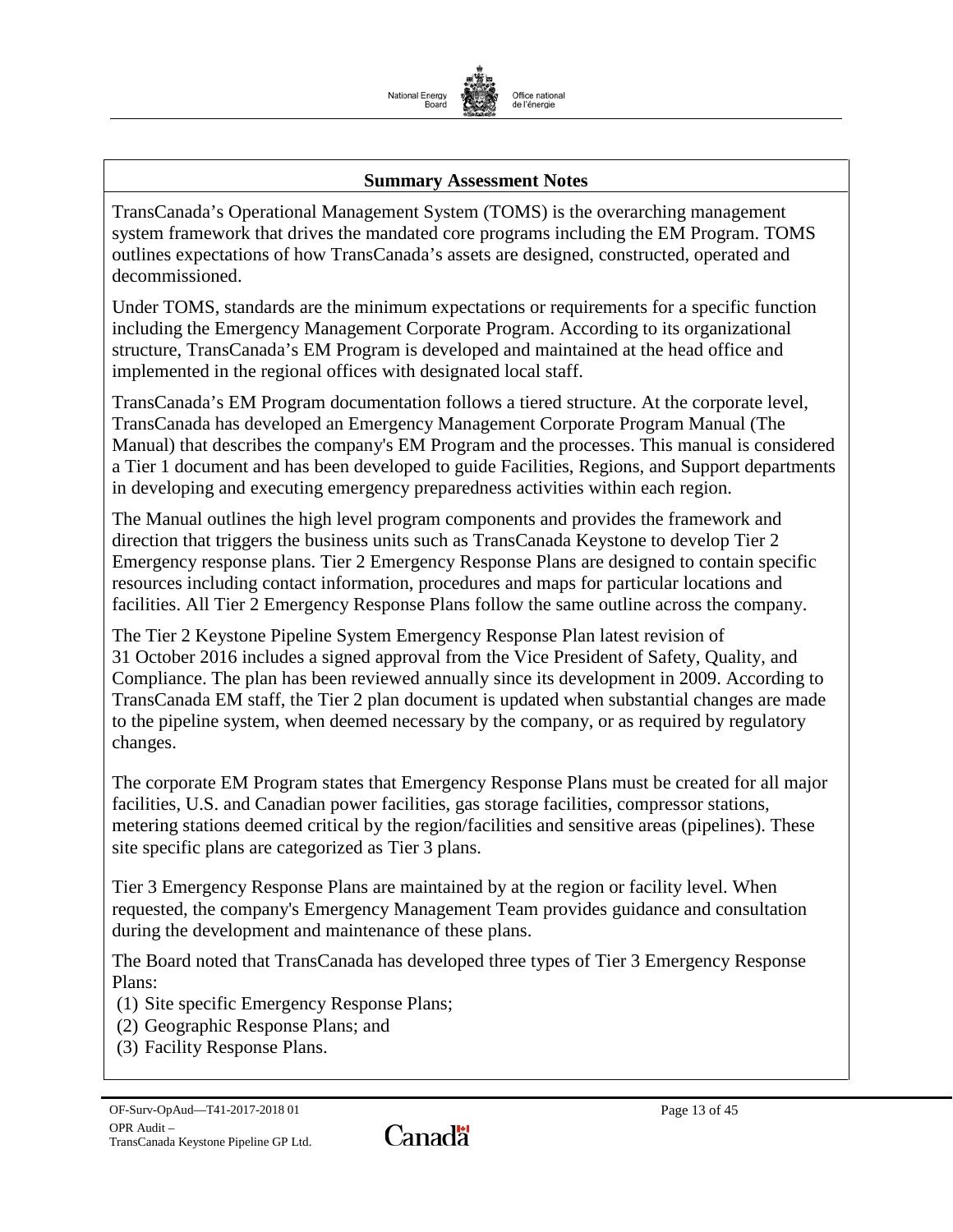

The Board verified through document review that TransCanada has developed and maintains an EM Program, and Emergency Management Plans, including a plan specific to the Keystone Pipeline System. Together, these plans address the functional areas to anticipate, prevent, manage and mitigate conditions during an emergency. The audit also verified that TransCanada tests each level of documentation during its emergency exercises.

Based on the review conducted and considering the scope of this audit, the Board did not identify any issues of non-compliance in relation to this requirement.

### **Topic: Management System Sub Element 2.3 - Goals, Objectives and Targets**

**NOTE:** Given the scope of this audit, the elements and regulatory requirements examined will be related to the hazards and potential hazards that would initiate emergency or contingency responses.

**Regulatory Requirement: OPR s. 6.3(1):** The company shall establish documented policies and goals for meeting its obligations under section 6, including **(b)** goals for the prevention of ruptures, liquid and gas releases, fatalities and injuries and for the response to incidents and emergency situations.

**Criteria Element 1:** Requirement for the company to demonstrate that it has established documented goals for the prevention of ruptures, liquid and gas releases, fatalities and injuries and for the response to incidents and emergency situations.

**Assessed Area:** The outputs of the process as related to the development and maintenance of Emergency Management Manuals, contingency plans and Emergency Management exercises.

| <b>Item</b><br><b>Number</b> | <b>Indicators of Compliance</b>                                                                                                                                                               | <b>Assessment</b>                           |
|------------------------------|-----------------------------------------------------------------------------------------------------------------------------------------------------------------------------------------------|---------------------------------------------|
| $AP-02$                      | Can the company demonstrate that it has developed goals<br>related to its hazards and risks for its Emergency<br>Management Manuals, contingency plans and Emergency<br>Management exercises? | No issues of non-<br>compliance identified. |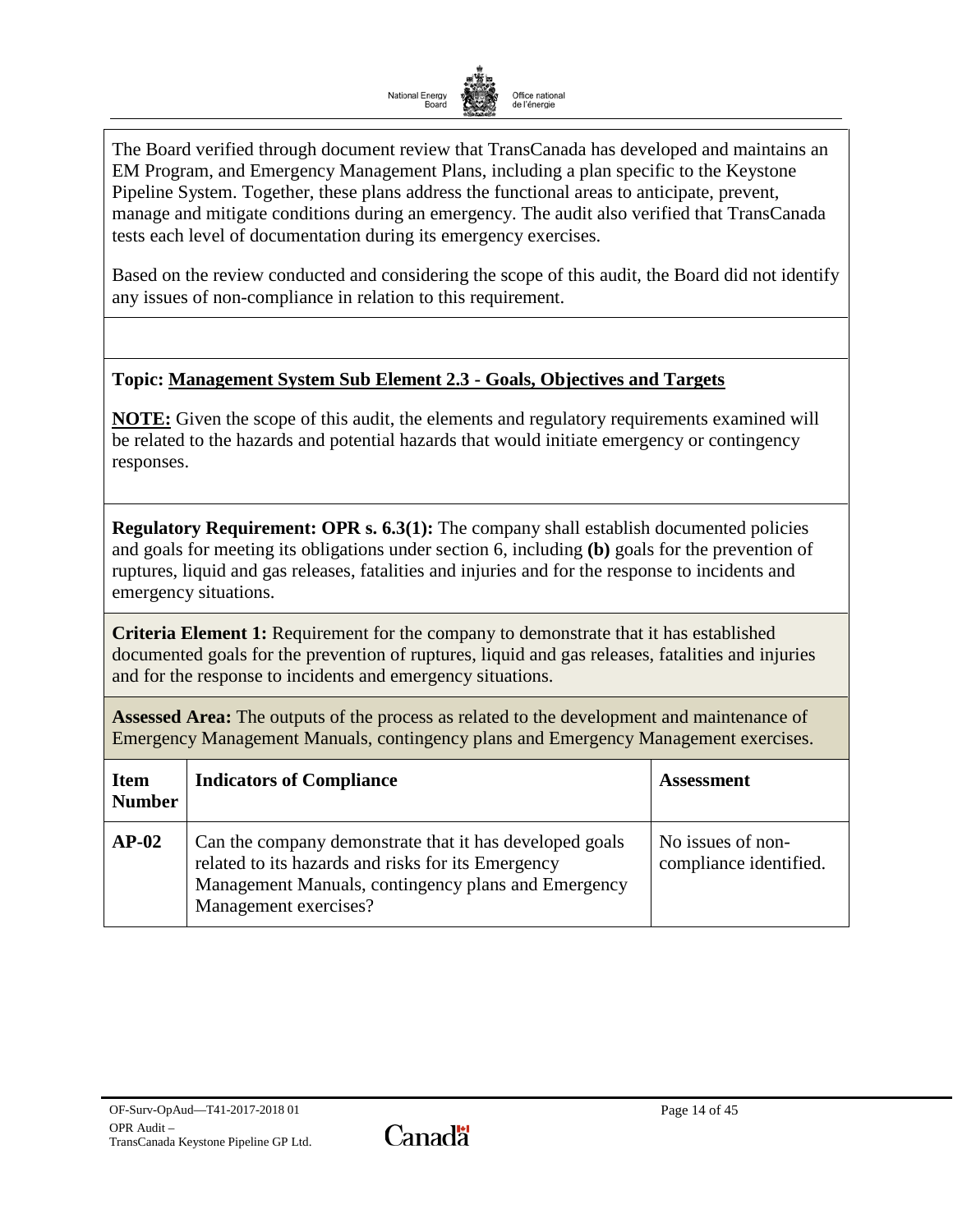

#### **Assessment Notes**

TransCanada outlines its goals, objectives and targets (GOTs) for its EM Program within the Element 1: Leadership Commitment and Strategy of the TOMs manual. This section requires all mandated programs, including emergency management, develop GOTs in line with the overall corporate goals. For the EM Program, these GOTs are documented in The Manual. This document lists the EM Program goals as:

- Improved response effectiveness;
- Improved emergency preparedness; and
- Improved Stakeholder Relationships, and Compliance and Conformance.

The audit found that goals for improving the effectiveness of the response aligns with mitigating or reducing risks by addressing; exposure, public health and safety, environmental, and property damage.

TransCanada has also established several metrics to evaluate the effectiveness of the hazard and barrier identification related to its EM Program. For example, it tracks the percentage of EM Program related hazards listed within the Risk Registries for which barriers and mitigations have been implemented.

TransCanada demonstrated that it has developed GOTs related to the identification and mitigation of hazards for the EM Program.

Based on the review conducted and considering the scope of this audit, the Board did not identify any issues of non-compliance in relation to this requirement.

### **Topic: Management System Sub Element 3.3 – Management of Change**

**Regulatory Requirement: OPR s. 6.5 (1)(i):** establish and implement a process for identifying and managing any change that could affect safety, security or the protection of the environment, including any new hazard or risk, any change in a design, specification, standard or procedure and any change in the company's organizational structure or the legal requirements applicable to the company;

**Criteria Element 1:** Requirement for the company to establish and implement a process for identifying and managing any change that could affect safety, security or the protection of the environment, including any new hazard or risk.

**Assessed Area:** The outputs of the process as related to the development and maintenance of Emergency Management Manuals, contingency plans and Emergency Management exercises.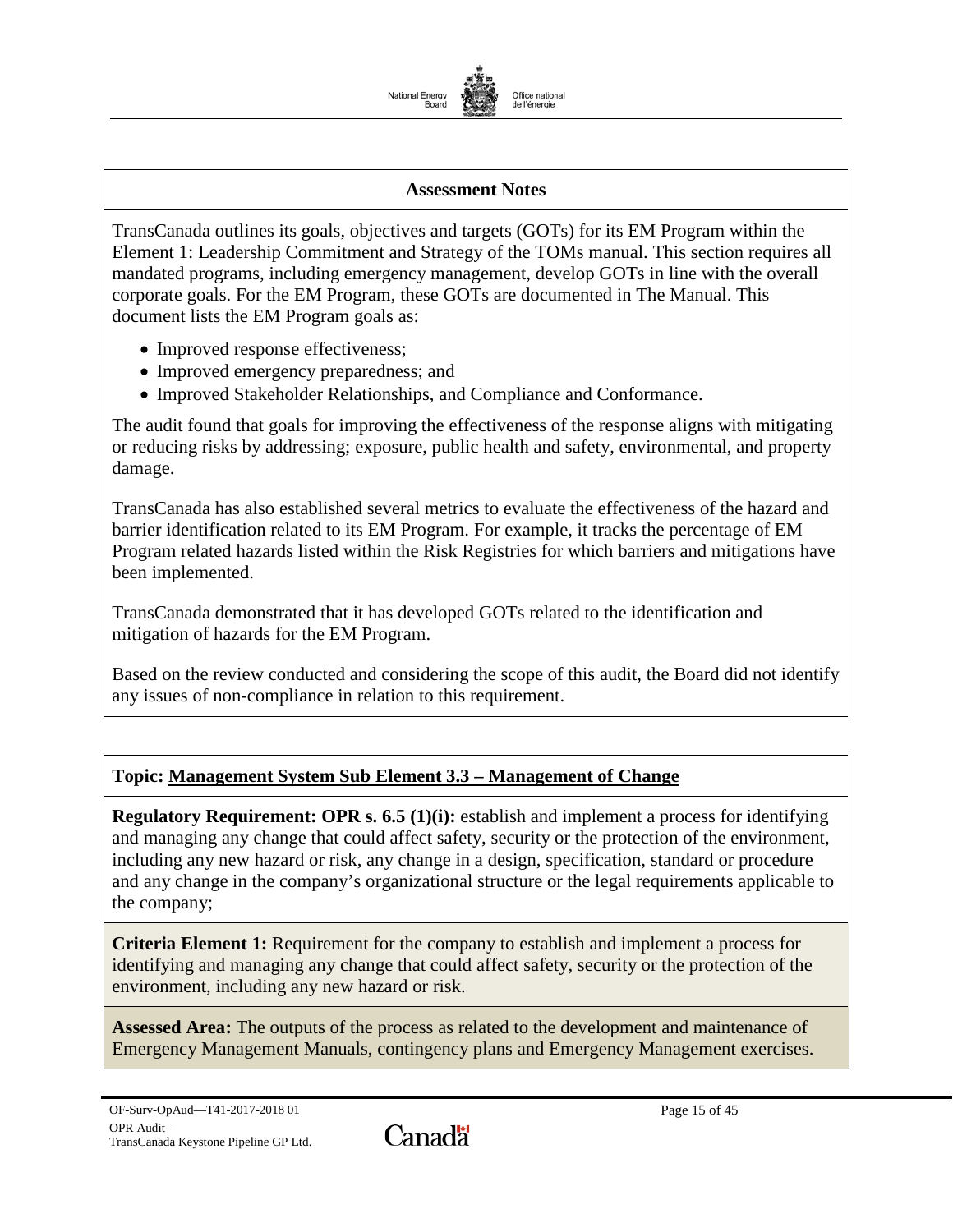

| <b>Item</b><br><b>Number</b> | <b>Indicators of Compliance</b>                                                                                                                                                                                                                                                                                                                                                           | <b>Assessment</b>                           |
|------------------------------|-------------------------------------------------------------------------------------------------------------------------------------------------------------------------------------------------------------------------------------------------------------------------------------------------------------------------------------------------------------------------------------------|---------------------------------------------|
| $AP-03$                      | Can the company demonstrate that it has established and<br>implemented a process for identifying and managing any<br>change that could affect safety, security or the protection of<br>the environment, including any new hazard or risk, as it<br>relates to the ongoing development of Emergency<br>Management Manuals, Contingency Plans and Emergency<br><b>Management Exercises?</b> | No issues of non-<br>compliance identified. |

#### **Assessment Notes**

The TransCanada Management of Change (MOC) Element Framework is one of nine elements within TOMS. The intent of this document is to provide a common framework for managing various types of changes, and assisting in maintaining consistent application of MOC principles, roles, responsibilities and terminology.

As outlined within this document, the framework applies to three categories of change;

- Technical and Physical Change;
- Document Change and Variances within controlled documents; and
- Managing Design Changes.

The Manual, section 1.6.1, Management of Change, states that the EM Program is subject to TransCanada's Operations and Engineering Management of Change (MOC) Framework and the procedures prescribed in the MOC Framework and each associated procedure, shall be followed.

During the audit interviews, the Board was informed that The Manual and Tier 2 Manuals (including the Keystone Pipeline System Emergency Response Plan) are reviewed annually at a minimum. These manual reviews incorporate input from stakeholders, and an assessment of new hazards or risks introduced through related MOC process.

The Board reviewed the Document Change Request Form generated for the Keystone ERP - 2016 Update and the completed Document Modification Form, completed 2016/07/27 and closed 2016/10/21. These forms include summaries of the impact assessments, proposed solutions and signoffs.

Based on the review of TransCanada's MOC Framework and associated procedures, The Manual, and records to demonstrate how new (potential) hazards and risks are introduced into EM manuals, contingency plans and exercises. Based on the review conducted and considering the scope of this audit, the Board did not identify any issues of non-compliance in relation to this requirement.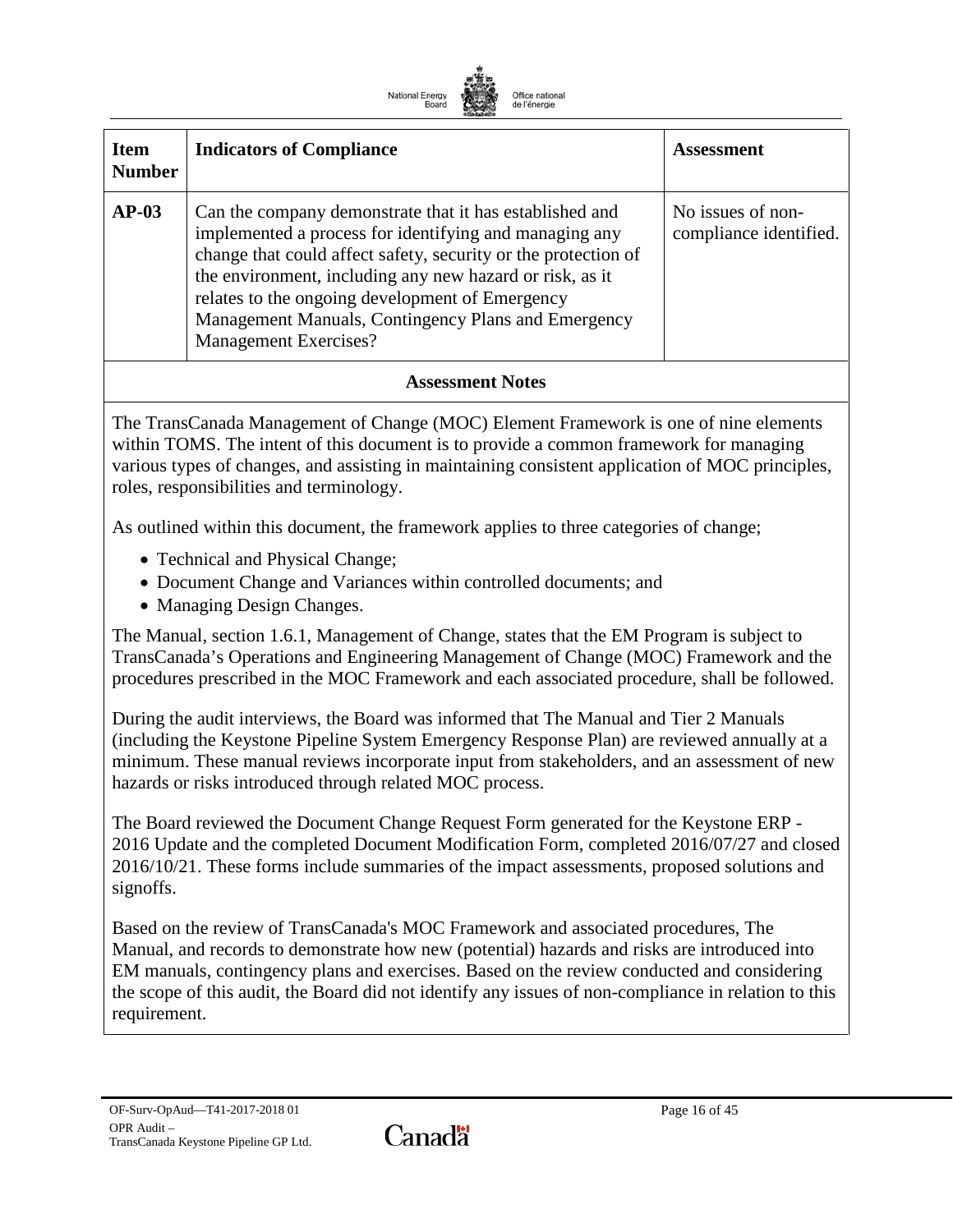

# **Topic: Management System Sub Element 3.4 – Training, Competence and Evaluation**

**Regulatory Requirement: OPR s. 6.5 (1)(j):** establish and implement a process for developing competency requirements and training programs that provide employees and other persons working with or on behalf of the company with the training that will enable them to perform their duties in a manner that is safe, ensures the security of the pipeline and protects the environment;

**Criteria Element 1:** Requirement for the company to establish and implement a process for developing competency requirements and training programs that provide employees and others working with or on behalf of the company with the training that will enable them to perform their duties in a manner that is safe, ensures the security of the pipeline and protects the environment.

**Assessed Area:** The outputs of the process as related to the development and maintenance of Emergency Management Manuals, contingency plans and Emergency Management exercises.

| <b>Item</b><br><b>Number</b> | <b>Indicators of Compliance</b>                                                                                                                                                        | <b>Assessment</b>                              |
|------------------------------|----------------------------------------------------------------------------------------------------------------------------------------------------------------------------------------|------------------------------------------------|
| $AP-04$                      | Can the company demonstrate that it has a process for<br>developing competency requirements and training programs<br>as required for, and within, the Emergency Management<br>Program? | No issues of non-<br>compliance<br>identified. |
|                              |                                                                                                                                                                                        |                                                |

#### **Assessment Notes**

TransCanada's training for the EM Program is outlined within The Manual. It identifies specified required training hours and hours to provide demonstration of competency for positions including:

- First Responder Awareness Level;
- First Responder Operations Level;
- Hazardous Materials Technician;
- Hazardous Materials Specialist; and
- Incident Commander.

TransCanada's EM Team at head office is responsible for coordinating the training for the Incident Management Team, the regional Emergency Preparedness Coordinators and support departments to ensure that they understand their roles and obligations within the EM Program.

Competencies for each position are established and monitored through observation of and/or participation in training sessions. Training of external agencies also takes place during the exercises.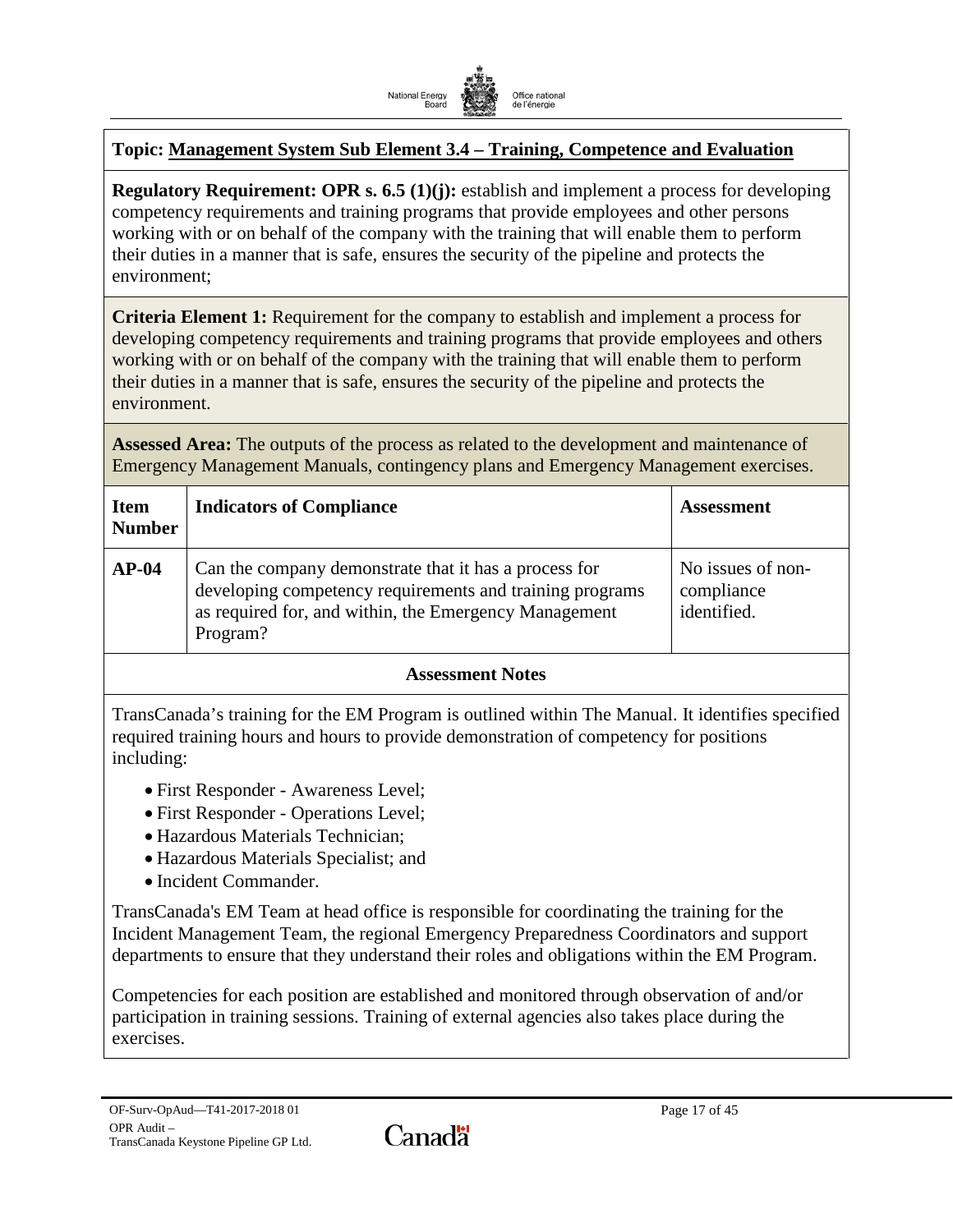

As outlined within the Keystone Pipeline System Emergency Response Plan, TransCanada must conduct drills to maintain compliance and each plan-holder must participate in at least one exercise annually. The plan lists the triennial exercise cycle for facilities to include:

- twelve quarterly qualified individual notification exercises;
- three annual equipment deployment exercises (facility-owned equipment);
- three annual response team tabletop exercises;
- three annual equipment deployment exercises (facilities with Oil Spill Removal Organization-owned equipment); and
- three unannounced exercises.

The Board verified through a document review of the Region/Facility EOC Exercise Hardisty B that the exercise includes participation from various positions, and provides emergency response training on scenarios applicable to the region or facility.

The Board verified through document review of the 2017 Training Matrix that the company has identified and established specified training requirements for persons expected to respond or support the response to an incident. In addition, TransCanada has specified detailed training requirements for persons with specific EM responsibilities within the company. The IMT Master Roster 2017, provided for Board review, lists all 32 TransCanada personnel trained and identified as Incident Commanders.

Based on the review conducted and considering the scope of this audit, the Board did not identify any issues of non-compliance in relation to this requirement.

# **Topic: Management System Sub Element 3.6 – Documentation and Document Control**

**Regulatory Requirement: OPR s. 6.5(1)(o):** establish and implement a process for preparing, reviewing, revising and controlling those documents, including a process for obtaining approval of the documents by the appropriate authority;

**Criteria Element 1:** Establish and implement a process for preparing, reviewing and controlling documents.

**Assessed Area:** The outputs of the process as related to the development and maintenance of Emergency Management Manuals, contingency plans and Emergency Management exercises.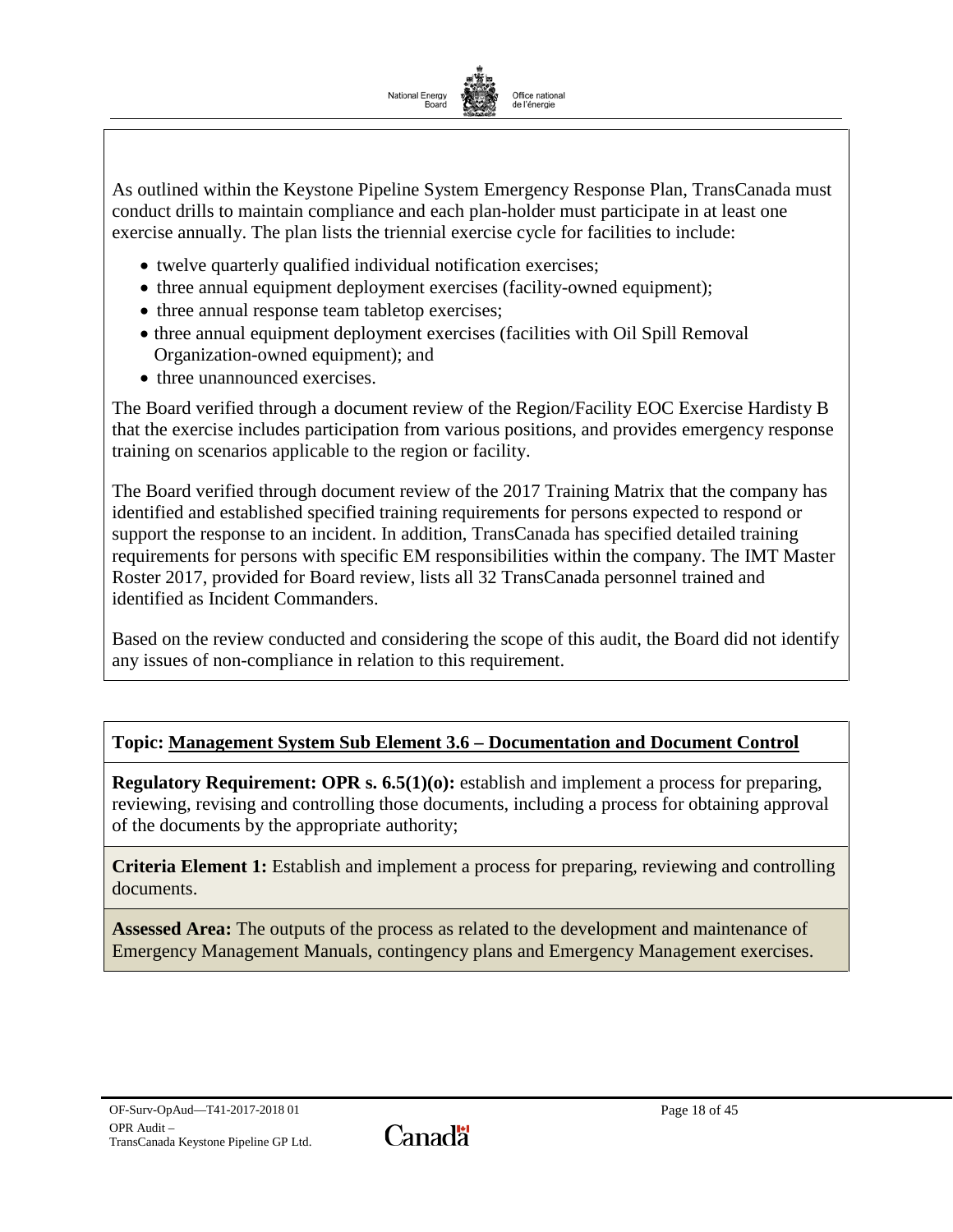

| <b>Item</b><br><b>Number</b>                                                                                                                                                                                                                                                                                                                                                                                                                                                                                                                                                                                                                                                                                                                                                                                                                                                                                                                                                                                                                                                            | <b>Indicators of Compliance</b>                                                                                                                                                                                                           | <b>Assessment</b>                           |
|-----------------------------------------------------------------------------------------------------------------------------------------------------------------------------------------------------------------------------------------------------------------------------------------------------------------------------------------------------------------------------------------------------------------------------------------------------------------------------------------------------------------------------------------------------------------------------------------------------------------------------------------------------------------------------------------------------------------------------------------------------------------------------------------------------------------------------------------------------------------------------------------------------------------------------------------------------------------------------------------------------------------------------------------------------------------------------------------|-------------------------------------------------------------------------------------------------------------------------------------------------------------------------------------------------------------------------------------------|---------------------------------------------|
| $AP-05$                                                                                                                                                                                                                                                                                                                                                                                                                                                                                                                                                                                                                                                                                                                                                                                                                                                                                                                                                                                                                                                                                 | Can the company demonstrate that it has established and<br>implemented a process for preparing, reviewing and<br>controlling documents and that it uses the process for the<br><b>Emergency Management Manuals and Contingency Plans?</b> | No issues of non-<br>compliance identified. |
|                                                                                                                                                                                                                                                                                                                                                                                                                                                                                                                                                                                                                                                                                                                                                                                                                                                                                                                                                                                                                                                                                         | <b>Assessment Notes</b>                                                                                                                                                                                                                   |                                             |
| TransCanada's document management process and procedures are outlined in Element 6:<br>Information Management of the TOMs manual. This element requires all mandated programs<br>including Emergency Management to follow the TransCanada Document and Records<br>Management practices and policies. Changes to the Emergency Management Corporate Program<br>Manual are done per the Management of Change Element Framework.<br>TransCanada's Document Change Management Procedure defines the sequence through which<br>changes to documents are initiated, evaluated, approved, implemented and followed up. In<br>accordance with this procedure, all Tier 1 and Tier 2 EM documents are reviewed annually and<br>include approval of the documents by the appropriate authority. Tier 3 documents do not require<br>approval or signoff, however, these documents are also reviewed on a regular scheduled basis.<br>Records reviewed during the audit confirmed that the review of Tier 3 documents takes place at<br>the field level and is managed through a work order system. |                                                                                                                                                                                                                                           |                                             |
| The Keystone Pipeline System Emergency Response Plan is a Tier 2 controlled document. As<br>outlined within the Plan, the EM Team is responsible for maintenance and distribution of the<br>Plan. The Plan resides as a web-based document which permits "authorized" corporate and field<br>staff access to make appropriate revisions as required. At the time of the audit, TransCanada<br>demonstrated that its emergency management manuals (Tier 1 and 2) were being subjected to the<br>reviews and updates as required by its corporate document management process.                                                                                                                                                                                                                                                                                                                                                                                                                                                                                                            |                                                                                                                                                                                                                                           |                                             |

Based on the review conducted and considering the scope of this audit, the Board did not identify any issues of non-compliance in relation to this requirement.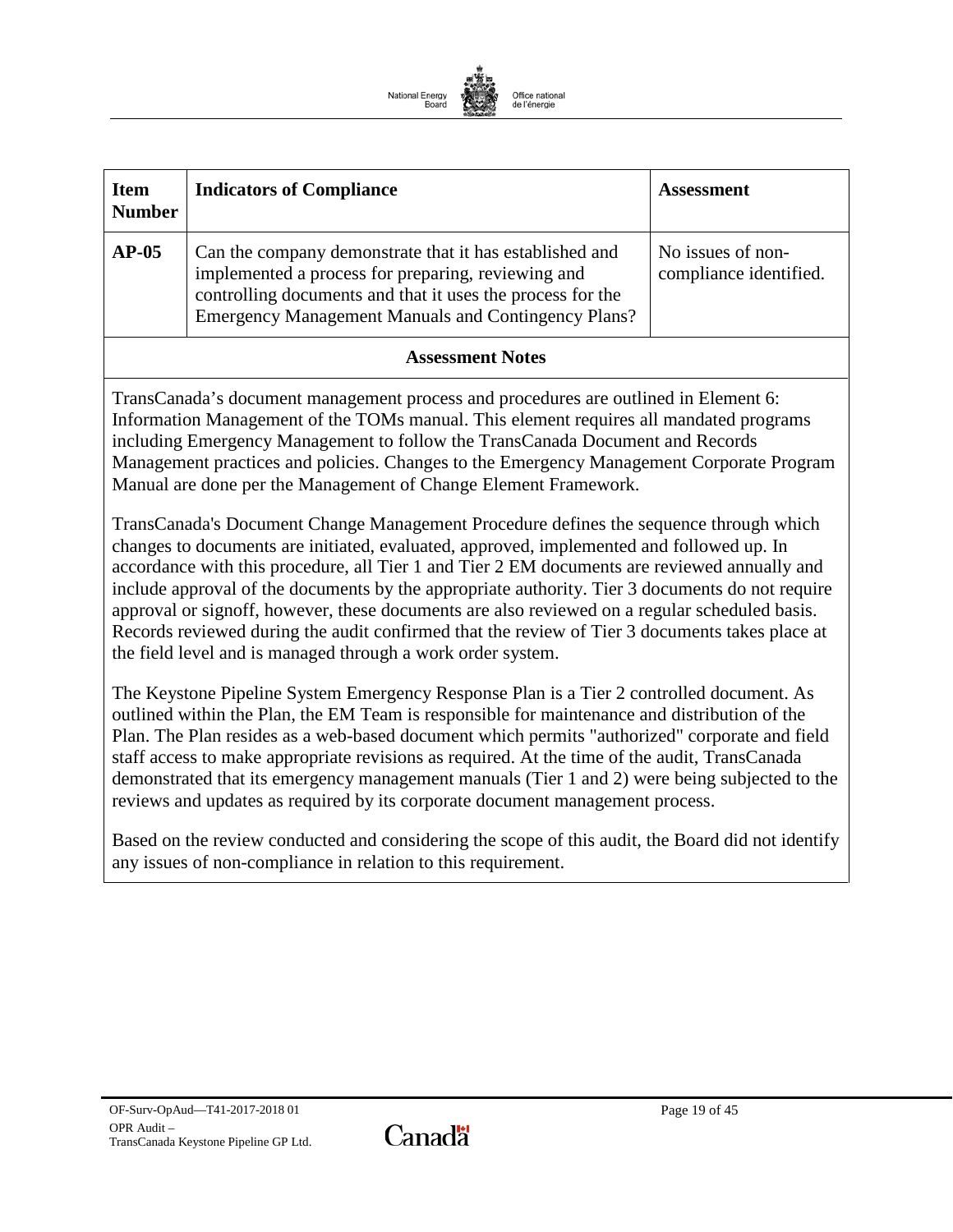

# **Topic: Management System Sub Element 4.1 – 1 Inspection, Measurement and Monitoring**

**Regulatory Requirement: OPR s. 6.5(1)(u):** establish and implement a process for inspecting and monitoring the company's activities and facilities to evaluate the adequacy and effectiveness of the programs referred to in section 55 and for taking corrective and preventive actions if deficiencies are identified;

**Criteria Element 1:** Establish and implement a process for inspecting and monitoring the company's activities to evaluate the adequacy and effectiveness of the Emergency Management Manuals, contingency plans and exercises and for taking corrective and preventive actions if deficiencies are identified.

**Assessed Area:** The outputs of the process as related to the development and maintenance of Emergency Management Manuals, contingency plans and Emergency Management exercises.

| <b>Item</b><br><b>Number</b> | <b>Indicators of Compliance</b>                                                                                                                                                                                                                                                                                     | <b>Assessment</b>                           |
|------------------------------|---------------------------------------------------------------------------------------------------------------------------------------------------------------------------------------------------------------------------------------------------------------------------------------------------------------------|---------------------------------------------|
| $AP-06$                      | Can the company demonstrate that it has established and<br>implemented a process for inspecting and monitoring the<br>company's activities to evaluate the adequacy and<br>effectiveness of the Emergency Management Program<br>and for taking corrective and preventive actions if<br>deficiencies are identified? | No issues of non-<br>compliance identified. |

#### **Assessment Notes**

TransCanada's TOMs, element 9: Performance Monitoring, Audit and Management Review, requires that the company has a process to evaluate the adequacy and effectiveness of the Management System, programs, standards and business unit activities. Internal and external audits assess compliance to business processes, procedures, standards and regulatory requirements at the Corporate and program levels. Given the scope of this audit, the NEB verified that the processes and activities described in element 9 are being applied to the Emergency Management Program's documentation to the extent required.

TransCanada's emergency management exercises are subjected to participant feedback and review and learns. This participant feedback is considered when updating the EM procedures and EM training.

The Board verified through document review that TransCanada is reviewing the Keystone Pipeline System Emergency Response Plan on a regular basis and updates it as required. Emergency drills and full scale emergency exercises are documented, which include debriefings to identify any deficiencies or possible improvements.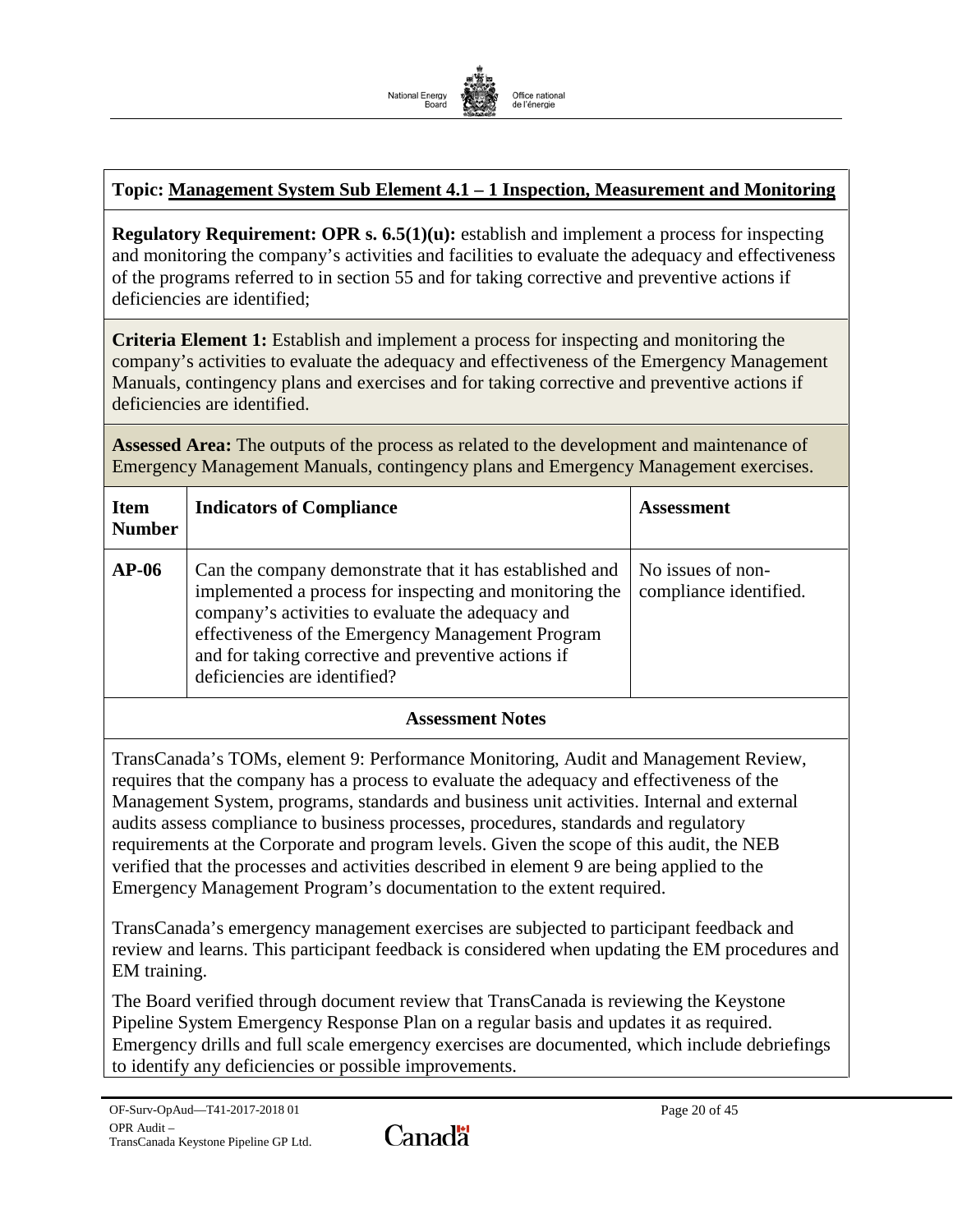

Based on the review conducted and considering the scope of this audit, the Board did not identify any issues of non-compliance in relation to this requirement.

# <span id="page-22-0"></span>**Topic: Management System Sub Element 2.1 Hazards Identification, Risk Assessment and Control**

**Regulatory Requirement: OPR s. 6.5(1)(c):** establish and implement a process for identifying and analyzing all hazards and potential hazards;

**Criteria Element 1:** Requirement for the company to establish and implement a process for identifying and analyzing all hazards and potential hazards;

**Assessed Area:** The outputs of the process as related to the development and maintenance of Emergency Management Manuals, contingency plans and Emergency Management exercises.

| <b>Item</b><br><b>Number</b> | <b>Indicators of Compliance</b>                                                                           | <b>Assessment</b> |
|------------------------------|-----------------------------------------------------------------------------------------------------------|-------------------|
| A07                          | Can the company demonstrate a process for identifying and<br>analyzing all hazards and potential hazards? | Non-Compliant     |

### **Assessment Notes**

Element 2 of the TOMs manual (Risk Management) outlines the foundations of risk management for the protection programs. The EM Program abides by the Risk Management Framework to ensure that identified risks are being addressed in emergency response plans. The Board verified through a review of the Manual, that each region and facility is responsible for the identification of hazards (both from internal and external sources) which may result in an emergency affecting TransCanada's operations. The Manual includes a list of hazards deemed applicable to company operations categorized as asset based hazards, natural hazards, or technology based hazards.

TransCanada also demonstrated that it has implemented several activities to identify hazards at the program level. These activities are performed by corporate staff, business unit staff, subject matter experts (including contractors) and field level staff.

TransCanada explained that hazard identification is done within three streams.

*Stream 1 – Observations and Existing Practices* 

Stream 1 has two process paths:

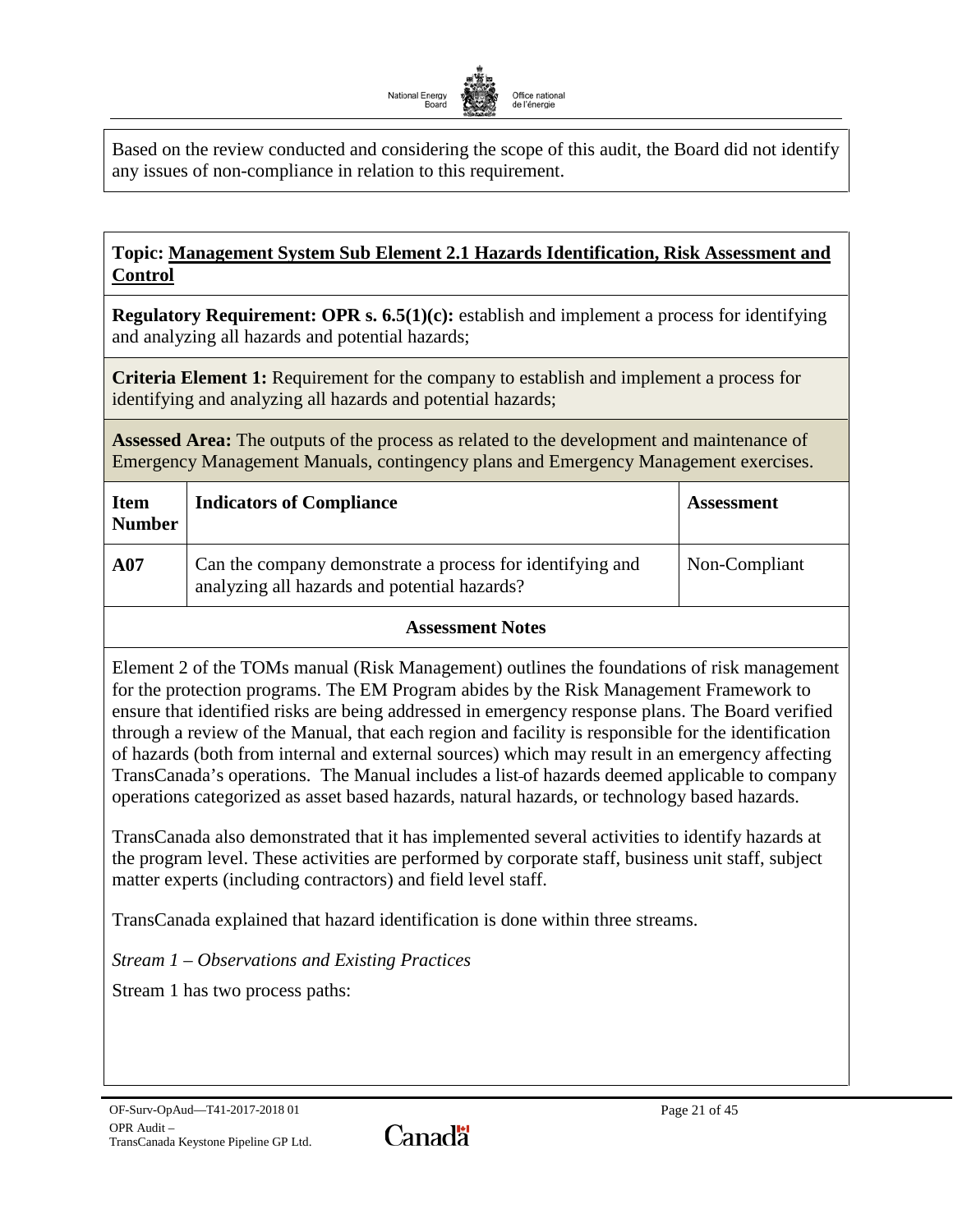

# Path A –

- 1. Communication of identified hazards to the emergency management program via Hazard Barrier Inventory.
- 2. Emergency management program's consideration of identified hazards within the Hazard Barrier Inventory.
- 3. Communication of identified hazards to the emergency management program via the Risk Register.

# Path B – Using Existing Practices and Information

The Hazard and Barrier Identification and Inventory Procedure describes the use of information generated by personnel during the following activities:

Job Safety Analysis (Job Safety Analysis Procedure)

- Facility Planned Inspections (Planned Inspection TOP)
- Facility Security/Threat Assessments (Facility Security Plan Drills and Exercises Offshore)
- Pre-Start-up Safety Reviews (Pre-Start-up Safety Review Procedure)
- Updating Project Risk Registers
- Reviewing issues lists or integrity management strategy/plan hazard/threat/risk/table
- Incident reviews

# *Stream 2 – Adaptable Tools and Procedures*

In this Stream, Programs or Subprograms of the Liquids Business Unit or the Emergency Management Program use their subject-matter expertise and training to implement the programspecific hazard identification tools. Examples of these tools include the Systems Control Subprogram's Systems Control (Liquids Pipeline Group) Risk Management Program, and the EM Program's Emergency Event Analysis.

# *Stream 3 - Independent Ongoing Identification*

In this stream, the Liquids Business Unit and the EM Program identify potential hazards or risks (as appropriate), through the ongoing review of their own Hazard Barrier Inventories and risk registers as required by the Risk Management Process.

The Board noted that, although TransCanada demonstrated that these activities were occurring, none of these paths or streams are referenced in the management system documentation.

"Although TransCanada conducts various hazard identification activities through various mandatory programs using multiple databases and collection media (XL spreadsheets), the Board did not see an explicit, integrated, coordinated and systematic process to identify the hazards and potential hazards for the EM Program." In this case, the procedures and activities are not formally linked together in documented overview that would be considered explicit and systematic. Further, the Board did not see an explicit, systematic documented process describing how outputs of the hazard identification various activities were integrated or used in the development and maintenance of the EM Program.

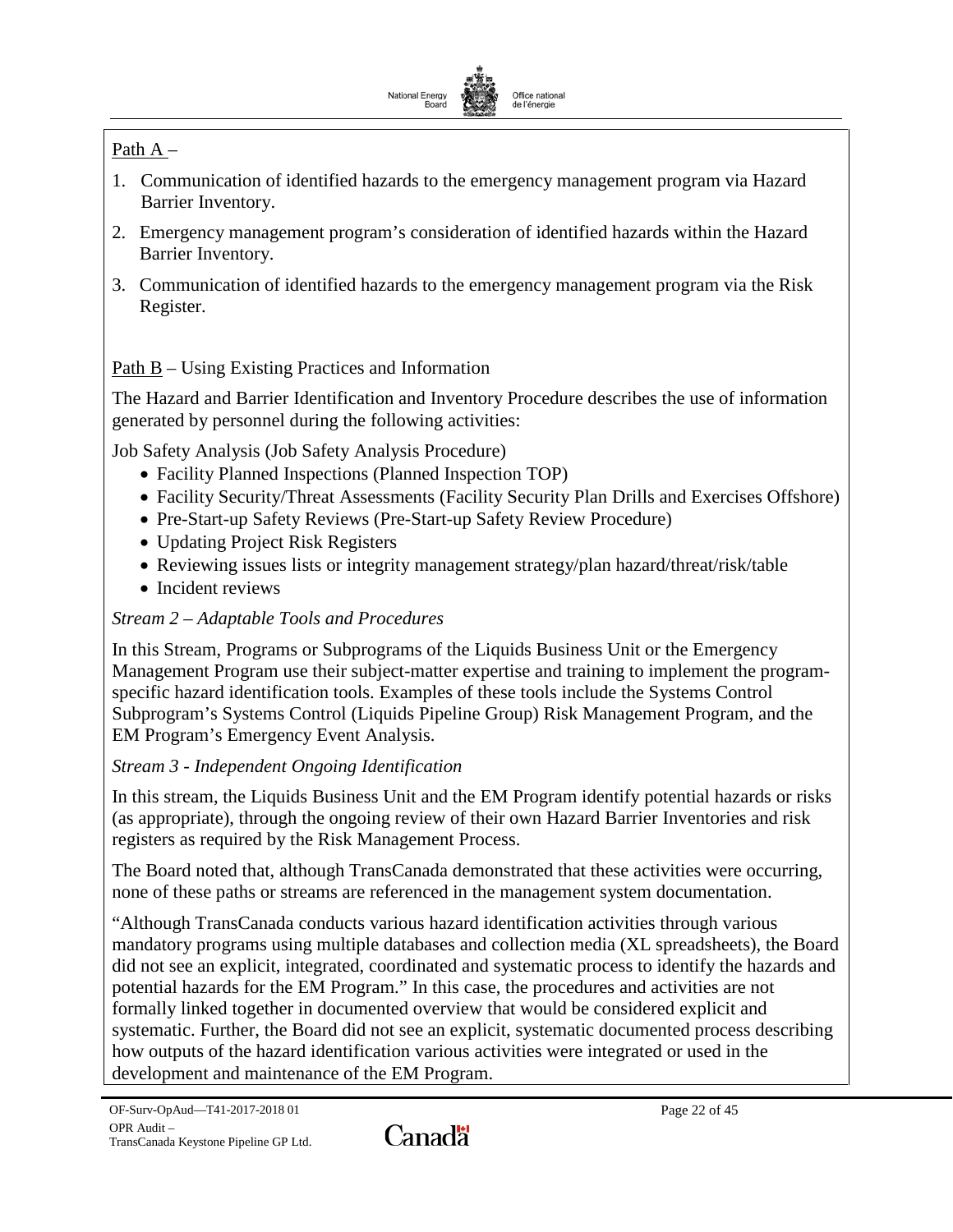

Hazard identification is a primary planning requirement for the OPR management systems and a building block that establishes the foundation of the management system. During this audit, TransCanada did not provide documentation to explain how outputs of the hazard identification activities were integrated or used in the development and maintenance of the EM Program.

Although TransCanada demonstrated that it has established and linked hazard identification procedures and activities throughout its EM Program, it did not provide a documented overarching process that describes how all of the hazard identification activities and their resulting inputs and outputs are consistently managed.

As a result of the assessment, the Board has determined that TransCanada is in non-compliance with OPR s.  $6.5(1)(c)$ . The Board requires that a CAPA be developed to address this Non-Compliance.

# **Topic: Management System Sub Element 2.1 Hazards Identification, Risk Assessment and Control**

**Regulatory Requirement: OPR s. 6.5(1)(d):** establish and maintain an inventory of the identified hazards and potential hazards;

**Criteria Element 1:** Requirement for the company to establish and maintain an inventory of the identified hazards and potential hazards;

**Assessed Area:** The outputs of the process as related to the development and maintenance of Emergency Management Manuals, contingency plans and Emergency Management exercises.

| <b>Item</b><br><b>Number</b> | <b>Indicators of Compliance</b>                                                                     | <b>Assessment</b>                           |
|------------------------------|-----------------------------------------------------------------------------------------------------|---------------------------------------------|
| $AP-08$                      | Does the company have and maintain an inventory of the<br>identified hazards and potential hazards? | No issues of non-<br>compliance identified. |

# **Assessment Notes**

Element 2 of the TOMs manual (Risk Management) provides the foundations of risk management.

The Board verified through document review that TransCanada's Hazard and Barrier Identification and Inventory Procedure is used to prepare a Hazard and Barrier Inventory (Inventory). The Inventory maps hazards, hazardous situations, and threats for each of the protection programs. The Inventory also includes barrier effectiveness management to the areas of the company that are responsible for managing them.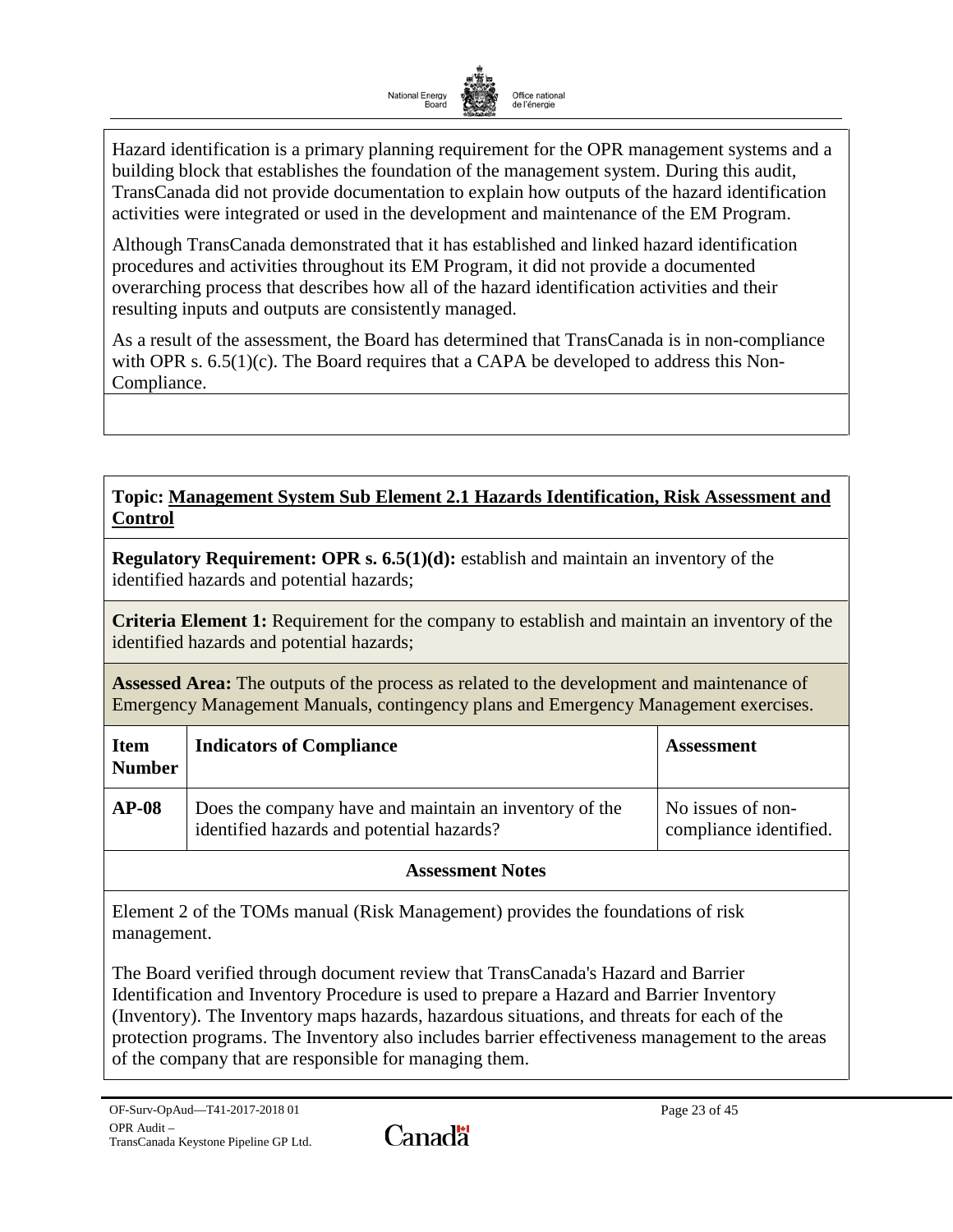

The Board verified through document review that TransCanada's Risk Registry incorporates the inventory of identified hazards and potential hazards. In addition, TransCanada has incorporated into a Risk Management Process database which is used to categorize hazards and apply mitigations when required.

According to the Hazard and Barrier Identification and Inventory Procedure, the hazard inventory and the procedure are reviewed annually and revised as necessary by the Risk Management Element Owner. During the audit, the Board confirmed the inventory of hazards and potential hazards correspond with the hazards listed in The Manual. TransCanada also provided a demonstration and records to confirm that new EM hazards were being evaluated against the standing inventory within its consequence modelling tool.

Based on the review conducted and considering the scope of this audit, the Board did not identify any issues of non-compliance in relation to this requirement.

# **Topic: Management System Sub Element 2.1 Hazards Identification, Risk Assessment and Control**

**Regulatory Requirement: OPR s. 6.5(1)(e):** establish and implement a process for evaluating and managing the risks associated with the identified hazards, including the risks related to normal and abnormal operating conditions;

**Criteria Element 1:** Requirement for the company to establish and implement a process for evaluating and managing the risks associated with the identified hazards, including the risks related to normal and abnormal operating conditions

**Assessed Area:** The outputs of the process as related to the development and maintenance of Emergency Management Manuals, contingency plans and Emergency Management exercises.

| <b>Item</b><br><b>Number</b> | <b>Indicators of Compliance</b>                                                                                                                                                                            | <b>Assessment</b>                              |
|------------------------------|------------------------------------------------------------------------------------------------------------------------------------------------------------------------------------------------------------|------------------------------------------------|
| $AP-09$                      | The company must have a documented process for evaluating<br>and managing the risks associated with the identified hazards,<br>including the risks related to normal and abnormal operating<br>conditions; | No issues of non-<br>compliance<br>identified. |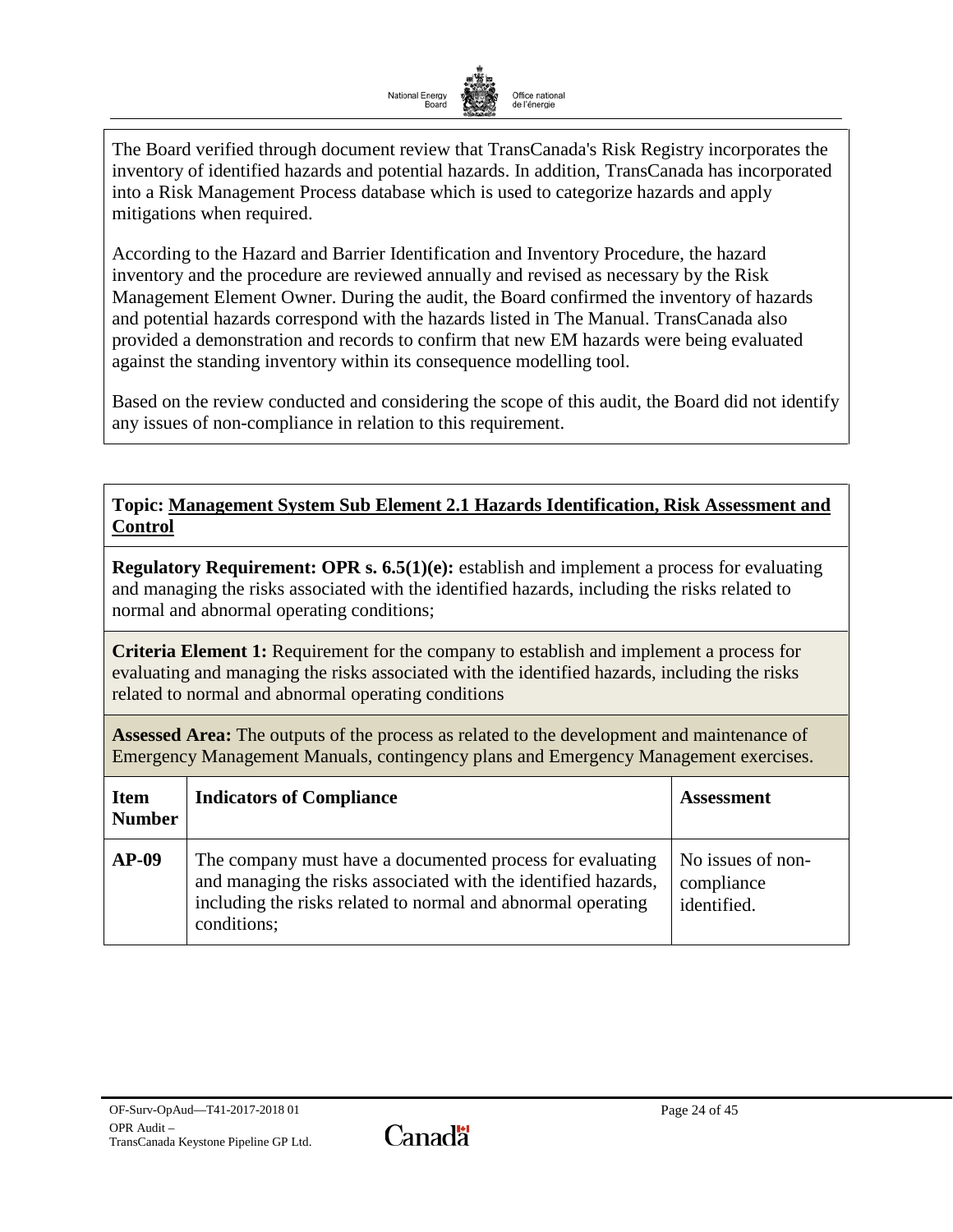

#### **Assessment Notes**

Element 2 of the TOMs manual (Risk Management) provides the foundations of risk management.

The Board verified through document review that the Emergency Management Corporate Program Manual indicates that risk assessments will be conducted by each region and facility using the Emergency Event Analysis Procedure. Following completion of the risk assessment, each region and facility must ensure the Tier 2 or Tier 3 Emergency Response Plans address all critical, major, and serious risk type of emergencies per the Emergency Event Analysis.

As outlined in the Risk Management Process, programs including the EM Program should analyze the likelihood of events related to risk sources, the potential consequences of events, and then summarize the analysis in a risk estimate, taking into account the implementation and effectiveness of existing risk controls. TransCanada's IRAP consequence matrix is a tool to be used to assess consequences in the seven categories covered by the matrix. The IRAP matrix includes both qualitative and quantitative consequence descriptors and can be adapted to any type of analysis.

The Board verified through a review of TransCanada's Risk Registry, that the registry provides a methodology and a process to evaluate and manage risks associated with the identified hazards, including the risks related to normal and abnormal operating conditions. TransCanada demonstrated that this methodology is applied to the EM Program.

Based on the review conducted and considering the scope of this audit, the Board did not identify any issues of non-compliance in relation to this requirement.

### **Topic: Management System Sub Element 2.1 Hazards Identification, Risk Assessment and Control**

**Regulatory Requirement: OPR s. 6.5(1)(f):** establish and implement a process for developing and implementing controls to prevent, manage and mitigate the identified hazards and the risks and for communicating those controls to anyone who is exposed to the risks;

**Criteria Element 1:** Requirement for the company to establish and implement a process for developing and implementing controls to prevent, manage and mitigate the identified hazards and the risks and for communicating those controls to anyone who is exposed to the risks;

**Assessed Area:** The outputs of the process as related to the development and maintenance of Emergency Management Manuals, contingency plans and Emergency Management exercises.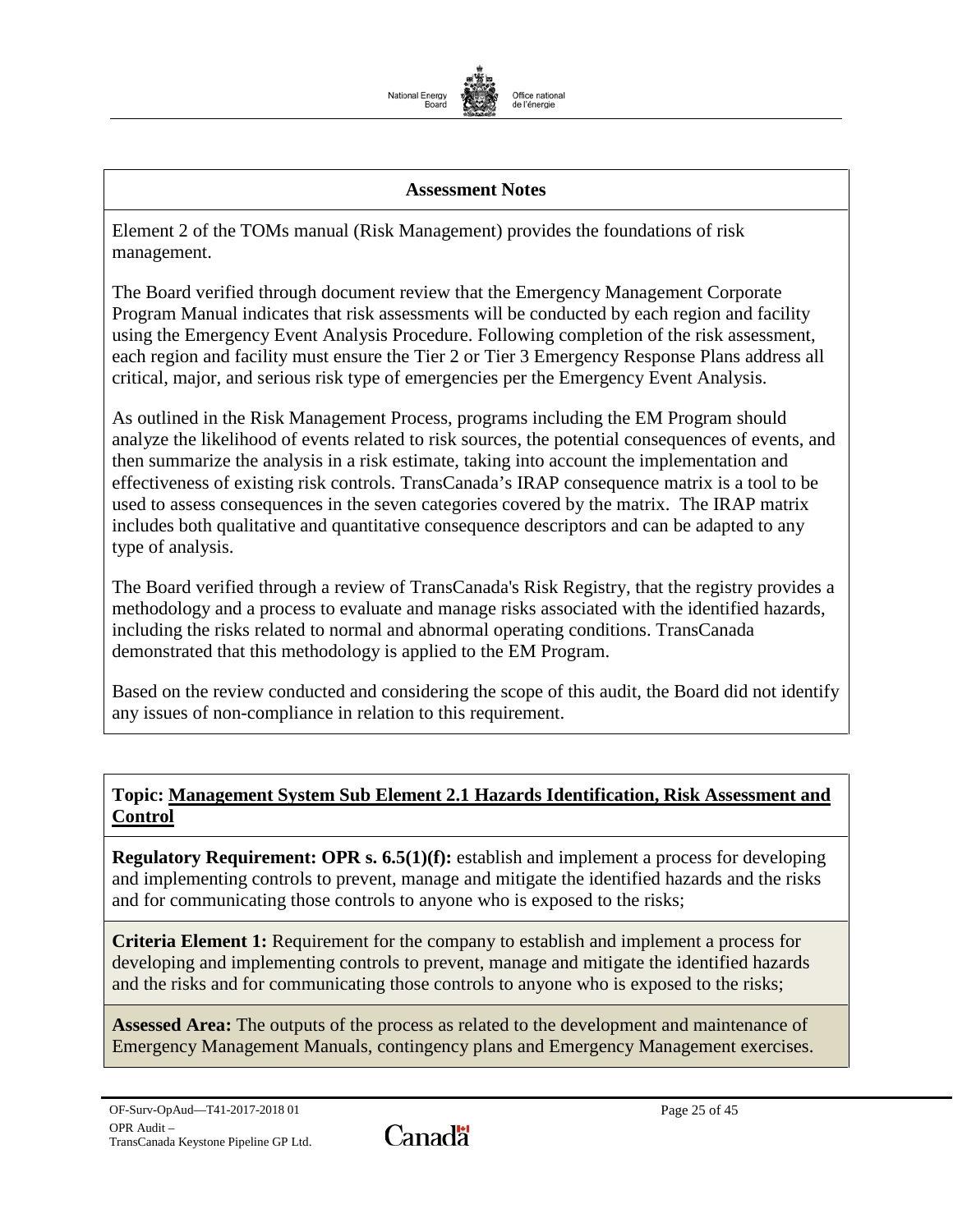

| <b>Item</b><br><b>Number</b> | <b>Indicators of Compliance</b>                                                                                                                                                                                                                            | <b>Assessment</b>                           |
|------------------------------|------------------------------------------------------------------------------------------------------------------------------------------------------------------------------------------------------------------------------------------------------------|---------------------------------------------|
| $AP-10$                      | The company must have a documented process a process<br>for developing and implementing controls to prevent,<br>manage and mitigate the identified hazards and the risks<br>and for communicating those controls to anyone who is<br>exposed to the risks. | No issues of non-<br>compliance identified. |

#### **Assessment Notes**

The mitigation of identified hazards generally lies within the operational programs such as Occupational Safety, Environmental Protection and Pipeline Integrity. Along with the hazards identified in the protection programs, the hazards that are identified for the EM Program include those that could impact an effective emergency response.

Element 2 of the TOMs manual (Risk Management) provides the foundations of risk management.

Element 3 of the TOMs manual, Operational Controls, sets high-level process guidance and parameters to efficiently and consistently execute day-to-day work.

The Risk Register Process provides a tool and guidance to promote a consistent means of assessing risk quantitatively and a process to promote stakeholder engagement in risk management, peer review in the assessment of risk, and communication of risk information to responsible decision makers in senior leadership positions.

### **Communication of Risk:**

The Risk Register Process is designed to document and communicate risk information, including prioritized listings of potential events related to hazards, hazardous situations, and threats identified in the Hazard and Barrier Identification and Inventory Procedure.

The Risk Management Framework document, outlines the company's established formal means of communication within the feedback loop and includes a listing of processes, procedures and activities to support effective communication.

The established formal means of communication within the feedback loop includes:

- The annual risk register process;
- The stakeholder engagement and peer review requirements of the routine risk management processes and the annual risk register process;
- Decision summaries and phase execution plans, Hazard identification and inventory procedures, and associated barrier/control management; and
- Senior management communications on risk management strategy and performance.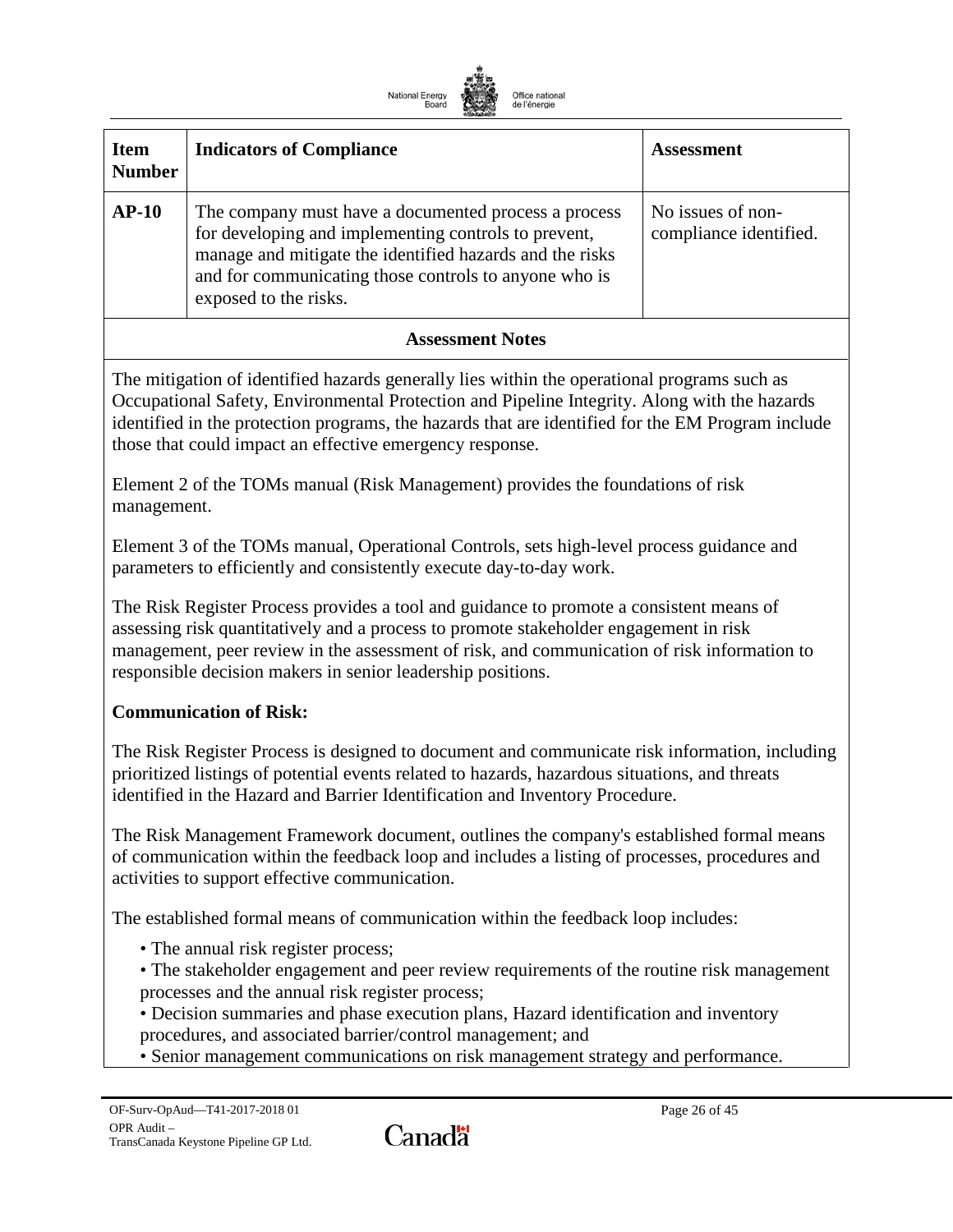

### **Controls Development: (Risk Treatment)**

Element 3 of the TOMs manual Operational Controls sets high-level guidance and parameters to execute day-to-day work.

This includes expectations to manage the risks associated with the design, construction, and operation and decommissioning of the companies energy infrastructure. Programs, standards, practices and procedures are designed to mitigate the risks.

Based on the review conducted and considering the scope of this audit, the Board did not identify any issues of non-compliance in relation to this requirement.

### <span id="page-28-0"></span>**Topic: Management System Sub Element 2.1 Hazards Identification, Risk Assessment and Control**

**Regulatory Requirement: OPR s. 6.5(1)(t):** establish and implement a process for developing contingency plans for abnormal events that may occur during construction, operation, maintenance, abandonment or emergency situations.

**Criteria Element 1:** Requirement for the company to establish and implement a process for developing contingency plans for abnormal events that may occur during construction, operation, maintenance, abandonment or emergency situations.

**Assessed Area:** The outputs of the process as related to the development and maintenance of Emergency Management Manuals, contingency plans and Emergency Management exercises.

| <b>Item</b><br><b>Number</b> | <b>Indicators of Compliance</b>                                                                                                                                                                                                                | <b>Assessment</b> |
|------------------------------|------------------------------------------------------------------------------------------------------------------------------------------------------------------------------------------------------------------------------------------------|-------------------|
| $AP-11$                      | The company must have a documented process to establish and<br>implement a process for developing contingency plans for<br>abnormal events that may occur during construction, operation,<br>maintenance, abandonment or emergency situations. | Non-Compliant     |

# **Assessment Notes**

The Emergency Management Program is documented in the Emergency Management Corporate Program Manual (Tier 1) and the Keystone Pipeline System Emergency Response Plan (Tier 2). Throughout these documents, TransCanada refers to its reliance on the Incident Command System (ICS) for managing the emergency response.

During this audit, TransCanada pointed to the combined actions and efforts of the ICS as its process used for developing and implementing contingency plans for abnormal events that may arise during emergency situations. TransCanada also identified several activities and practices it has implemented to manage contingencies during emergencies in order to drive an effective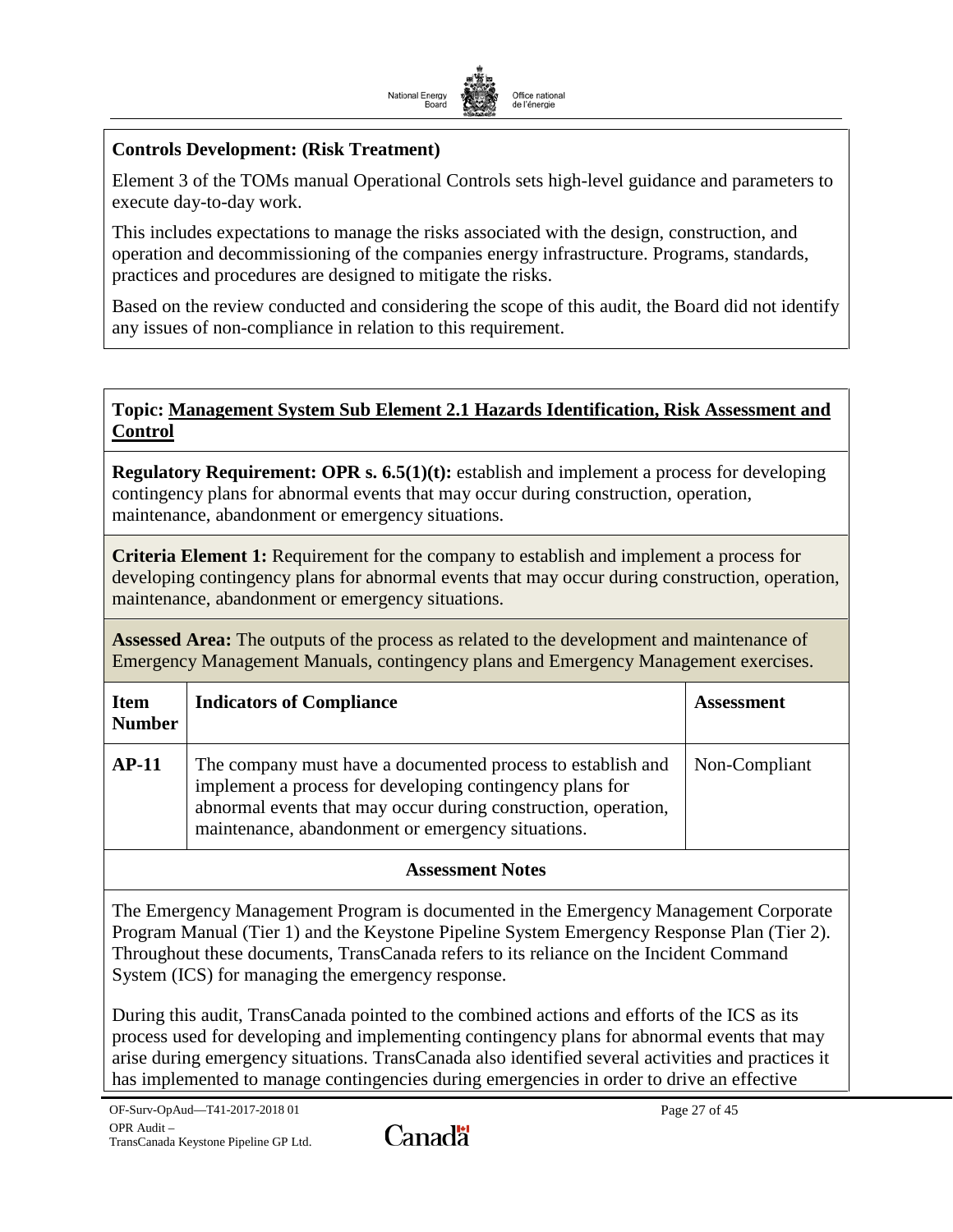

response to unforeseen or abnormal events during an emergency. TransCanada discussed that during emergency events, representatives from several areas of the business such as Aviation, Lands, and Human Resources are present, in person or via teleconference in the Emergency Operations Centers, in order to address issues arising from the event in a timely manner. Also, as part of ICS, TransCanada has identified the Operations Section Chief as the position responsible for contingency planning during an emergency event; however, TransCanada did not demonstrate that it has a process for contingency planning.

Although TransCanada demonstrated that it has integrated contingency planning activities throughout its response procedures, it has not provided a documented process for contingency planning that meets the requirements of the OPR.

As a result of the assessment, the Board has determined that TransCanada is in non-compliance with OPR s.  $6.5(1)(t)$ . The Board requires that a CAPA be developed to address this Non-Compliance.

# **Topic: CSA Z662-15 - 10.5.2 Pipeline Emergencies**

**Regulatory Requirement: OPR s. 4(1):** When a company designs, constructs, operates or abandons a pipeline, or contracts for the provision of those services, the company shall ensure that the pipeline is designed, constructed, operated or abandoned in accordance with the applicable provisions of

- **(b)** CSA Z276, if the pipeline transports liquefied natural gas;
- **(c)** CSA Z341 for underground storage of hydrocarbons;
- **(d)** CSA Z662, if the pipeline transports liquid or gaseous hydrocarbons; and
- **(e)** CSA Z246.1 for all pipelines.

# **Criteria Element 1: CSA Z662-15 - 10.5.2 Pipeline emergencies clauses 10.5.2.1, 10.5.2.2, 10.5.2.3, 10.5.2,4**

**Assessed Area:** The outputs of the process as related to the development and maintenance of Emergency Management Manuals, contingency plans and Emergency Management exercises.

| <b>Item</b><br><b>Number</b> | <b>Requirements</b>                                                       | <b>Assessment</b>         |
|------------------------------|---------------------------------------------------------------------------|---------------------------|
| $AP-12$                      | CSA Z662-15 - clause 10.5.2.1                                             | No issues of<br>non-      |
|                              | Operating companies shall establish emergency procedures that<br>include: | compliance<br>identified. |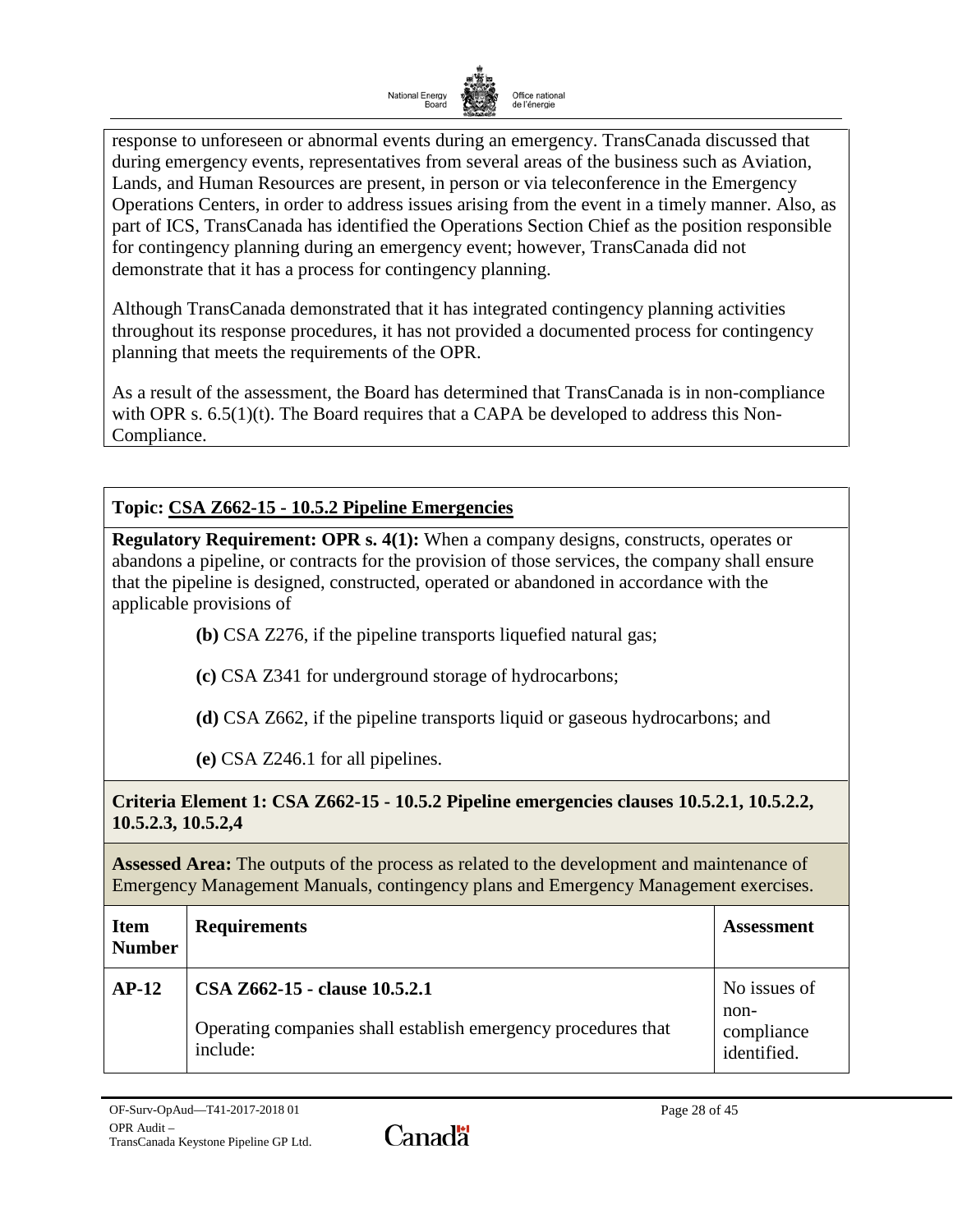| National Energy<br>Office national<br>Board<br>de l'énergie                                                                                                                                                                                  |  |  |
|----------------------------------------------------------------------------------------------------------------------------------------------------------------------------------------------------------------------------------------------|--|--|
| a) procedures for the safe control or shutdown of the pipeline<br>system, or parts thereof, in the event of a pipeline emergency; and                                                                                                        |  |  |
| b) Safety procedures for personnel at emergency sites.                                                                                                                                                                                       |  |  |
| <b>Note:</b> Appropriate emergency procedures related to the pipeline, as<br>determined in conjunction with community agencies, should be<br>included.                                                                                       |  |  |
| CSA Z662-15 - clause 10.5.2.2                                                                                                                                                                                                                |  |  |
| Operating companies shall regularly consult and inform the public<br>and agencies to be contacted during an emergency (e.g., police and<br>fire departments), as appropriate, about the hazards associated with<br>its pipelines.            |  |  |
| <b>Note:</b> If community emergency response plans exist, appropriate<br>methods to consult and inform the public can be determined in<br>conjunction with the community agencies.                                                           |  |  |
| CSA Z662-15 - clause 10.5.2.3                                                                                                                                                                                                                |  |  |
| Operating companies shall prepare an emergency response plan and<br>make relevant sections or information therein available to local<br>authorities.                                                                                         |  |  |
| Note: CAN/CSA-Z731 should be used as a guide for the<br>preparation of emergency response plans.                                                                                                                                             |  |  |
| CSA Z662-15 - clause 10.5.2.4                                                                                                                                                                                                                |  |  |
| Operating companies shall have verifiable capability to respond to<br>an emergency in accordance with their emergency procedures and<br>response plans and shall demonstrate and document the<br>effectiveness of such procedures and plans. |  |  |
| <b>Assessment Notes</b>                                                                                                                                                                                                                      |  |  |

# **AP 12-a) Emergency Shutdown Procedures**

For the purposes of this audit, the NEB verified that TransCanada has emergency procedures that include the safe control or shutdown of the Keystone pipeline system or parts thereof in the event of an emergency. For its Liquids Pipelines, TransCanada provided its Incident Response and Isolation Plan and First Responder's Checklist for review. This document applies to all pipelines controlled at TransCanada's Oil Control Center. It is designed to apply to various types of emergencies including: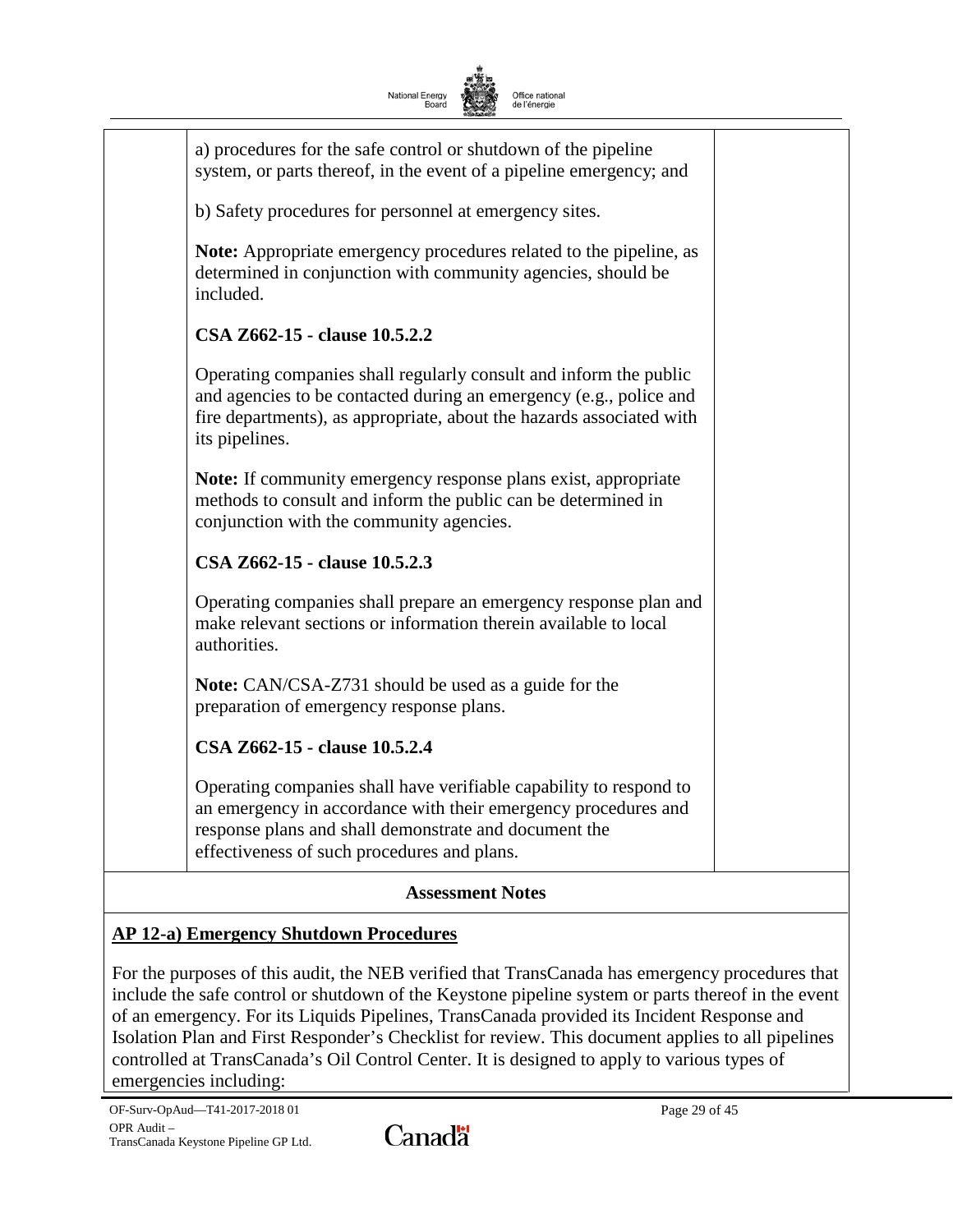

- a release to ground or water;
- a pipeline strike;
- a bomb; and
- a leak detection alarm.

Interviews confirmed that staff were aware of site emergency and safety procedures as well as "first on scene" documentation requirements. The audit verified that operational and hazards related to abnormal operation such as boat and equipment deployment were identified and addressed within the procedures. Given that the scope of the audit focused on the identification and control of hazards, it should be noted that, the adequacy and effectiveness of these procedures was not included in the review.

# **AP 12-b) Consulting and Informing public agencies / Availability of EM Plans**

The Board verified through a review of TransCanada's documentation, and through interviews with TransCanada personnel that the company regularly consults and informs the public and agencies to be contacted during an emergency, as appropriate (e.g., police and fire departments) about the hazards associated with its pipelines. This stakeholder engagement is largely administered by TransCanada's Public Awareness Program. The EM program includes consultation and training with all agencies to be contacted or involved during an emergency.

Through a review of TransCanada's documentation and interviews with TransCanada personnel, it was determined that the company regularly makes relevant sections of the Emergency Response manuals or information therein available to local authorities. These manuals and information are provided in digital and/or hard copy, through a controlled system, to ensure the information is current.

# **AP 12-c) Emergency Response Exercises**

At the time of the audit, the Board verified that TransCanada is conducting various types of emergency exercise drills to test and validate its EM Program and procedures. In cases where external agencies are involved in tabletops or full exercises, these agencies provide feedback with debriefs.

Through interviews and record review, (Debriefing - Portage La Prairie Drill Week September 2017) the Board determined that TransCanada regularly assesses its capability to respond to an emergency, in accordance with its emergency procedures and response plans. The company demonstrates and documents the effectiveness of procedures and plans, through management reviews, audits, exercises, drills and in the reviews following actual emergency events.

Based on the review conducted and considering the scope of this audit, the Board did not identify any issues of non-compliance in relation to this requirement.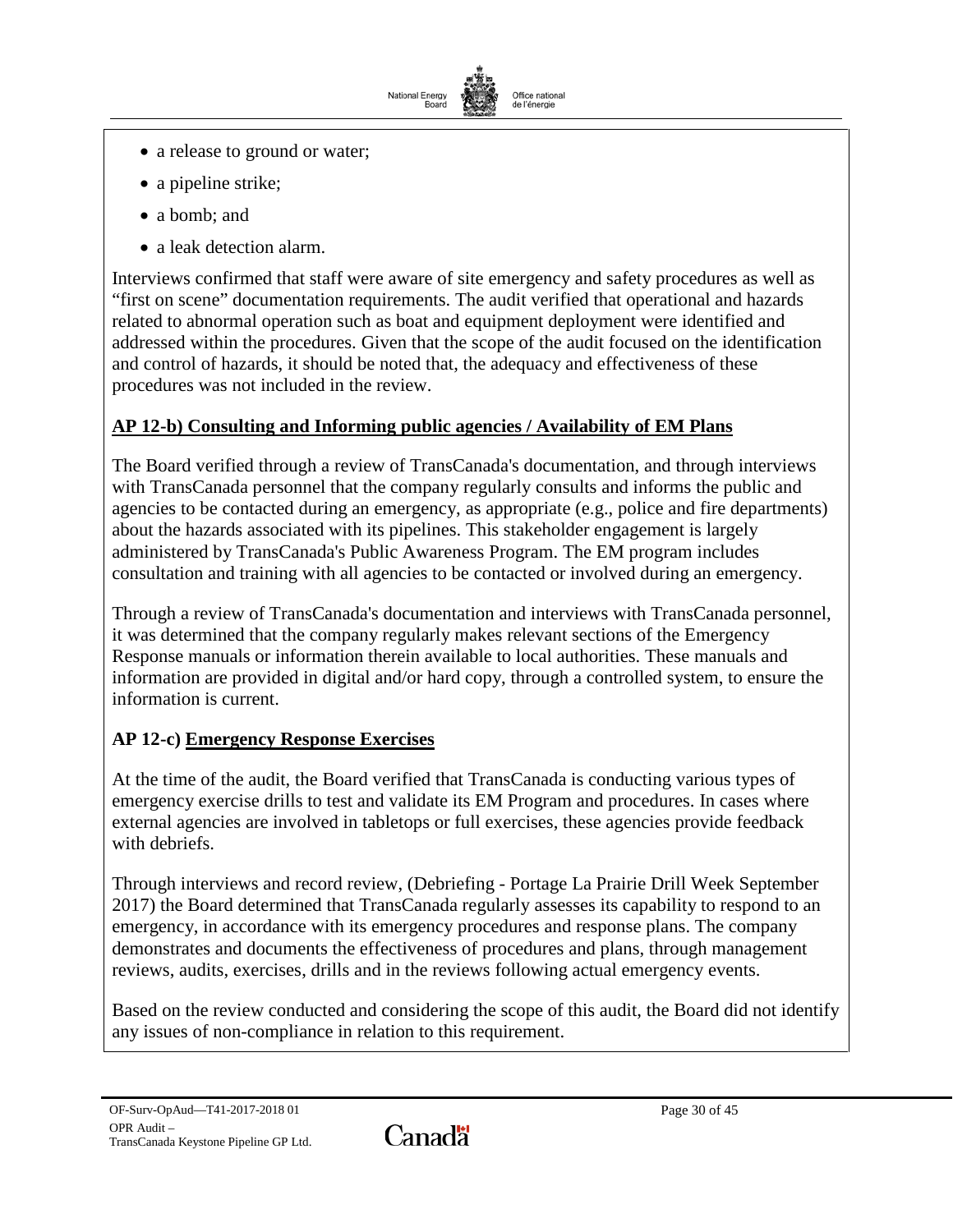

# <span id="page-32-0"></span>**Appendix II – Audit Process Overview**

#### **NEB Purpose and Audit Framework**

The NEB's purpose is to promote safety and security, environmental protection, and efficient energy infrastructure and markets in the Canadian public interest within the mandate set by Parliament in the regulation of pipelines, energy development and trade. In order to assure that pipelines are designed, constructed, operated and abandoned in a manner that ensures: the safety and security of the public and the company's employees; safety of the pipeline and property; and protection of the environment, the Board has developed regulations requiring companies to establish and implement documented management systems applicable to specified technical management and protection programs. These management systems and programs must take into consideration all applicable requirements of the NEB Act and its associated regulations. The applicable Legislation and Regulations which come under the NEB's mandate, responsibilities and powers include:

- *National Energy Board Act* and associated regulations;
- *Canada Oil and Gas Operations Act* and associated regulations;
- *Canada Petroleum Resources Act* (sections 28 and 35) and associated regulations;
- The *Canada Labour Code, Part II*, and the *Canada Occupational Health and Safety Regulations*; and
- Any conditions contained within applicable certificates or orders issued by the Board.

To evaluate compliance with its regulations, the Board audits the management system and programs of regulated companies. The Board requires each regulated company to demonstrate that they have established and implemented adequate and effective methods for proactively identifying and managing hazards and risks. The Board's management system requirements are described within the NEB OPR sections 6.1 through 6.6.

### **Background**

The NEB expects pipeline companies to operate in a systematic, comprehensive and proactive manner that manages risks. The Board expects companies to have effective, fully developed and implemented management systems and protection programs that provide for continual improvement.

As required by the OPR, companies must establish, implement and maintain effective management systems and protection programs in order to anticipate, prevent, mitigate and manage conditions that may adversely affect the safety and security of the company's pipelines, employees, the general public, as well as the protection of property and the environment.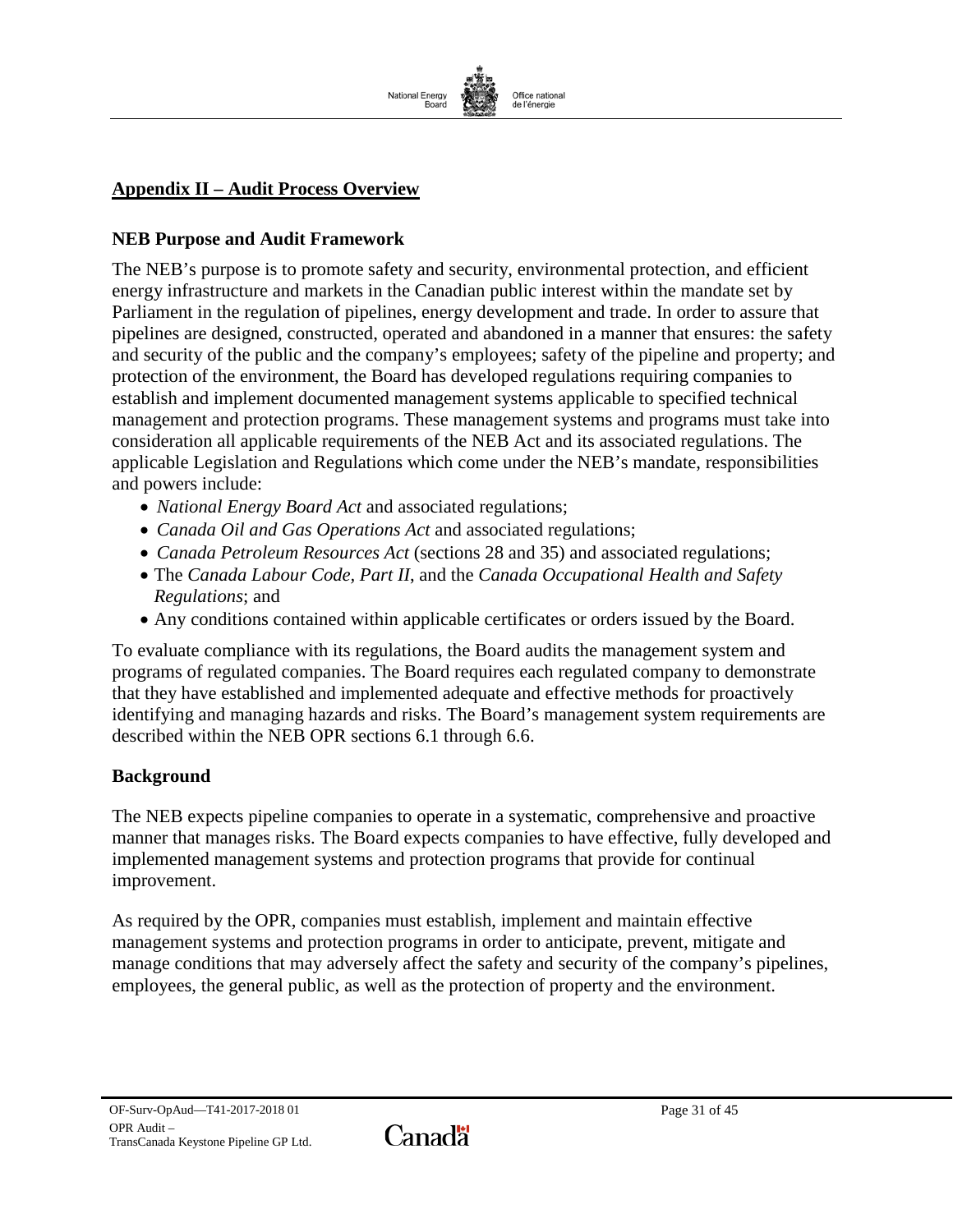

During the audit, the NEB reviews documentation and samples records provided by the company in its demonstration of compliance and interviews corporate and regionally based staff. The NEB may also conduct separate but linked technical inspections of a representative sample of company facilities. This review enables the Board to evaluate the adequacy, effectiveness and implementation of the management system and programs. The NEB bases the scope and location of the inspections on the needs of the audit. The inspections follow the Board's standard inspection processes and practices. Although they inform the audit, inspections are considered independent of the audit. If unsafe or non-compliant activities are identified during an inspection, they are actioned as set out by the Board's standard inspection and enforcement practices.

After completing its field activities, the Board develops and issues a Final Audit Report. The Final Audit Report outlines the Board's audit activities and provides evaluations of the company's compliance with the applicable regulatory requirements. Once the Board issues the Final Audit Report, the company must submit and implement a Corrective Action Plan to address all non-compliances identified. Final Audit Reports are published on the Board's website. The audit results are integrated into NEB's risk-informed lifecycle approach to compliance assurance.

### **Audit Objectives and Scope**

This audit evaluated the company against the legal requirements and scope outlined in the main body of the audit report.

### **Audit Activities**

On 2 August 2017, the Board informed TransCanada of its intent to conduct this audit. Board staff then provided TransCanada with an overview of the NEB audit process, the audit criteria, a request for documentation and a list of questions to answer relevant to the objectives and scope of the audit. The NEB conducted its assessment based on the responses provided by the company and the evidence gathered during the audit. Board staff was in contact with company staff on a regular basis to arrange and coordinate this audit. TransCanada established a digital access portal for Board staff to review documentation and records.

On 12 September 2017, Board staff conducted an opening meeting with company representatives in Calgary to confirm the Board's audit objectives, scope and process. Subsequent to the opening meeting, interviews were held at the company's office in Calgary during the period 12 to 27 September 2017. Interviews were also conducted at the company's office in Hardisty, AB on 28 September 2017. Throughout the audit, Board audit staff provided company representatives with daily summaries, including action items where required.

On 17 October 2017, the Board held an audit pre close-out meeting with company representatives. At this meeting, Board staff and TransCanada staff discussed potential noncompliances identified during the audit. At that time the company was provided with the opportunity to present additional evidence to rectify these potential non-compliances. Supplementary evidence was received from TransCanada on October 23, 2017 and considered by the NEB.

Canadä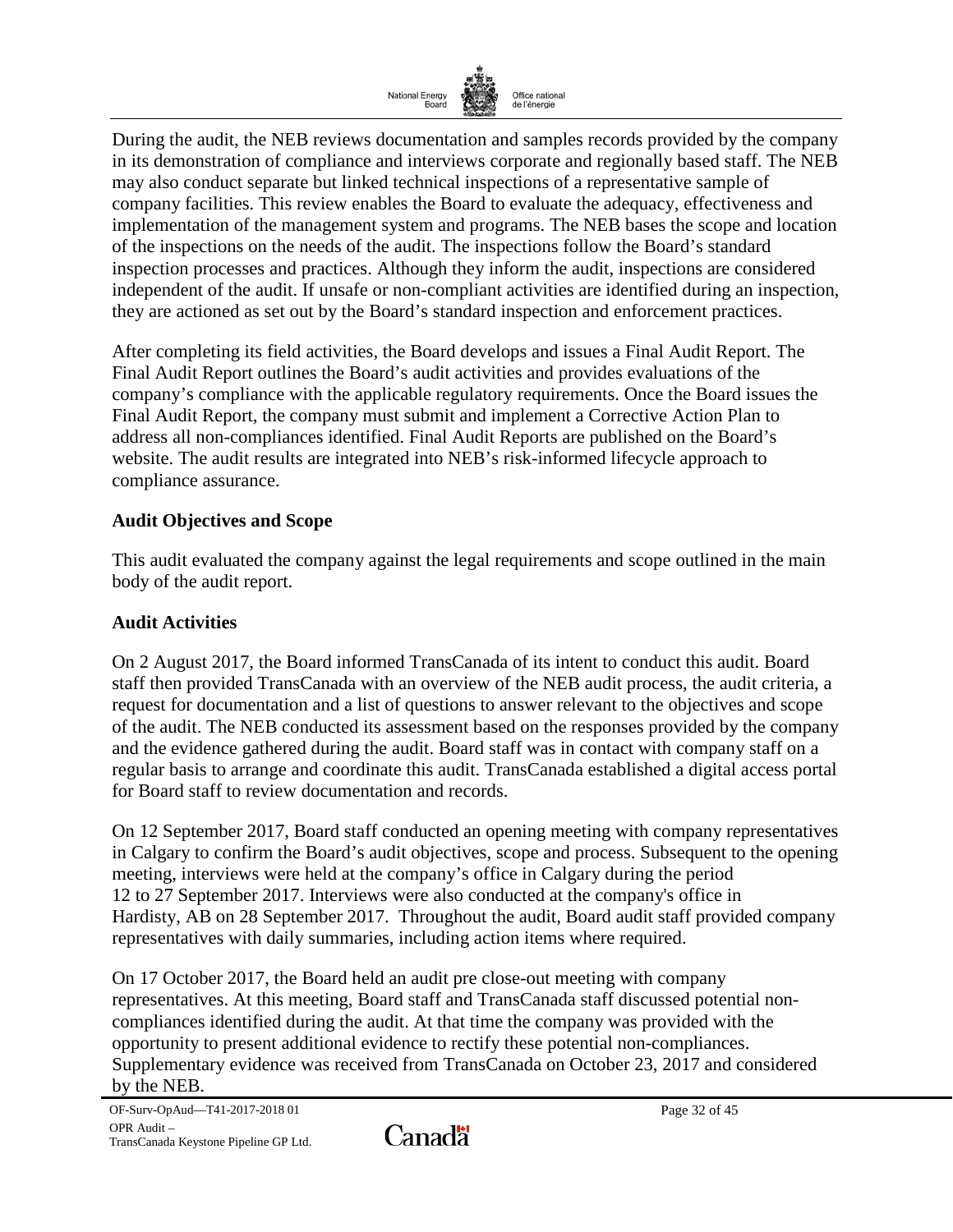

On 2 November 2017, a close-out meeting was held to provide TransCanada with a description of the recommendations that staff would be bringing to the Board for decision.

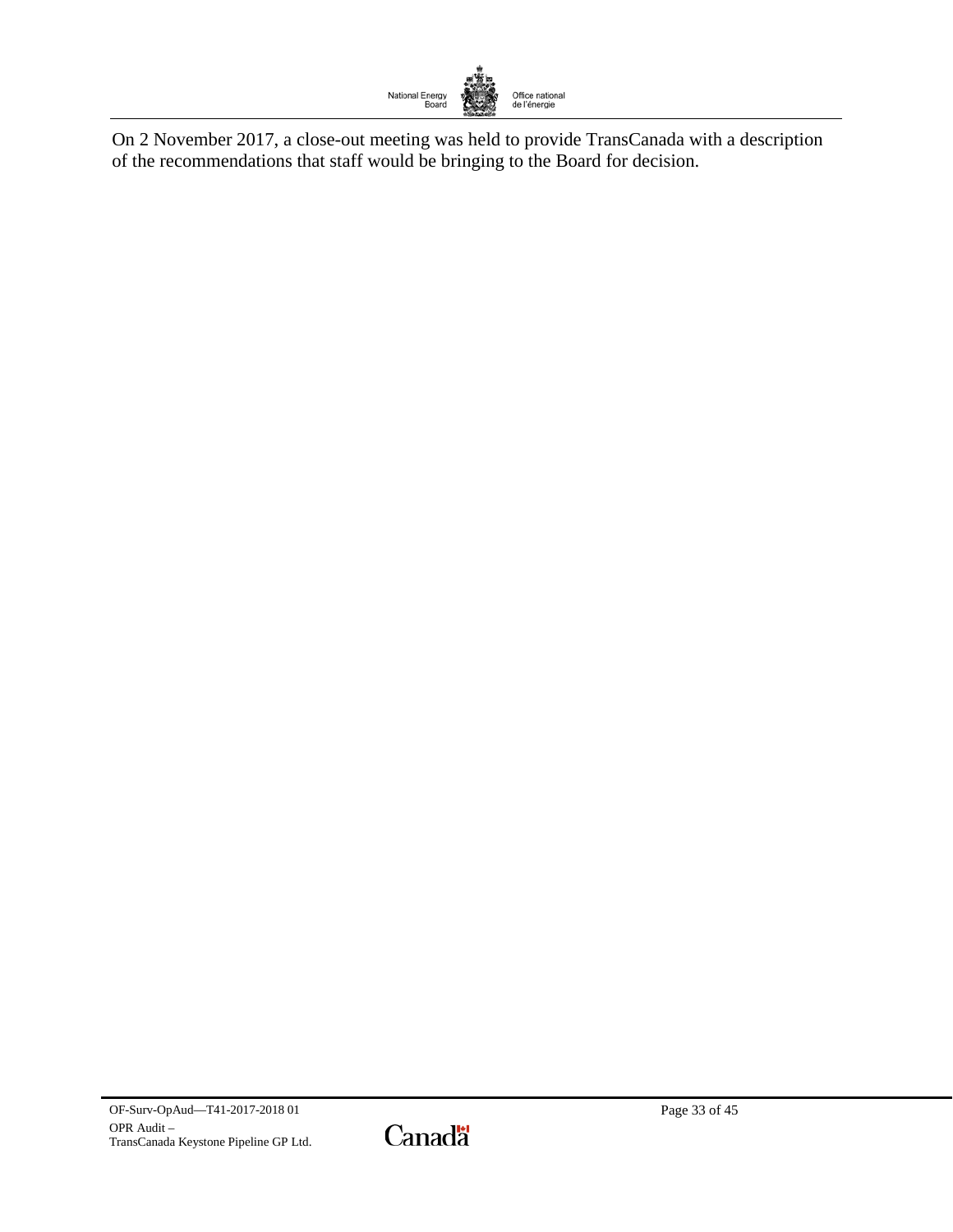

# **Appendix III – Terminology and Definitions**

(The Board has applied the following definitions and explanations in measuring the various requirements included in this audit. They follow or incorporate legislated definitions or guidance and practices established by the Board, where available.)

**Adequate:** The management system, programs or processes complies with the scope, documentation requirements and, where applicable, the stated goals and outcomes of the NEB Act, its associated regulations and referenced standards. Within the Board's regulatory requirements, this is demonstrated through documentation.

**Audit:** A systematic, documented verification process of objectively obtaining and evaluating evidence to determine whether specified activities, events, conditions management systems or information about these matters conform to audit criteria and legal requirements and communicating the results of the process to the company.

**Compliant:** The Company has demonstrated that it has developed and implemented programs, processes and procedures that meet legal requirements.

**Corrective Action Plan:** A plan that addresses the non-compliances identified in the audit report and explains the methods and actions that will be used to correct them.

**Developed:** A process or other requirement has been created in the format required and meets the described regulatory requirements.

**Effective:** A process or other requirement meets its stated goals, objectives, targets and regulated outcomes. Continual improvement is being demonstrated. Within the Board's regulatory requirements, this is primarily demonstrated by records of inspection, measurement, monitoring, investigation, quality assurance, audit and management review processes as outlined in the OPR.

**Established:** A process or other requirement has been developed in the format required. It has been approved and endorsed for use by the appropriate management authority and communicated throughout the organization. All staff and persons working on behalf of the company or others that may require knowledge of the requirement are aware of the process requirements and its application.

**Finding:** The evaluation or determination of the compliance of programs or elements in meeting the requirements of the *National Energy Board Act* and its associated regulations.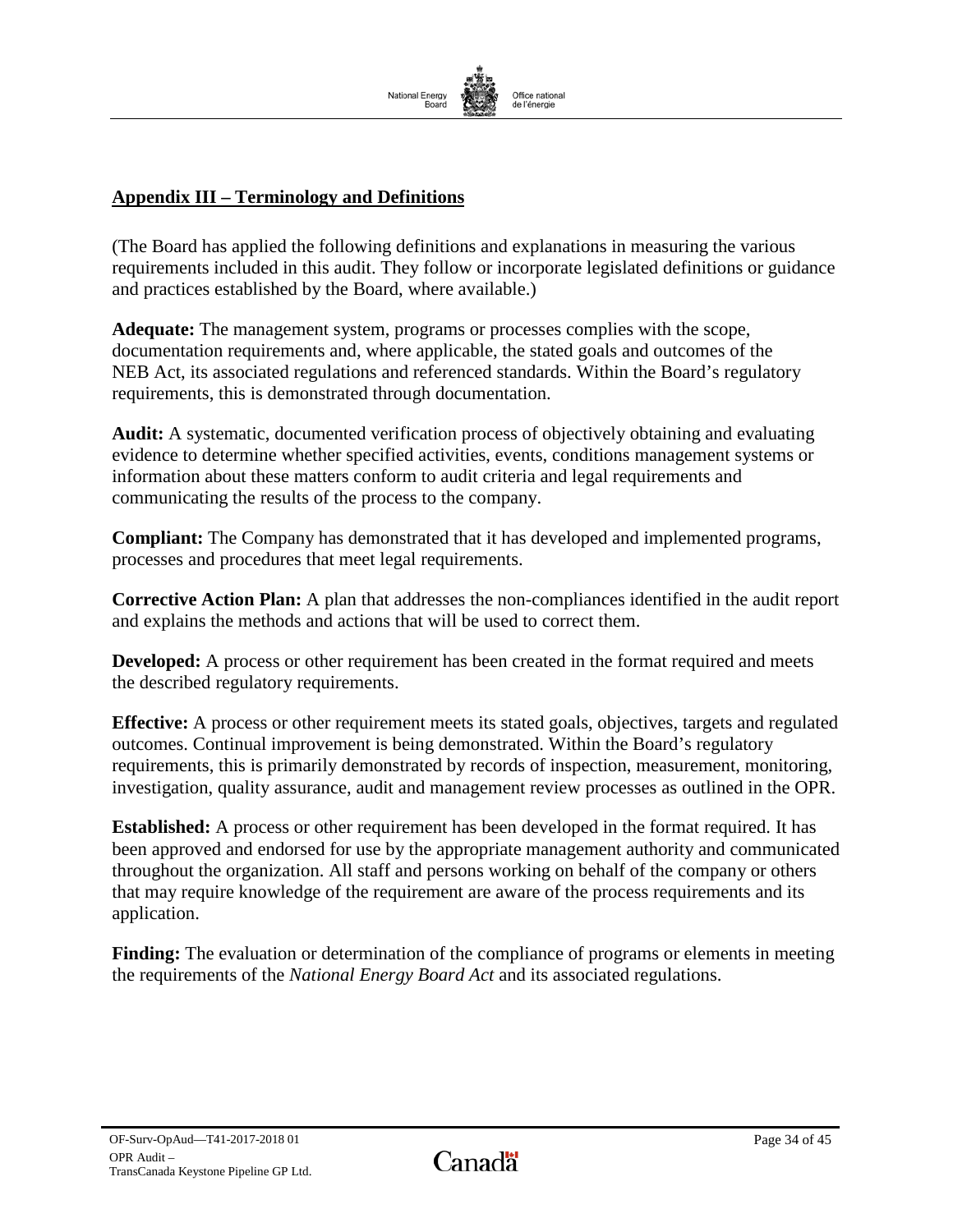

**Implemented:** A process or other requirement has been approved and endorsed for use by the appropriate management authority. It has been communicated throughout the organization. All staff and persons working on behalf of the company or others that may require knowledge of the requirement are aware of the process requirements and its application. Staff has been trained on how to use the process or other requirement. Staff and others working on behalf of the company have demonstrated use of the process or other requirement. Records and interviews have provided evidence of full implementation of the requirement, as prescribed (i. e. the process or procedures are not partially utilized).

**Inventory:** A documented compilation of required items. It must be kept in a manner that allows it to be integrated into the management system and management system processes without further definition or analysis.

List: A documented compilation of required items. It must be kept in a manner that allows it to be integrated into the management system and management system processes without further definition or analysis.

**Maintained:** A process or other requirement has been kept current in the format required and continues to meet regulatory requirements. With documents, the company must demonstrate that it meets the document management requirements in OPR, section 6.5(1) (o). With records, the company must demonstrate that it meets the records management requirements in OPR, section 6.5 (1) (p).

**Management System:** The system set out in OPR sections 6.1 to 6.6. It is a systematic approach designed to effectively manage hazards and reduce risk, and promote continual improvement. The system includes the organizational structures, resources, accountabilities, policies, processes and procedures required for the organization to meet its obligations related to safety, security and environmental protection.

(The Board has applied the following interpretation of the OPR for evaluating compliance of management systems applicable to its regulated facilities.)

As noted above, the NEB management system requirements are set out in OPR sections 6.1 to 6.6. Therefore, in evaluating a company's management system, the Board considers more than the specific requirements of section 6.1. It considers how well the company has developed, incorporated and implemented the policies and goals on which it must base its management system as described in section 6.3; its organizational structure as described in section 6. 4; and considers the establishment, implementation, development and/or maintenance of the processes, inventory and list described in section 6.5(1). As stated in sections 6.1(c) and (d), the company's management system and processes must apply and be applied to the programs described in section 55.

**Non-Compliant:** The Company has not demonstrated that it has developed and implemented programs, processes and procedures that meet the legal requirements. A corrective action plan must be developed and implemented.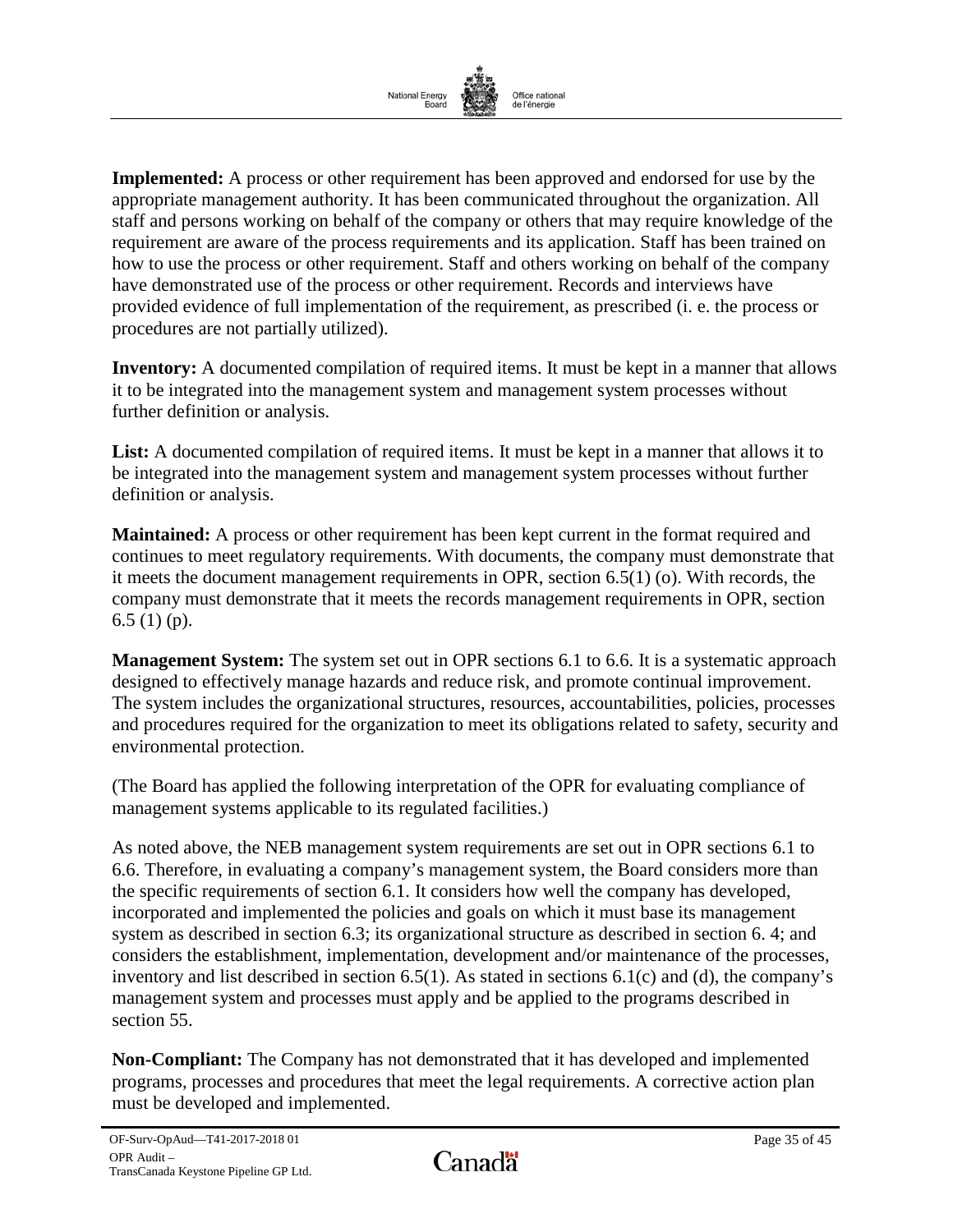

**Procedure:** A documented series of steps followed in a regular and defined order thereby allowing individual activities to be completed in an effective and safe manner. A procedure also outlines the roles, responsibilities and authorities required for completing each step.

**Process:** A documented series of actions that take place in an established order and are directed toward a specific result. A process also outlines the roles, responsibilities and authorities involved in the actions. A process may contain a set of procedures, if required.

(The Board has applied the following interpretation of the OPR for evaluating compliance of management system processes applicable to its regulated facilities.)

OPR section 6.5(1) describes the Board's required management system processes. In evaluating a company's management system processes, the Board considers whether each process or requirement: has been established, implemented, developed or maintained as described within each section; whether the process is documented; and whether the process is designed to address the requirements of the process, for example a process for identifying and analyzing all hazards and potential hazards. Processes must contain explicit required actions including roles, responsibilities and authorities for staff establishing, managing and implementing the processes. The Board considers this to constitute a common *5 w's and h approach* (who, what, where, when, why and how). The Board recognizes that the OPR processes have multiple requirements; companies may therefore establish and implement multiple processes, as long as they are designed to meet the legal requirements and integrate any processes linkages contemplated by the OPR section. Processes must incorporate or contain linkage to procedures, where required to meet the process requirements.

As the processes constitute part of the management system, the required processes must be developed in a manner that allows them to function as part of the system. The required management system is described in OPR section 6.1. The processes must be designed in a manner that contributes to the company following its policies and goals established and required by section 6.3.

Further, OPR section 6.5(1) indicates that each process must be part of the management system and the programs referred to in OPR section 55. Therefore, to be compliant, the process must also be designed in a manner which considers the specific technical requirements associated with each program and is applied to and meets the process requirements within each program. The Board recognizes that a single process may not meet all of the programs; in these cases it is acceptable to establish governance processes as long as they meet the process requirements (as described above) and direct the program processes to be established and implemented in a consistent manner that allows for the management system to function as described in 6.1.

**Program:** A documented set of processes and procedures designed to regularly accomplish a result. A program outlines how plans, processes and procedures are linked; in other words, how each one contributes to the result. A company regularly plans and evaluates its program to check that the program is achieving the intended results.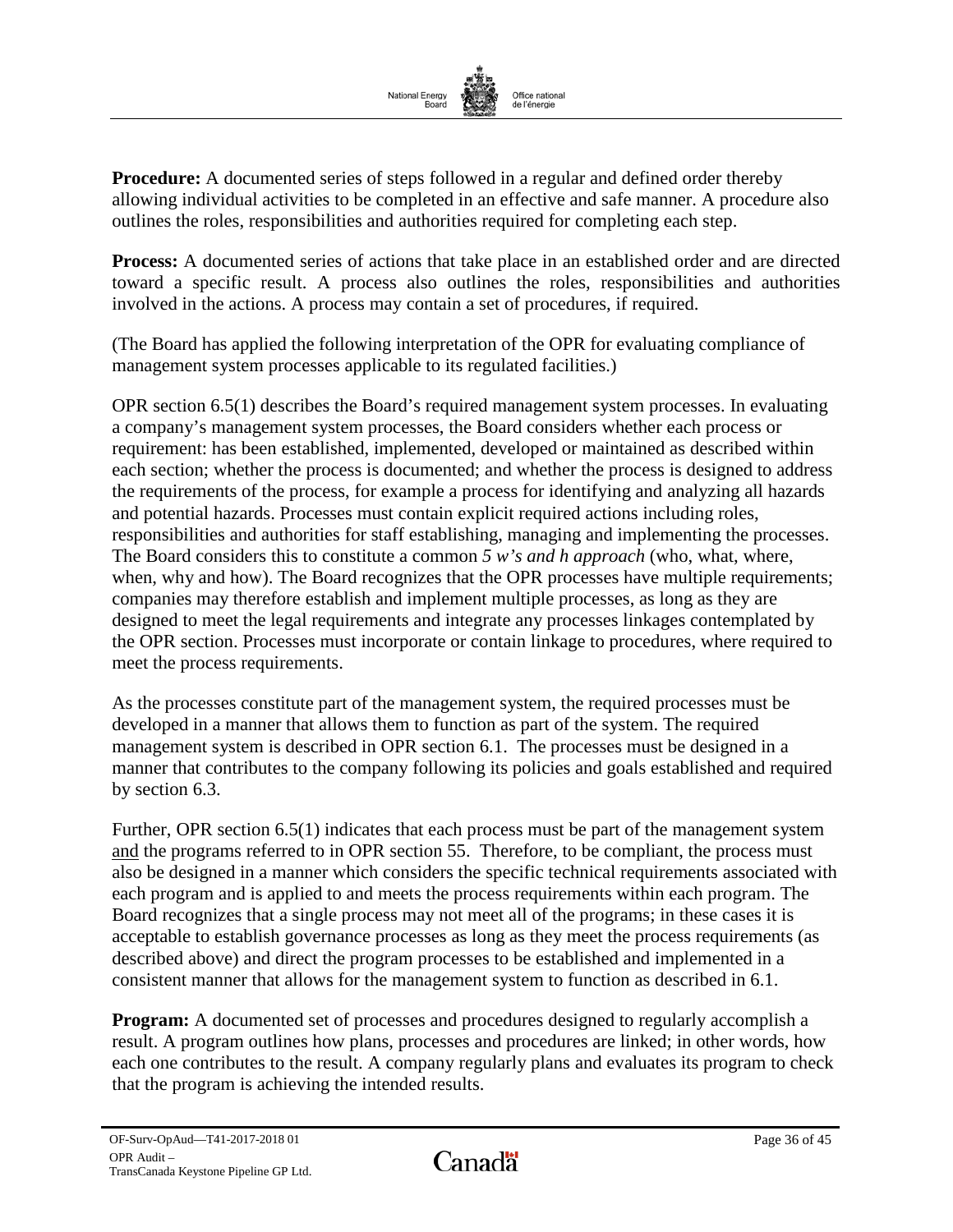

(The Board has applied the following interpretation of the OPR for evaluating compliance of programs required by the NEB regulations.)

The program must include details on the activities to be completed including: what, by whom, when, and how. The program must also include the resources required to complete the activities.

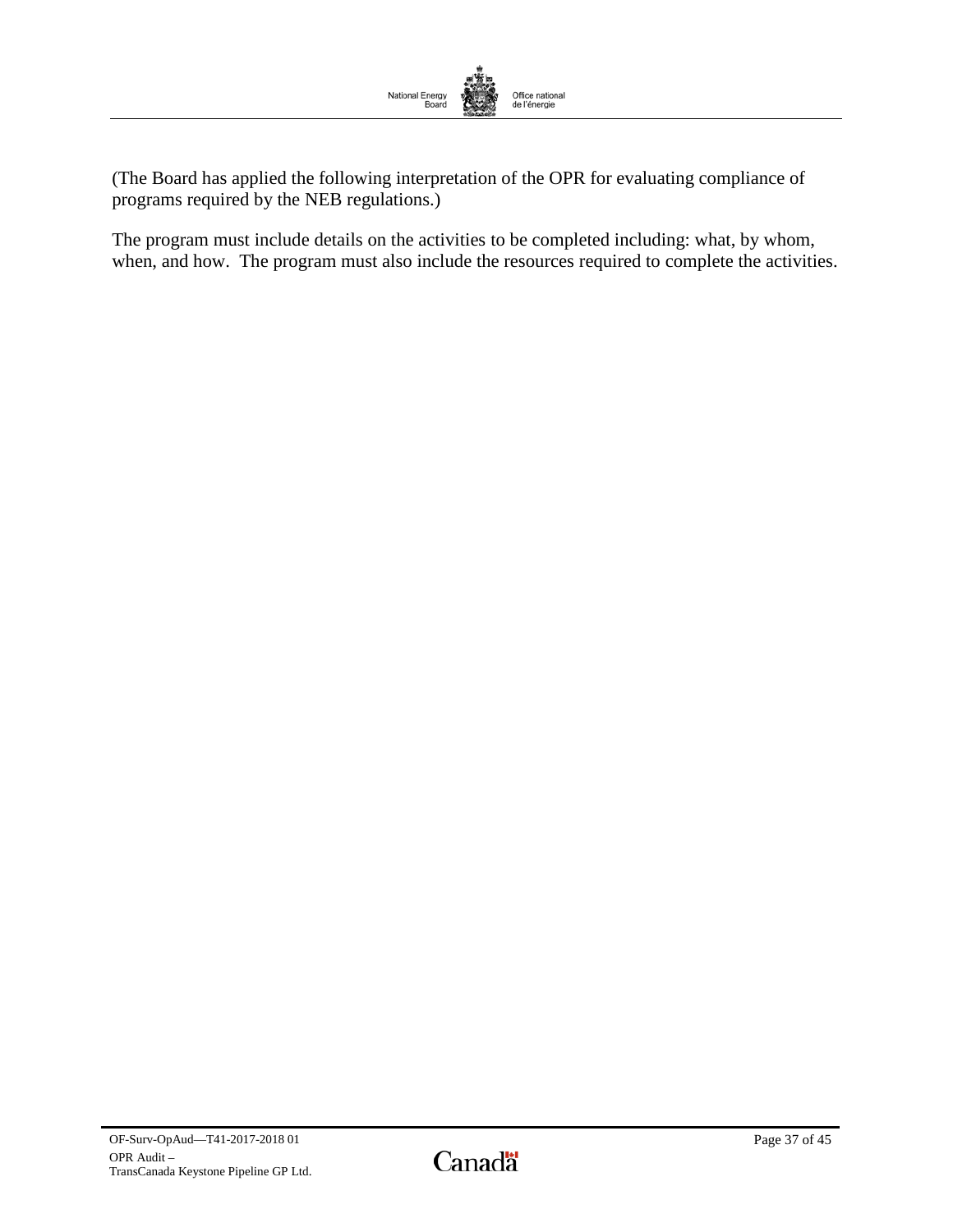

# <span id="page-39-0"></span>**Appendix IV - Abbreviations**

AO: Accountable officer AP: Audit Protocol CAPA: Corrective and Preventative Action Plan CSA Z662-15: CSA Standard Z662 entitled *Oil and Gas Pipeline Systems*, 2015 version EHS: Environment, health and safety ERP: Emergency Response Plan MOC: Management of change NEB: National Energy Board OPR: *National Energy Board Onshore Pipeline Regulations* SME: Subject Matter Expert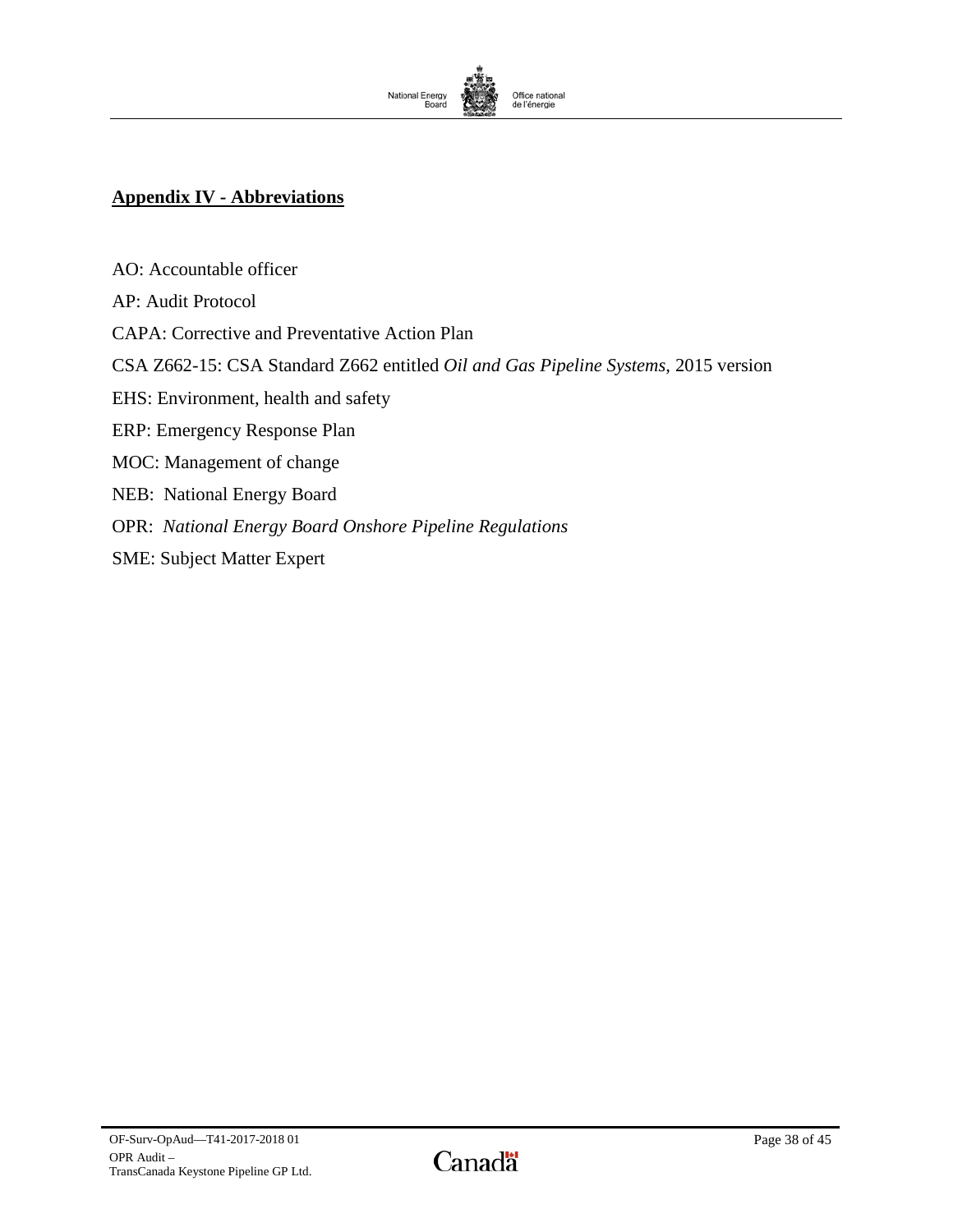

# <span id="page-40-0"></span>**Appendix V: Documents and Records Reviewed**

The following documents were reviewed as part of the audit:

CANADIAN LIQUIDS IMT 2016-17 CLFO Exercises 2017 Contractor Assessment - Exercise Debriefing 8-22 (2) 2017 EM Liquids Ops Hazard and Barrier Inventory 2017 EMS Training Curriculum and Audiences 2017 EMS Training Curriculum and Audiences (002) 2017 Work Order\_ Tier 3 Plan Updates AAR Air Operations Branch Keystone ERP Alternative Strategies Course Appendix A - with Evidence - Contingency Planning Documentation Appendix A - Liquids BU Risk Management Process Flow Appendix B - with Evidence - Planning P Process Appendix B - Evidence of Hazard Identification through Existing Practices Appendix C - with Evidence - Role-Specific Training - Contingency Planning Appendix D - with Evidence - Keystone Evidence – Freeman +4 Incident Supplemental Plans Boat and Equipment Deployment - Water Operations Booming Small Pond without Power Boat Briefing Document Calgary CEOC Support Department Role Descriptions Canada and United States Liquid Operations Regional EPT 2017 Activity Plan CANADIAN LIQUIDS IMT CDN Liquids Response Time Assessment - Moosomin Command Post Inspection Containment Cell Using Ditch Contingency Planning Process - Diagram Control Point and GRP Development and Maintenance Control Point Field Validation Task Package Control Point Field Validation Task Package (DRAFT) Controlled Document Variance Procedure Copy of IMT 2017 - Behavioural Competencies Copy of Q1 2017 EM GOTs Scorecard Copy of Q2 2017 GOTS EM Scorecard Course Agenda Course description for 1442 and 1501 Culvert Blocking - Setting Up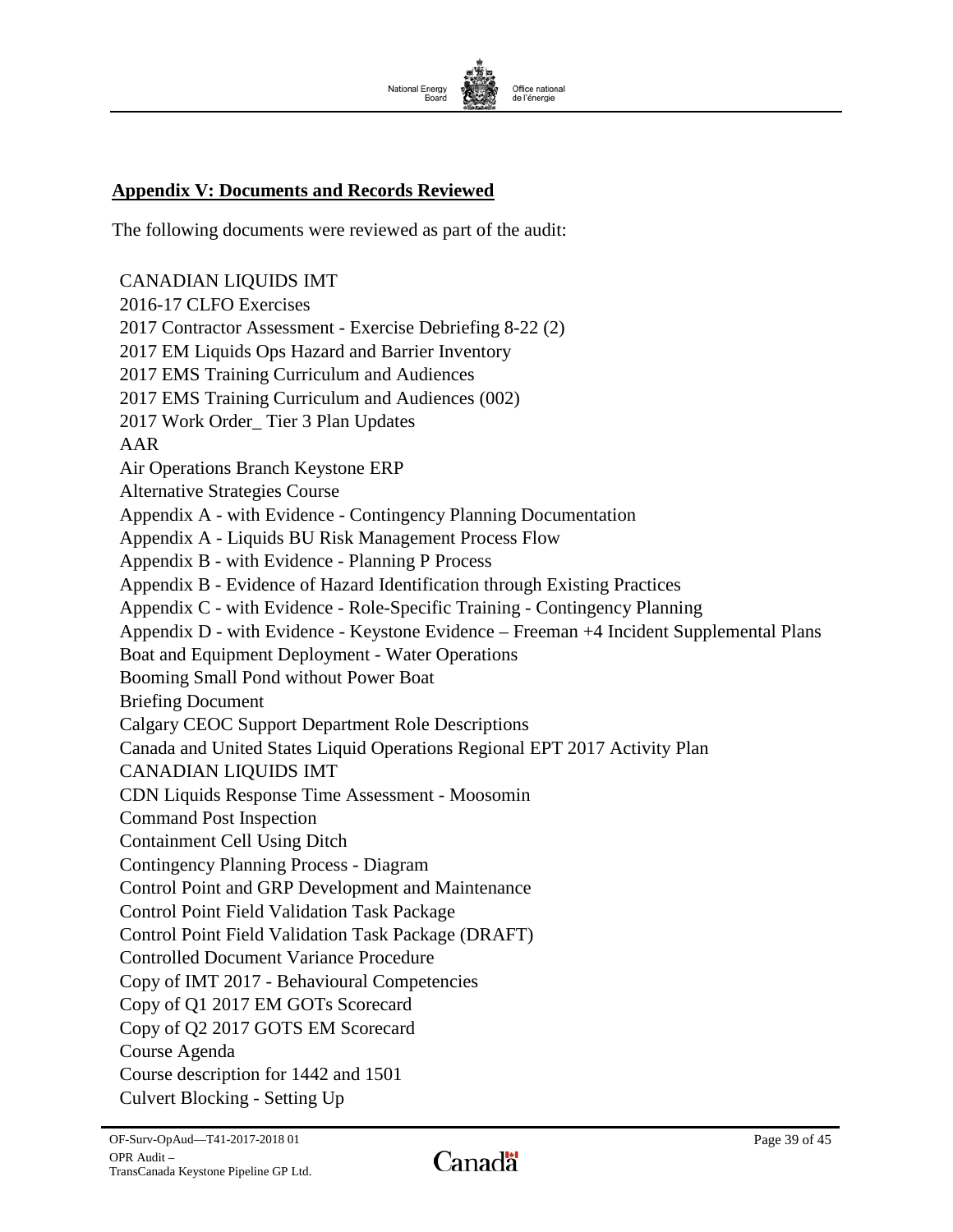

Cushing MOC example Debrief Debrief Form Debrief Template Debriefing - Portage La Prairie Drill Week September 2017 Document Change Management Procedure Document Index BR 2017-08-31 Document Modification Form-Keystone Pipeline System Emergency Response Plan (EDMS No. 009213528) Document Modification Form (CDN-US-MEX) Keystone ERP August 2017 EM - Liquids Preparedness Org EM 2017 signed GOTs EM Program Database List EM Steering Committee Agenda EM Training Curriculum Application Implementation Process Emergency Event Analysis template Emergency Event Analysis US Liquid Ops 2-2016 Emergency Management Corporate Program Manual - Rev 20 - 2016 -09-30 Emergency Management Risk Management Summary -Narrative Emergency Management System Maintenance Liquid Pipelines Emergency Management Tactical Course Descriptions Emergency Management - Risk Management Process Emergency Response Planning Emergency Response Plans Quarterly Updates Status 2017, Q1 and Q2 EMS Exercises EMS Regional Facility EPC EPT Orientation EPC 2016 year end meeting -Agenda Establish Goals. Objectives and Targets (GOTs) Procedure Everbridge Usage Summary Exercise Authorization Form Exercise JSAs EXERCISES Facility Integrity and Reliability Management Program (CDN-US-MEX) (Section 4 and 5) Final 2017 EPC Agenda 2016 First Responder Checklist - Liquids First Responder Checklist - Liquids 03.17.2017 Hardisty B Example

HARDISTY B FIRE INCIDENT PRE-PLAN Hardisty Tank Application - excerpts demonstrating Emergency Response requirements Hardisty Terminal Geographic Response Plan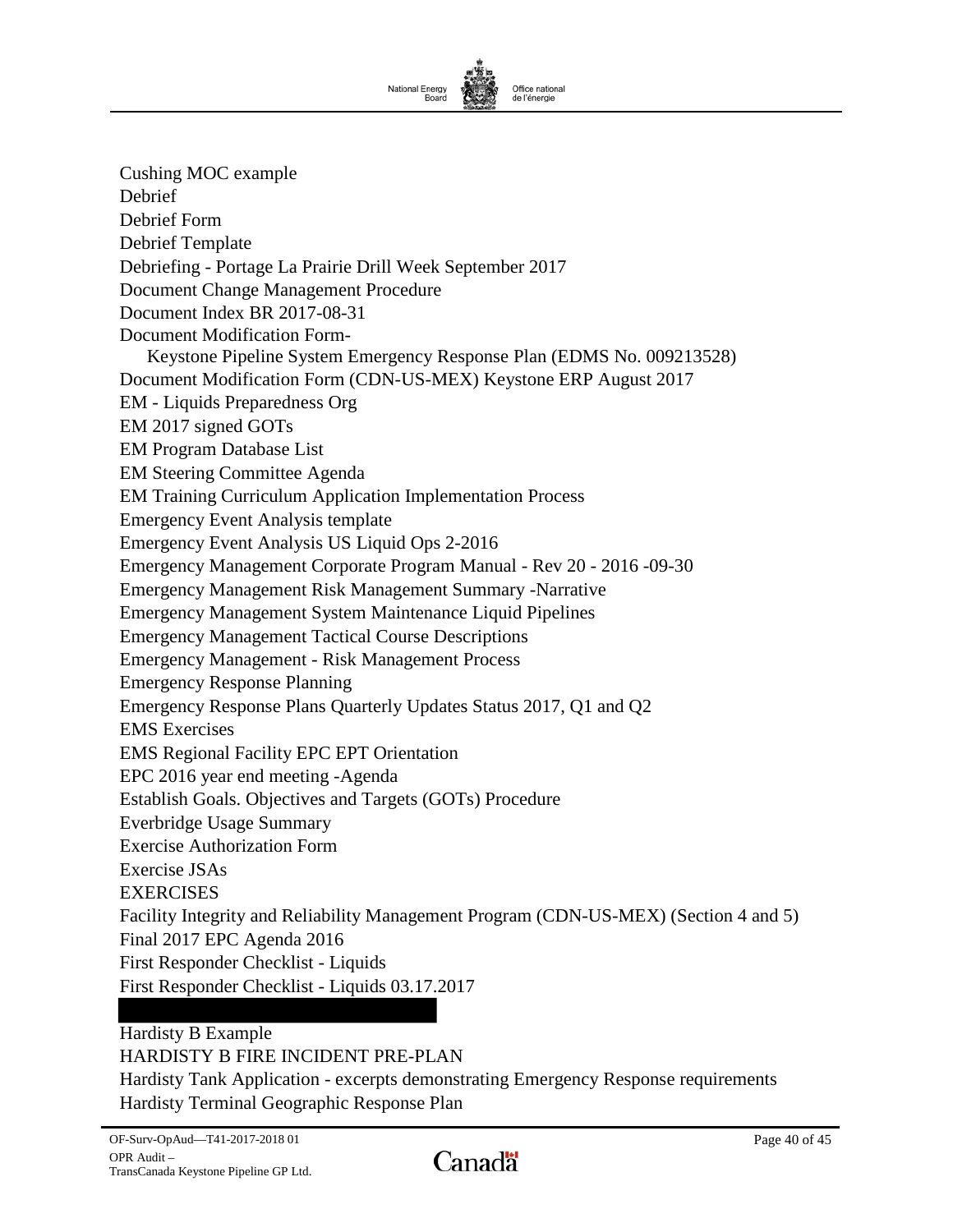

Hazard and Barrier Identification and Inventory Procedure HAZWOP Refresh Sign in Hillside Containment Cell ICP Safety Officer Responsibilities and Actions Checklist ICS201-Incident Brief rev 6-16 TCPL Identification of Risk Receptors - Canada Improvised Containment Techniques IMT Master Roster - 2017 Aug (002) Incident and Quality Management Classification Guide (EDMS 003976290) Incident Management Policy (EDMs 003722183) Incident Management Program (EDMS 008945995) Incident Management Team Behavioural Competencies Incident Response and Isolation Plan

Keystone Audit - Evidence Inventory and Guide Keystone CDN Scenario Development Keystone ERP 2016 Annual Update Document Change Request Form MOC Keystone Pipeline Designated Response Zones Keystone Pipeline System Emergency Response Plan - Rev 02 - 2016 -10-31 Keystone US Scenario Development Letter of Invite to Participate English Liquid Pipeline Emergency Response Equipment Location Strategy and Validation Procedure Liquids Risk Register - EM List of NEB Requests aligned to the Evidence Inventory Guide (EIG) List of Terms and Acronyms for TOMS and Emergency Management LP Operations - Risk Register - 3rd party fire suppression system at Nederland LP Operations - Risk Register - Communication failure with local responders Management of Change Element Framework Management Review of Management Systems and Programs Procedure Miniota Geographic Response Plan Nonconformance and Opportunity for Improvement Procedure (EDMS 006261835) Organizational Control of Emergencies Overview of the Proceduralization of HSR and CPS updates and associated evidence of Implementation PDS Project Delivery Standard- Asset Integration Procedure (013857261) PDS-Engineering Design Procedure Level A Projects (EDMS 014072723) PDS-Engineering Design Procedure Level B, C, D (EDMS 014072751) PDS-Project Execution Plan Procedure (014126759) PDS-Project Health, Safety, Security and Emergency Management Procedure (EDMS 013857262) PDS-Regulatory Management Procedure (EDMS 013986673) Process Hazard Analysis (PHA) Procedure (EDMS 007772703) Program Goals, Objectives and Targets Emergency Management Program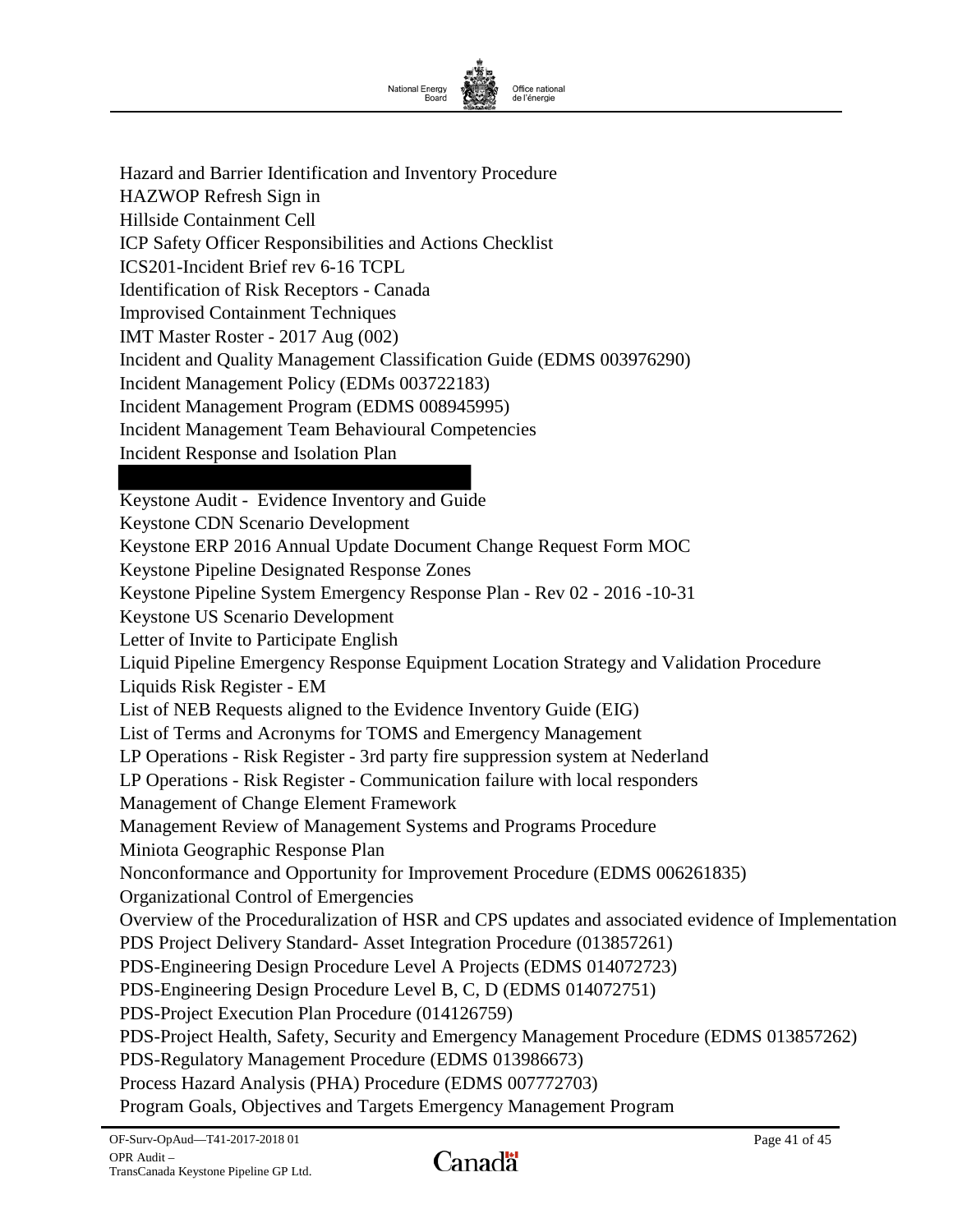

Project Governance Program (EDMS 014273625) Project Turnover Memorandum (EDMS 009967811) Project Turnover Officer Signoff (EDMS 009971603) Quality Assurance Audit Procedure (Cdn-US-Mex) Regional EOC Inspection REOC Exercise Hardisty B Debrief June 2017 (3) REOC Inspection 2015 REOC Inspection 2016 Response Letter for Pre-Close Meeting Requests Response to Observation\_Oct 17\_NEB Audit\_ Keystone 2017 (Communication of Hazards to Programs) Response to Observation\_Oct 17\_NEB Audit\_ Keystone 2017 (Contingencies) Response to Request and Observation\_ 1\_ SEPT 14\_NEB Audit\_ Keystone 2017 Response to Request 10\_SEPT 13\_ NEB Audit\_ Keystone 2017 Response to Sep 19th Request 11 – Online Liquid Viscometer MicroMotion for Liquid Measurement Integrity Plan Response to Sep 20th Request 12 Hazard ID conducted for Keystone Pipelines during construction Response to September 19th Request 3 Tier 1 Hazard Identification Response to September 27th request 1 – Written Reference for ICS Subject Matter Experts to Attend Response to September 27th Request 2 - TOMS Self-Assessment Reverse Weir or Underflow Dam Risk Management Framework Risk Management Process Risk Management\_MOD1\_1442\_EN Risk Management\_MOD2\_1442\_EN Risk Management\_MOD3\_1442\_EN Risk Management\_MOD4\_1442\_EN Risk Mgmt for Field Employees\_1501\_EN Risk Register Process Risk Training Records Liquids Personnel RM 1442 Oct 6 2017 Risk Training Records Liquids Personnel RM 1501 Oct 6 2017 Role Description - EM Program Manger Role of the Incident Management Team Rural Guide for Pipeline\_v3 Safety Management Plan Template Sign in Sign in - Field Sign in - ICP Sign in sheet South Sask River GRP TCPs and First Responder Checklist South Saskatchewan River GRP Supplier Qualification Process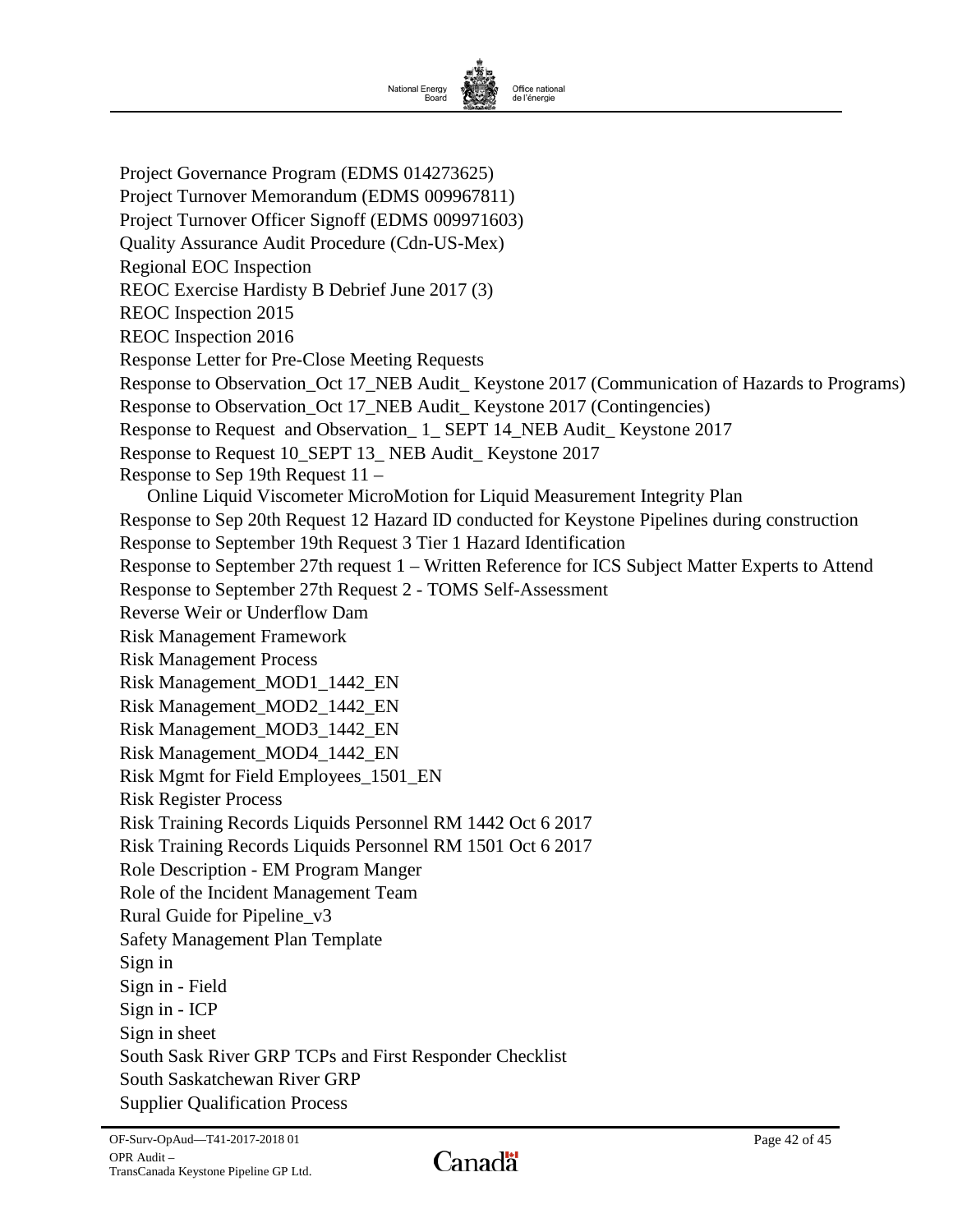

Tabletop Emergency Exercise Development TCP AB-Red Deer River-1 TCP AB-Red Deer River-2 TCP AB-Red Deer River-3 TCP SK-Saskatchewan River-1 TCP SK-Saskatchewan River-2 TCP SK-Saskatchewan River-3 TCP SK-Saskatchewan River-4 TCP SK-Saskatchewan River-5 Technical and Physical Change Procedure TEP-CPS-HSR-LIQ-CDN Procedure for Creating CPS and HSR Lists (CDN) TEP-CPS-HSR-LIQ-CDN Procedure for Creating CPS and HSR Lists Rev 02 Third Party Contractor Assessment Exercise US Liquids Tier 2 Emergency Response Plan Development and Maintenance Procedure (signed)

TOMS Fact Sheet TOMS Framework TOMS Illustration TOMS Manual TOMS Self-Assessment Emergency Management (2016) Tracking Sheet for NEB Requests as of October 23 Trailer and Equipment Deployment Dryland Operations Training Materials for 3rd Party Emergency Responders Canada TransCanada 208 Site Specific Safety Plan - Crude Oil form TransCanada Emergency Preparedness and Response Program Steering Committee Mandate TransCanada-emergency-responders-oil Trolley Line System TTX Sign in

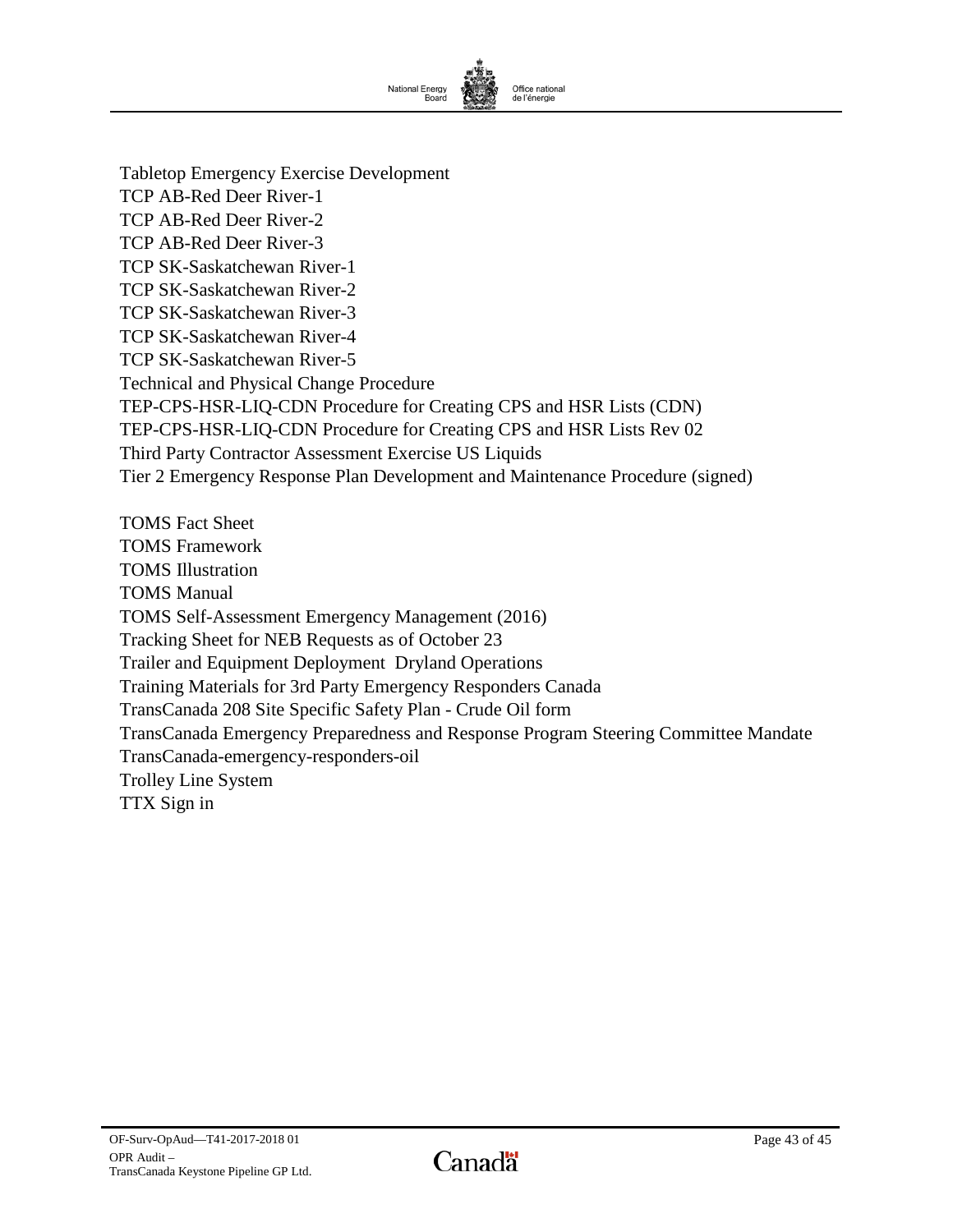

# <span id="page-45-0"></span>**Appendix VI: TransCanada Keystone Pipeline GP Ltd. – Company Representatives Interviewed**

| Company<br>Representative<br><b>Interviewed</b> | <b>Job Title</b> |
|-------------------------------------------------|------------------|
|                                                 |                  |
|                                                 |                  |
|                                                 |                  |
|                                                 |                  |
|                                                 |                  |
|                                                 |                  |
|                                                 |                  |
|                                                 |                  |
|                                                 |                  |
|                                                 |                  |
|                                                 |                  |
|                                                 |                  |
|                                                 |                  |
|                                                 | $\mathbf{L}$     |